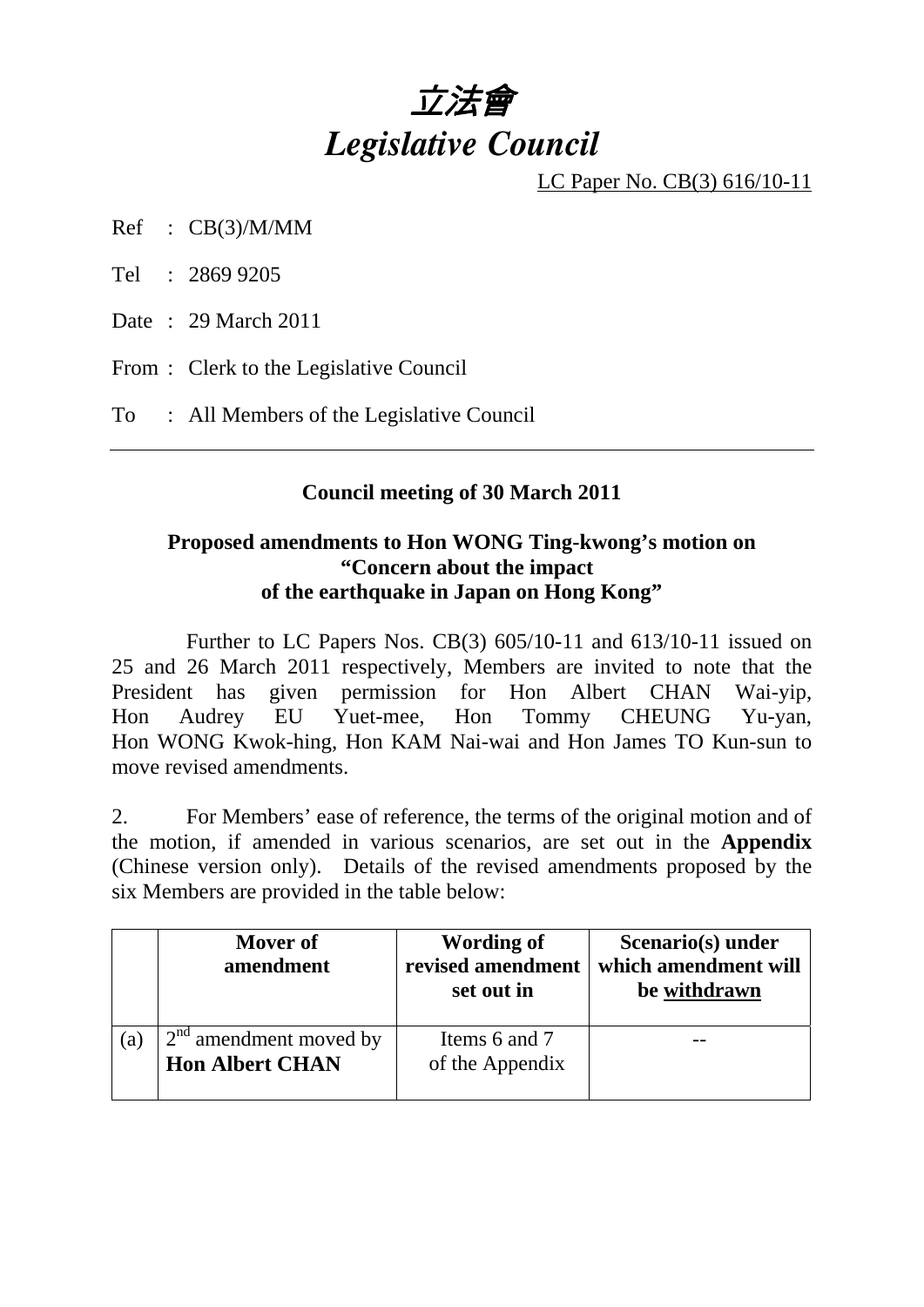|     | Mover of<br>amendment                                           | <b>Wording of</b><br>revised amendment<br>set out in | Scenario(s) under<br>which amendment will<br>be withdrawn                                                                                                                                                                                                |
|-----|-----------------------------------------------------------------|------------------------------------------------------|----------------------------------------------------------------------------------------------------------------------------------------------------------------------------------------------------------------------------------------------------------|
| (b) | $3rd$ amendment moved by<br><b>Hon Audrey EU</b>                | Items 11 to 18<br>of the Appendix                    |                                                                                                                                                                                                                                                          |
| (c) | 4 <sup>th</sup> amendment moved by<br><b>Hon Tommy CHEUNG</b>   | Items $20$ to $26$<br>of the Appendix                | If Hon Frederick<br>FUNG Kin-kee's or<br>Hon Albert CHAN's<br>original amendment<br>has been passed                                                                                                                                                      |
| (d) | 5 <sup>th</sup> amendment moved by<br><b>Hon WONG Kwok-hing</b> | Items 28 to 34<br>of the Appendix                    | If Hon Frederick<br>FUNG's or<br>Hon Albert CHAN's<br>original amendment, or<br>Hon Audrey EU's<br>amendment<br>(irrespective of<br>whether it is the<br>original amendment or<br>amendment as revised)<br>has been passed                               |
| (e) | 6 <sup>th</sup> amendment moved by<br><b>Hon KAM Nai-wai</b>    | Items 37, 39, 41, 43<br>and 45<br>of the Appendix    | If Hon Frederick<br>FUNG's or<br>Hon Albert CHAN's<br>amendment<br>(irrespective of<br>whether it is the<br>original amendment, or<br>amendment as revised<br>by Hon Jeffery LAM<br>Kin-fung or Prof Hon<br>Patrick LAU<br>Sau-shing) has been<br>passed |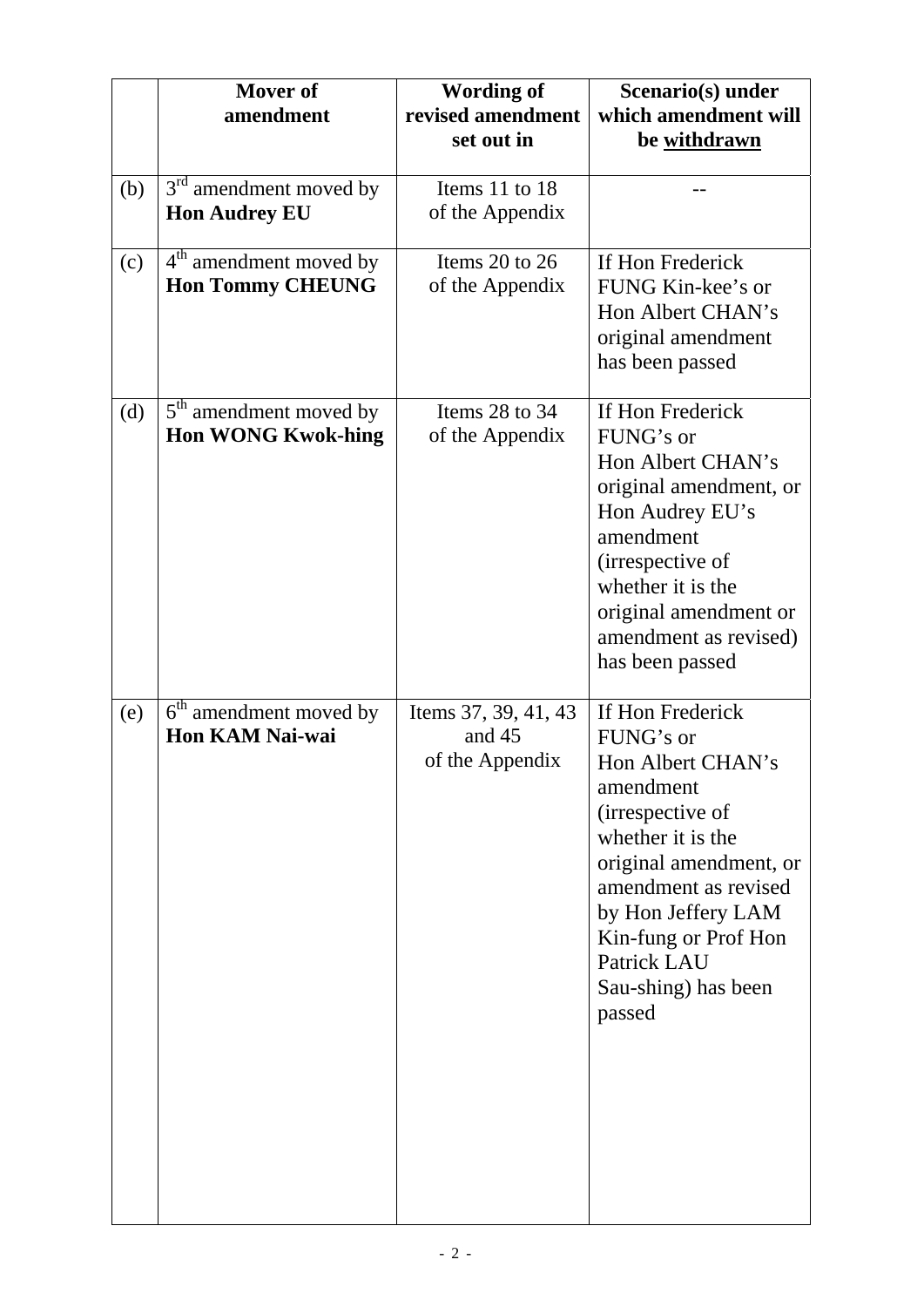|     | Mover of<br>amendment                           | <b>Wording of</b><br>revised amendment<br>set out in                                 | Scenario(s) under<br>which amendment will<br>be withdrawn                                                                                                                                                                                                                                                    |
|-----|-------------------------------------------------|--------------------------------------------------------------------------------------|--------------------------------------------------------------------------------------------------------------------------------------------------------------------------------------------------------------------------------------------------------------------------------------------------------------|
| (f) | $7th$ amendment moved by<br><b>Hon James TO</b> | Items 49, 51, 53, 55,<br>57, 59, 61, 63, 65,<br>67, 69, 71 and 73<br>of the Appendix | - If Hon Frederick<br>FUNG's amendment<br>as revised by<br>Hon Jeffrey LAM<br>has been passed;<br>- If Hon Albert<br><b>CHAN's amendment</b><br>(irrespective of<br>whether it is the<br>original amendment<br>or amendment as<br>revised by Prof Hon<br>Patrick LAU) has<br>been passed; or<br>- If Hon KAM |
|     |                                                 |                                                                                      | Nai-wai's<br>amendment as<br>revised by<br>Hon Abraham SHEK<br>Lai-him has been<br>passed                                                                                                                                                                                                                    |

3. If any Member wishes to refer to the English translation of any of the wording in the Appendix, please contact Mr Desmond LAM, Senior Council Secretary (3)3, at 2869 9206. The Secretariat will prepare the English translation of the required wording for reference by the Member concerned.

4. To economize on the use of paper, the Appendix which contains 74 scenarios (66 pages) will be **issued by e-mail** only. However, two copies of the Appendix together with the relevant circular will be placed on the two wooden cabinets at the corridor between the Chamber and Ante-Chamber throughout the relevant Council meeting. Also, two copies will be placed inside the Chamber (one at the last row of the Government Despatch Box near Entrance A and one at the other side of the Chamber near Entrance C, i.e. the entrance where two stewards are seated). If any Member wishes to obtain a personal copy, please contact Council Business Division 3 at 2869 9492.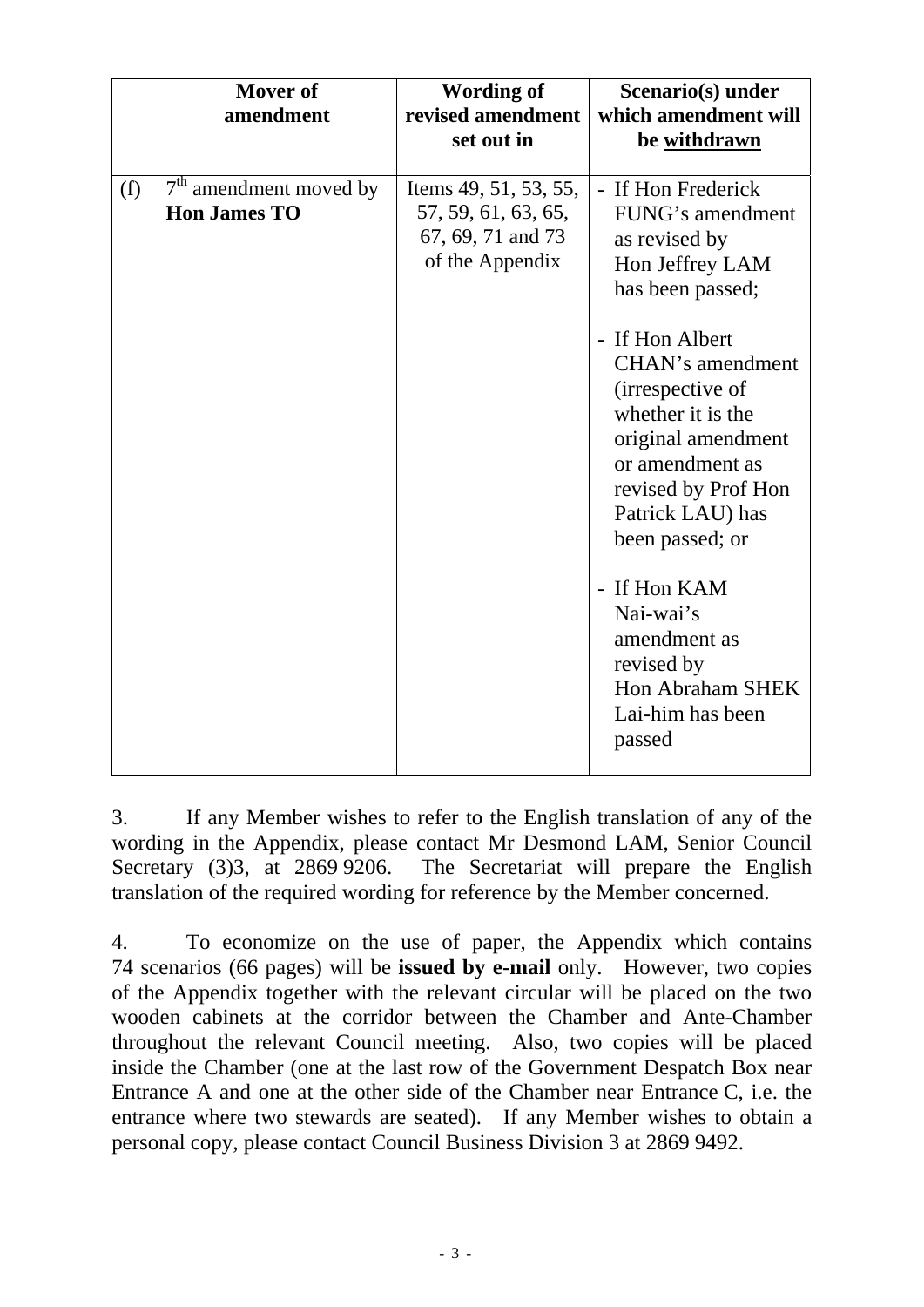5. In addition, the circulars issued on this motion (including this circular and its Appendix) are uploaded onto the Legislative Council website to facilitate Members' reference.

> ( Mrs Justina LAM ) for Clerk to the Legislative Council

Encl. (the Appendix issued by e-mail only)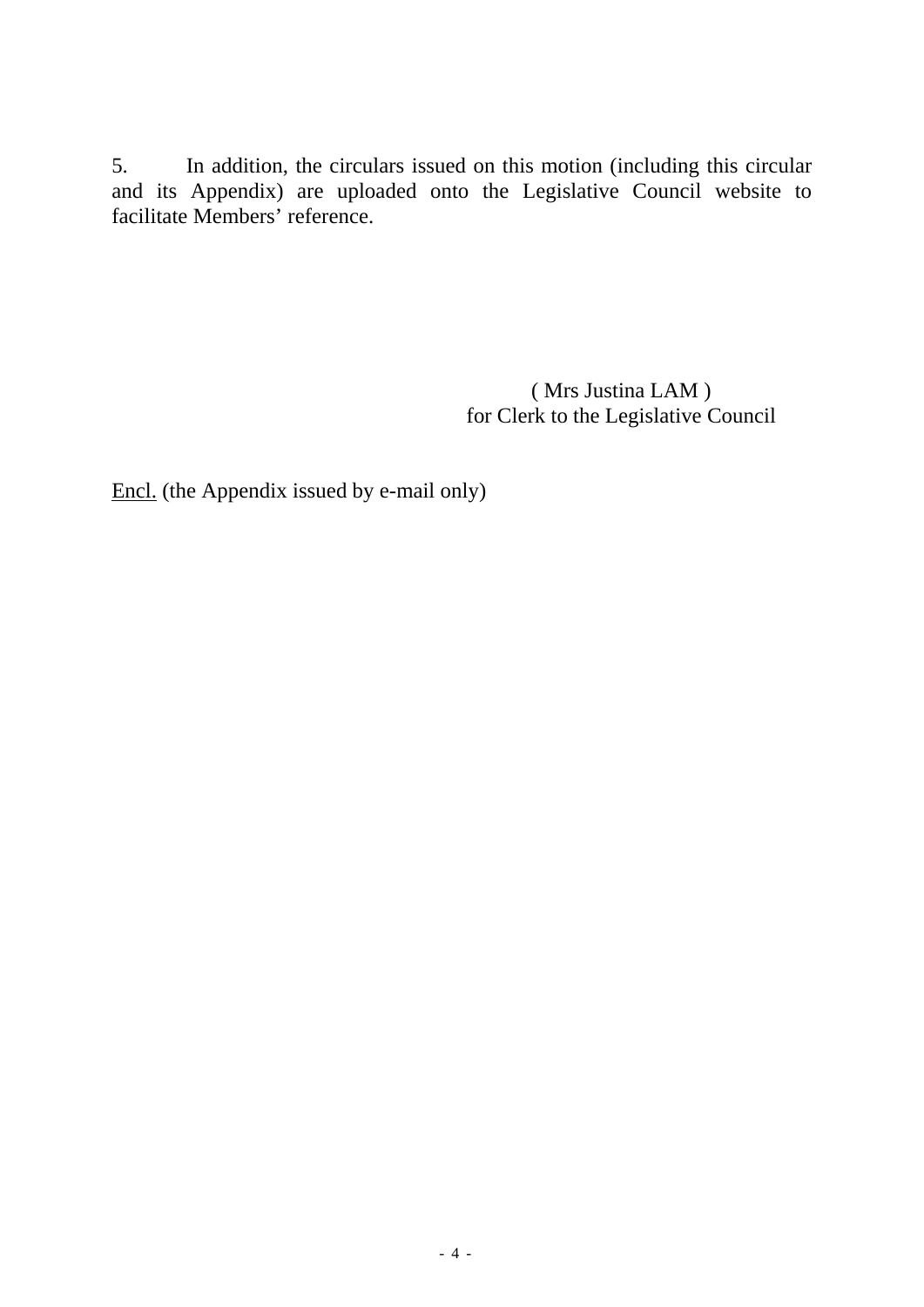附錄 **Appendix** 

# **2011**年**3**月**30**日**(**星期三**)**的立法會會議 **"**關注日本地震對香港的影響**"**議案辯論

### **1.** 黃定光議員的原議案

自日本在3月11日發生黎克特制9級地震以來,除造成巨大傷亡外, 亦對全球經濟帶來影響,本會促請特區政府因應事件發展的最新情 況,加強監察日本地震對香港金融市場、進出口貿易、日本產品消 費市場及旅遊業的影響,並提供及時資訊與採取有效措施,以減低 日本地震對香港經濟的衝擊,穩定民心;同時,鑒於日本地震引發 的核電安全問題已引起香港市民對健康的關注,本會促請特區政府 加強對香港輻射水平的監測及日本進口食品的安全檢測,並盡快公 布相關監察資料;此外,特區政府應加強對市民宣傳有關核電事故 的應變計劃,並向廣東省當局建議增加非例行檢查的次數及完善現 有核電事故的通報機制。

#### **2.** 經馮檢基議員修正的議案

<del>自*鑒於*日本在3月11日發生黎克特制9級地震以來*及其後所引發的海*</del> *嘯和核電危機*, 除造成巨大傷亡外, 亦對全球經濟帶來影響, 本會 促請特區政府因應事件發展的最新情況,加強監察日本地震對香港 金融市場、進出口貿易、日本產品消費市場及旅遊業的影響,並提 供及時資訊與採取有效措施,以減低日本地震對香港經濟的衝擊, 穩定民心;同時,鑒於日本地震引發的核電安全問題已引起香港市 民對健康的關注,本會促請特區政府加強對香港輻射水平的監測及 日本進口食品的安全檢測,並盡快公布相關監察資料;此外,特區 政府應加強對市民宣傳有關核電事故的應變計劃,並向廣東省當局 建議增加非例行檢查的次數及完善現有核電事故的通報機制; 特區 政府亦應汲取今次福島核電事故導致全球恐慌的教訓,全面擱置將 輸入核能佔發電燃料組合比例提升至約*50%*的建議,並在節能和發 展可再生能源的大前提下,重新制訂未來發電燃料組合,以達致減 排目標。

註: 馮檢基議員的修正案以*粗斜字體*或刪除線標示。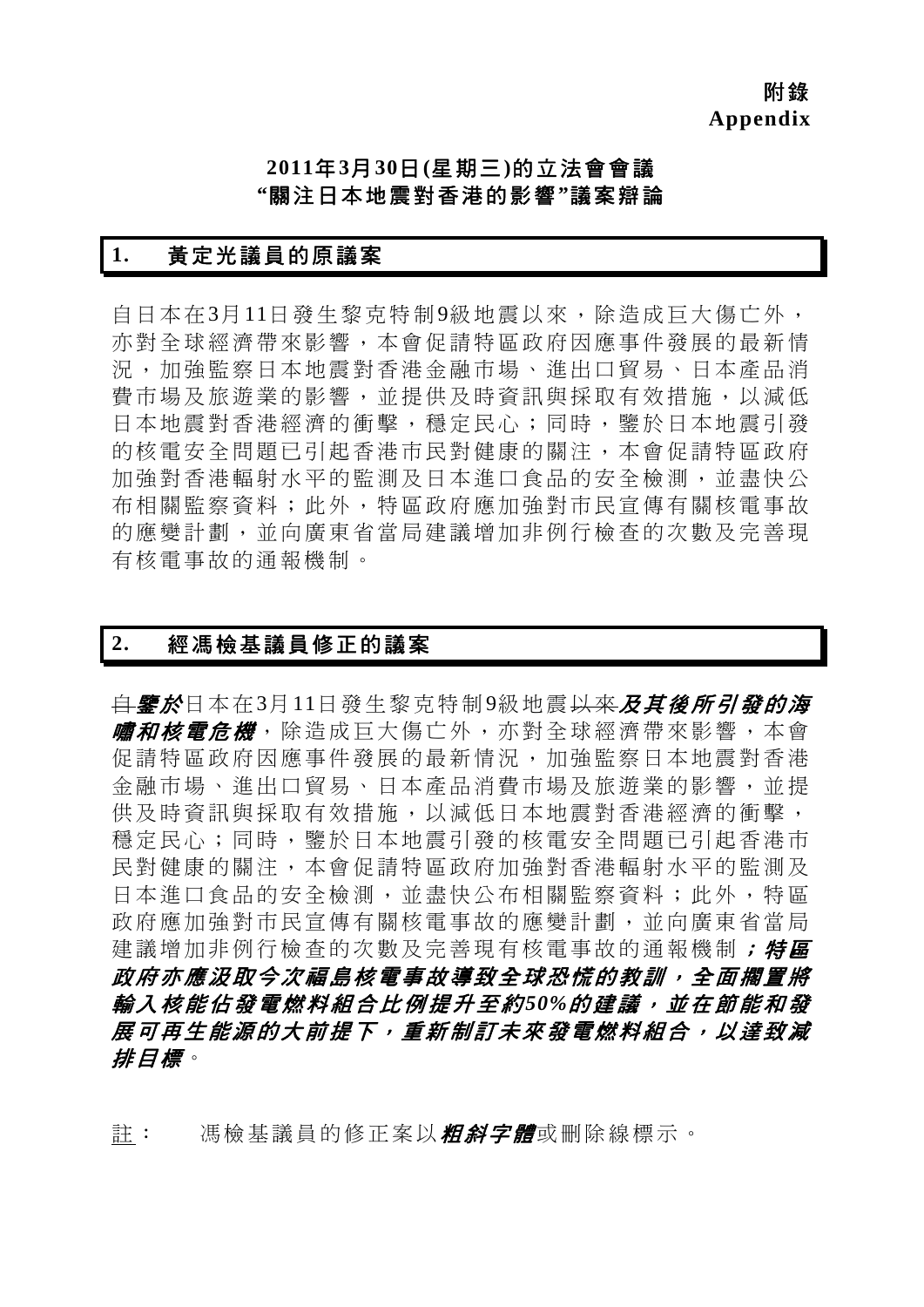#### **3.** 經馮檢基議員及林健鋒議員修正的議案

自鑒於日本在3月11日發生黎克特制9級地震以來及其後所引發的海 *嘯和核電危機***,除造成巨大傷亡外,亦對全球經濟帶來影響**,本會 促請特區政府因應事件發展的最新情況,加強監察日本地震對香港 金融市場、進出口貿易、日本產品消費市場及旅遊業的影響,並提 供及時資訊與採取有效措施,以減低日本地震對香港經濟的衝擊, 穩定民心;同時,鑒於日本地震引發的核電安全問題已引起香港市 民對健康的關注,本會促請特區政府加強對香港輻射水平的監測及 日本進口食品的安全檢測,並盡快公布相關監察資料;此外,特區 政府應加強對市民宣傳有關核電事故的應變計劃,並向廣東省當局 建議增加非例行檢查的次數及完善現有核電事故的通報機制;特區 政府亦應汲取今次福島核電事故導致全球恐慌的教訓,全面擱置將 **檢討輸入核能佔發電燃料組合比例提升至約50%的建議,並在節能** 和發展可再生能源的大前提下,重新制訂未來發電燃料組合,以達 致減排目標。

註: 馮檢基議員的修正案以*粗斜字體*或刪除線標示。

林健鋒議員的修正案以*粗斜字體及下加虛線*標示。

# **4.** 經陳偉業議員修正的議案

*鑒於***自日本在3月11日發生黎克特制9級地震以來,除造成巨大傷亡** 外,亦對全球經濟帶來影響,本會促請特區政府因應事件發展的最 新情況,加強監察日本地震對香港金融市場、進出口貿易、日本產 品消費市場及旅游業的影響,並提供及時資訊與採取有效措施,以 減低日本地震對香港經濟的衝擊,穩定民心;同時,鑒於日本地震 引發的核電安全問題已引起香港市民對健康的關注,本會促請特區 政府加強對香港輻射水平的監測及日本進口食品的安全檢測,並盡 快公布相關監察資料;此外,特區政府應加強對市民宣傳有關核電 事故的應變計劃,並向廣東省當局建議增加非例行檢查的次數及完 善現有核電事故的通報機制;本會亦要求中央政府: *(*<sup>一</sup> *)*應在短期 內加強監管營運中的核電廠; *(*<sup>二</sup> *)*立即終止所有籌劃中的核電計劃 及興建中的核電廠;以及 *(*三 *)*長遠而言應逐步關閉營運中的核電 廠,令數以億計的國民免受核電事故的威脅。

許: 陳偉業議員的修正案以*粗斜字體*標示。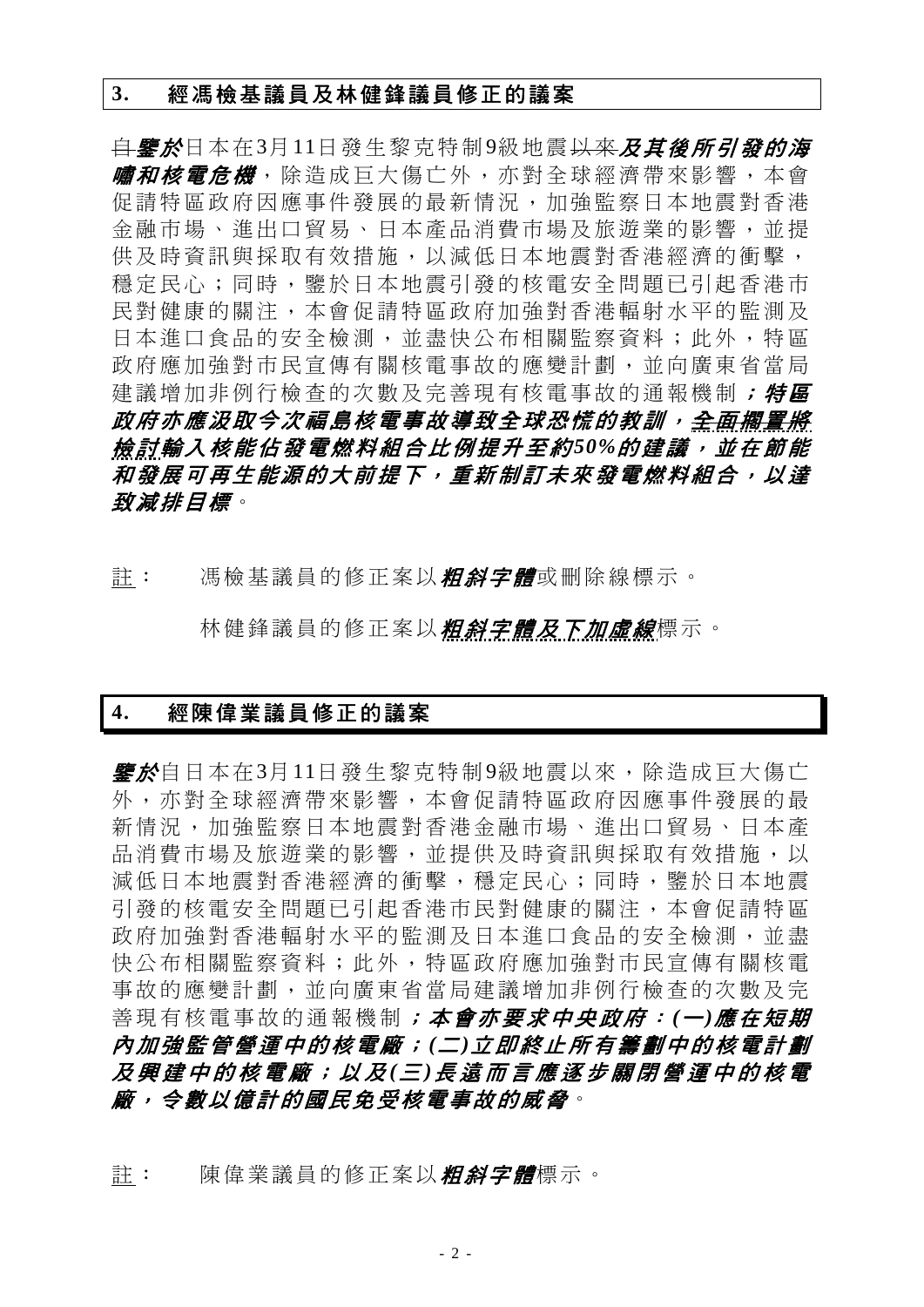#### **5.** 經陳偉業議員及劉秀成議員修正的議案

**鑒於**自日本在3月11日發生黎克特制9級地震以來,除造成巨大傷亡 外,亦對全球經濟帶來影響,本會促請特區政府因應事件發展的最 新情況,加強監察日本地震對香港金融市場、進出口貿易、日本產 品消費市場及旅游業的影響,並提供及時資訊與採取有效措施,以 減低日本地震對香港經濟的衝擊,穩定民心;同時,鑒於日本地震 引發的核電安全問題已引起香港市民對健康的關注,本會促請特區 政府加強對香港輻射水平的監測及日本進口食品的安全檢測,並盡 快公布相關監察資料;此外,特區政府應加強對市民宣傳有關核電 事故的應變計劃,並向廣東省當局建議增加非例行檢查的次數及完 善現有核電事故的通報機制;本會亦要求促請特區政府向中央政府 反映:*(*一*)*應在短期內加強監管營運中的核電廠;*(*二*)*立即終止全面 審查所有籌劃中的核電計劃及興建中的核電廠,以最嚴謹的標準進 行安全評估,不符合安全標準的要立即停建,並在安全規劃批准前 *暫停審批新的核電項目;以及(三)<del>長遠而言應逐步關閉</del>應加強營運* 中的核電廠<del>,令數以億計的</del>的安全及運行管理,採取相關措施確保 絕對安全,令國民免受核電事故的威脅。

註: 陳偉業議員的修正案以*粗斜字體*標示。

劉秀成議員的修正案以*粗斜字體及下加虛線*標示。

#### **6.** 經馮檢基議員及陳偉業議員修正的議案

<del>自*鑒於*日本在3月11日發生黎克特制9級地震以來*及其後所引發的海*</del> *嘯和核電危機*,除造成巨大傷亡外,亦對全球經濟帶來影響,本會 促請特區政府因應事件發展的最新情況,加強監察日本地震對香港 金融市場、進出口貿易、日本產品消費市場及旅遊業的影響,並提 供及時資訊與採取有效措施,以減低日本地震對香港經濟的衝擊, 穩定民心;同時,鑒於日本地震引發的核電安全問題已引起香港市 民對健康的關注,本會促請特區政府加強對香港輻射水平的監測及 日本進口食品的安全檢測,並盡快公布相關監察資料;此外,特區 政府應加強對市民宣傳有關核電事故的應變計劃,並向廣東省當局 建議增加非例行檢查的次數及完善現有核電事故的通報機制; 特區 政府亦應汲取今次福島核電事故導致全球恐慌的教訓,全面擱置將 輸入核能佔發電燃料組合比例提升至約*50%*的建議,並在節能和發 展可再生能源的大前提下,重新制訂未來發電燃料組合,以達致減 排目標;本會亦要求中央政府: **(**一 **)**應在短期內加強監管營運中的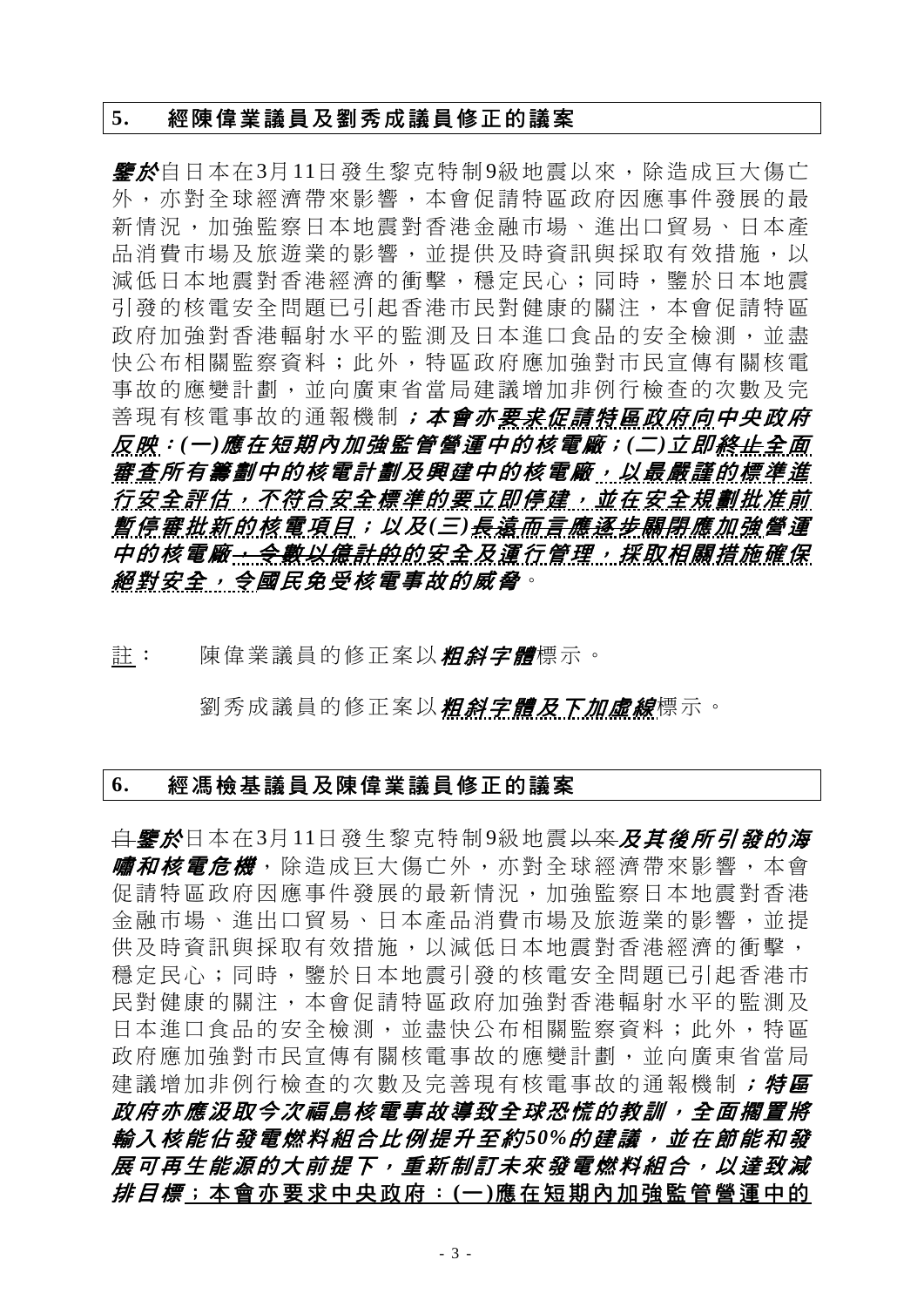# 核電廠; **(**二 **)**立即終止所有籌劃中的核電計劃及興建中的核電廠; 以及 **(**三 **)**長遠而言應逐步關閉營運中的核電廠,令數以億計的國民 免受核電事故的威脅。

註: 馮檢基議員的修正案以**粗斜字體**或刪除線標示。

陳偉業議員的修正案以下加單橫線標示。

#### **7.** 經馮檢基議員、林健鋒議員及陳偉業議員修正的議案

<del>自**鑒於**日本在3月11日發生黎克特制9級地震以來**及其後所引發的海**</del> *嘯和核電危機*, 除造成巨大傷亡外, 亦對全球經濟帶來影響, 本會 促請特區政府因應事件發展的最新情況,加強監察日本地震對香港 金融市場、進出口貿易、日本產品消費市場及旅遊業的影響,並提 供及時資訊與採取有效措施,以減低日本地震對香港經濟的衝擊, 穩定民心;同時,鑒於日本地震引發的核電安全問題已引起香港市 民對健康的關注,本會促請特區政府加強對香港輻射水平的監測及 日本進口食品的安全檢測,並盡快公布相關監察資料;此外,特區 政府應加強對市民宣傳有關核電事故的應變計劃,並向廣東省當局 建議增加非例行檢查的次數及完善現有核電事故的通報機制; 特區 *政府亦應汲取今次福島核電事故導致全球恐慌的教訓,<del>全面擱置將</del>* 檢 討輸入核能佔發電燃料組合比例提升至約 *50%*的建議,並在節能 和發展可再生能源的大前提下,重新制訂未來發電燃料組合,以達 致減排目標;本會亦要求中央政府: **(**一 **)**應在短期內加強監管營運 中的核電廠; **(**二 **)**立即終止所有籌劃中的核電計劃及興建中的核電 廠;以及 **(**三 **)**長遠而言應逐步關閉營運中的核電廠,令數以億計的 國民免受核電事故的威脅。

註: 馮檢基議員的修正案以*粗斜字體*或刪除線標示。

林健鋒議員的修正案以**粗斜字體及下加虛線**標示。

陳偉業議員的修正案以下加單橫線標示。

#### **8.** 經馮檢基議員、陳偉業議員及劉秀成議員修正的議案

自鑒於日本在3月11日發生黎克特制9級地震以來及其後所引發的海 *嘯和核電危機***,**除造成巨大傷亡外,亦對全球經濟帶來影響,本會 促請特區政府因應事件發展的最新情況,加強監察日本地震對香港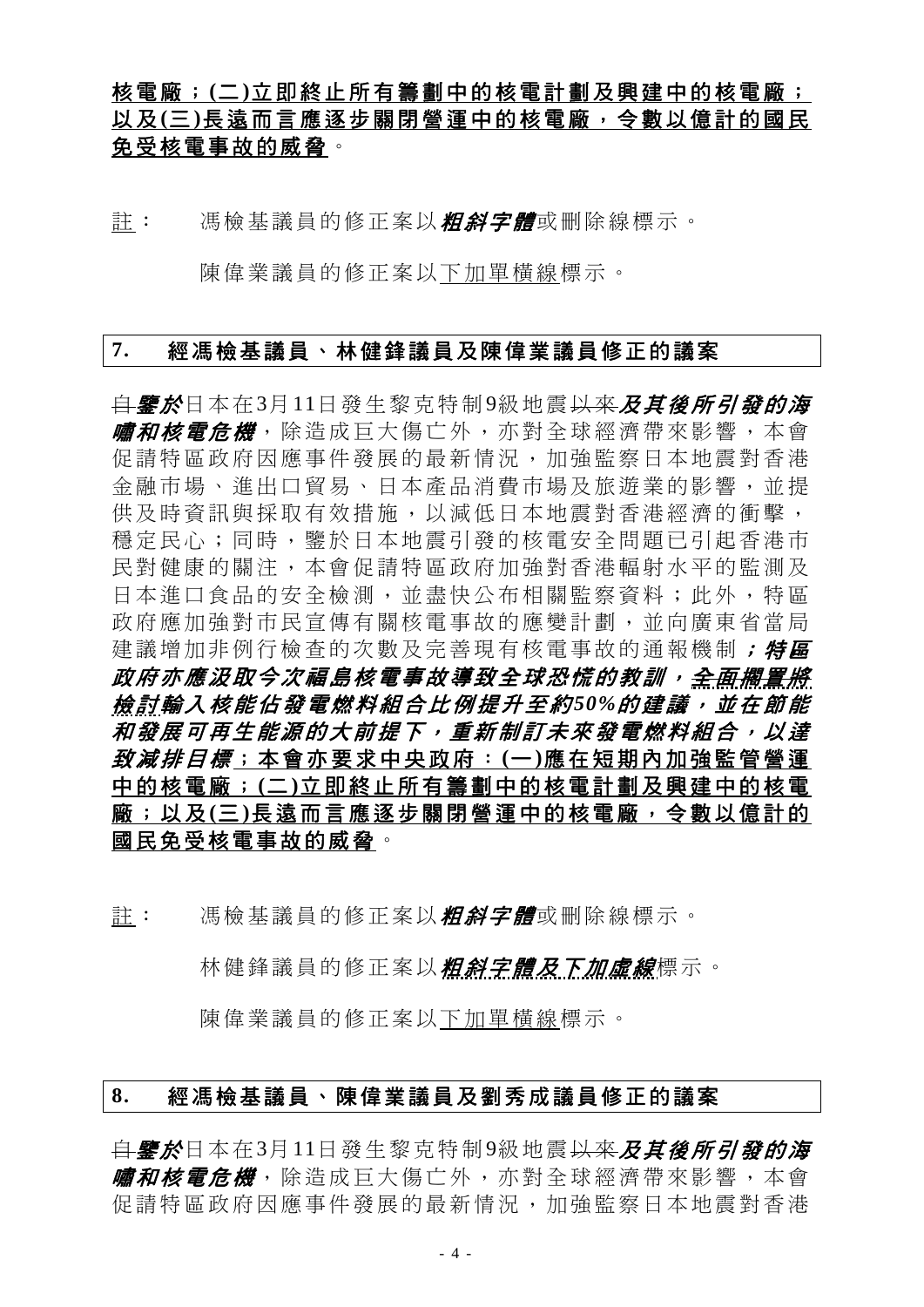金融市場、進出口貿易、日本產品消費市場及旅遊業的影響,並提 供及時資訊與採取有效措施,以減低日本地震對香港經濟的衝擊, 穩定民心;同時,鑒於日本地震引發的核電安全問題已引起香港市 民對健康的關注,本會促請特區政府加強對香港輻射水平的監測及 日本進口食品的安全檢測,並盡快公布相關監察資料;此外,特區 政府應加強對市民宣傳有關核電事故的應變計劃,並向廣東省當局 建議增加非例行檢查的次數及完善現有核電事故的通報機制; 特區 政府亦應汲取今次福島核電事故導致全球恐慌的教訓,全面擱置將 輸入核能佔發電燃料組合比例提升至約*50%*的建議,並在節能和發 展可再生能源的大前提下,重新制訂未來發電燃料組合,以達致減 排目標;本會亦要 求促請特區政府向中央政府反 映: **(**一 **)**應在短期 內加強監管營運中的核電廠; (二)立即*終止全面審查*所有籌劃中的 核電計劃及興建中的核電廠, 以最嚴謹的標準進行安全評估, 不符 合安全標準的要立即停建,並在安全規劃批准前暫停審批新的核電 項 目;以及 **(**三 **)**長遠而言應逐步關閉應加強營運中的核電廠,令數 <del>以億計的</del>的安全*及運行管理,採取相關措施確保絕對安全,令*國民 免受核電事故的威脅。

註: 馮檢基議員的修正案以*粗斜字體*或刪除線標示。

陳偉業議員的修正案以下加單橫線標示。

劉秀成議員的修正案以**粗斜字體及下加虛線**標示。

# **9.** 經馮檢基議員、林健鋒議員、陳偉業議員及劉秀成議員修正的 議案

<del>自</del>*鑒於*日本在3月11日發生黎克特制9級地震<del>以來</del>及其後所引發的海 *嘯和核電危機*, 除造成巨大傷亡外, 亦對全球經濟帶來影響, 本會 促請特區政府因應事件發展的最新情況,加強監察日本地震對香港 金融市場、進出口貿易、日本產品消費市場及旅遊業的影響,並提 供及時資訊與採取有效措施,以減低日本地震對香港經濟的衝擊, 穩定民心;同時,鑒於日本地震引發的核電安全問題已引起香港市 民對健康的關注,本會促請特區政府加強對香港輻射水平的監測及 日本進口食品的安全檢測,並盡快公布相關監察資料;此外,特區 政府應加強對市民宣傳有關核電事故的應變計劃,並向廣東省當局 建議增加非例行檢查的次數及完善現有核電事故的通報機制; 特區 *政府亦應汲取今次福島核電事故導致全球恐慌的教訓,<del>全面擱置將</del>* 檢 討輸入核能佔發電燃料組合比例提升至約 *50%*的建議,並在節能 和發展可再生能源的大前提下,重新制訂未來發電燃料組合,以達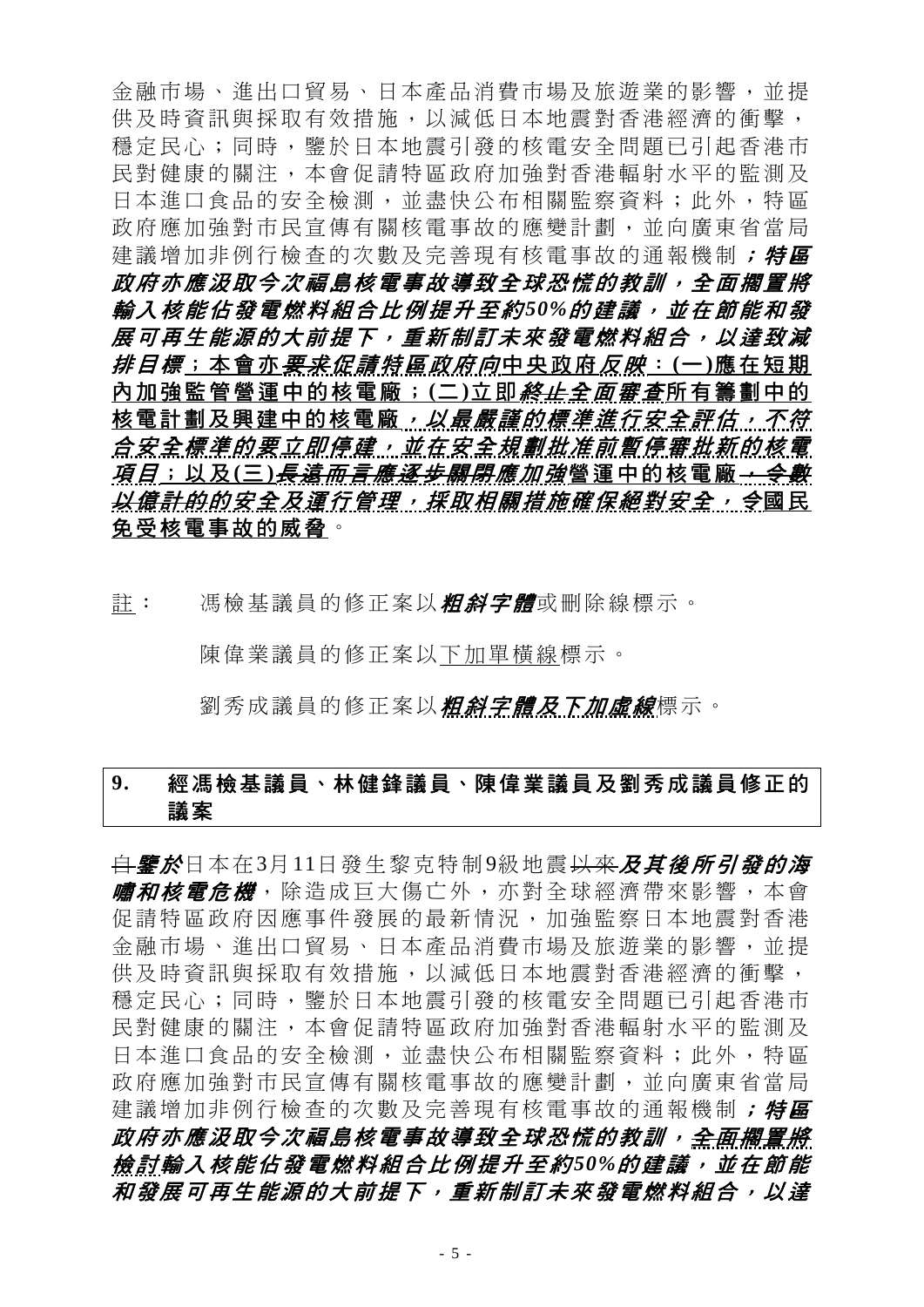致減排目標;本會亦要求促請特區政府向中央政府反映: **(**一 **)**應在 短期內加強監管營運中的核電廠; **(**二 **)**立即終止全面審查所有籌劃 中的核電計劃及興建中的核電廠,以最嚴謹的標準進行安全評估, 不符合安全標準的要立即停建,並在安全規劃批准前暫停審批新的 核電項目;以及 (三) <del>長遠而言應逐步關閉</del>應加強營運中的核電廠 + 令數以億計的的安全及運行管理,採取相關措施確保絕對安全,令 國民免受核電事故的威脅。

註: 馮檢基議員的修正案以*粗斜字體*或刪除線標示。

林健鋒議員的修正案以*粗斜字體及下加虛線***標示**。

陳偉業議員的修正案以下加單橫線標示。

劉秀成議員的修正案以粗字體及下列式樣的底線標示。

### **10.** 經余若薇議員修正的議案

白本會對於日本在3月11日發生黎克特制9級地震以來,除造成巨大 <del>傷亡外,*造成巨大傷亡深表難過,而事件***亦對全球經濟帶來影響,**</del> 本會促請特區政府因應事件發展的最新情況,加強監察日本地震對 香港金融市場、進出口貿易、日本產品消費市場及旅遊業的影響, 並提供及時資訊與採取有效措施,以減低日本地震對香港經濟的衝 擊,穩定民心;同時,鑒於日本地震引發的核電安全問題已引起香 港市民對健康的關注,本會促請特區政府加強對香港輻射水平的監 測及日本進口食品的安全檢測,並盡快公布相關監察資料;此外, 特區政府應加強對市民宣傳有關核電事故的應變計劃:

- *(*一*)* 重新檢討核電政策,並應自小學起全面加強教育市民對核 電風險、核電安全和核電事故應變的常識,加強核電安全 *演習的深度和廣度,研究設立核澼難所***,並向廣東省當局** 建議 要求增加非例行檢查的次數及完善現有核電事故的通 報機制;
- *(*二*)* 就國家未來加快發展核電,興建多個核電廠表達高度關 切,並且向國家的環境保護部和國家核安全局爭取高透明 度的監察和通報機制;
- *(*三*)* 向國務院反映香港人對廣東省境內興建粵西陽江核電站、 台山腰古核電站、陸豐田尾核電站及嶺澳核電站二期的憂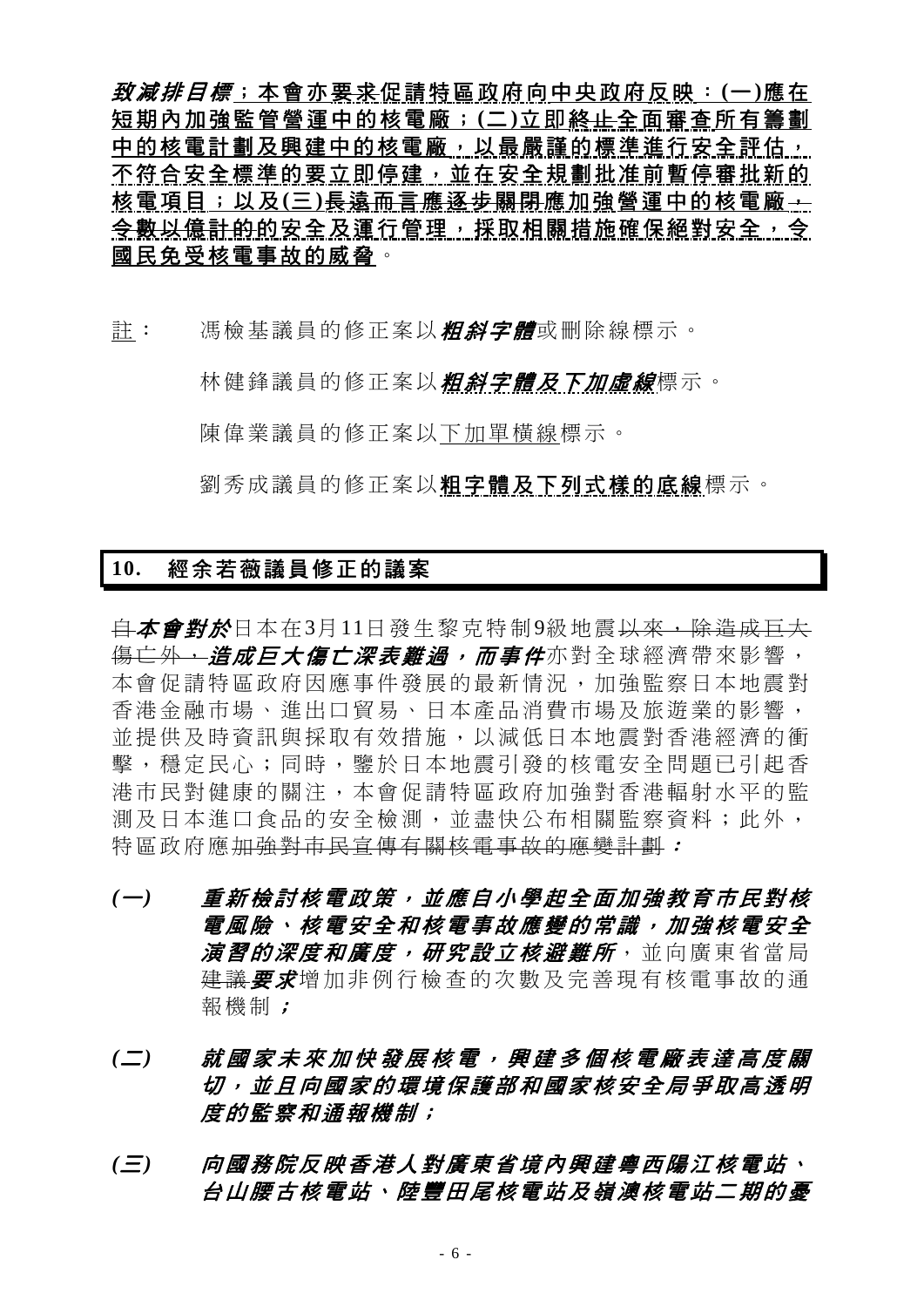# 慮和不安;促請中央政府重新審視核電廠的風險,並爭取 香港人參與和討論相關核電計劃;及

### *(*四*)* 研究改善與國際原子能機構和東亞各地政府 *(*包括台灣 *)*有 關核電風險和核電安全的通報機制。

許: 余若薇議員的修正案以*粗斜字體*或刪除線標示。

#### **11.** 經馮檢基議員及余若薇議員修正的議案

<del>自**鑒於**日本在3月11日發生黎克特制9級地震以來**及其後所引發的海**</del> *嘯和核電危機*, 除造成巨大傷亡外, 亦對全球經濟帶來影響, 本會 促請特區政府因應事件發展的最新情況,加強監察日本地震對香港 金融市場、進出口貿易、日本產品消費市場及旅遊業的影響,並提 供及時資訊與採取有效措施,以減低日本地震對香港經濟的衝擊, 穩定民心;同時,鑒於日本地震引發的核電安全問題已引起香港市 民對健康的關注,本會促請特區政府加強對香港輻射水平的監測及 日本進口食品的安全檢測,並盡快公布相關監察資料;此外,特區 政府應加強對市民宣傳有關核電事故的應變計劃,並向廣東省當局 建議增加非例行檢查的次數及完善現有核電事故的通報機制; 特區 政府亦應汲取今次福島核電事故導致全球恐慌的教訓,全面擱置將 輸入核能佔發電燃料組合比例提升至約*50%*的建議,並在節能和發 展可再生能源的大前提下,重新制訂未來發電燃料組合,以達致減 # 目標: 特區政府亦應重新檢討核電政策,並應自小學起全面加強 教育市民對核電風險、核電安全和核電事故應變的常識,加強核電 安全演習的深度和廣度,研究設立核避難所;就國家未來加快發展 核電,與興建多個核電廠表達高度關切,並且向國家的環境保護部和 國家核安全局爭取高透明度的監察和通報機制;向國務院反映香港 人對廣東省境內興建粵西陽江核電站、台山腰古核電站、陸豐田尾 核電站及嶺澳核電站二期的憂慮和不安;促請中央政府重新審視核 電廠的風險,並爭取香港人參與和討論相關核電計劃;及研究改善 與國際原子能機構和東亞各地政府 **(**包括台灣 **)**有關核電風險和核電 安全的通報機制。

余若薇議員的修正案以下加單橫線標示。

註: 馮檢基議員的修正案以*粗斜字體*或刪除線標示。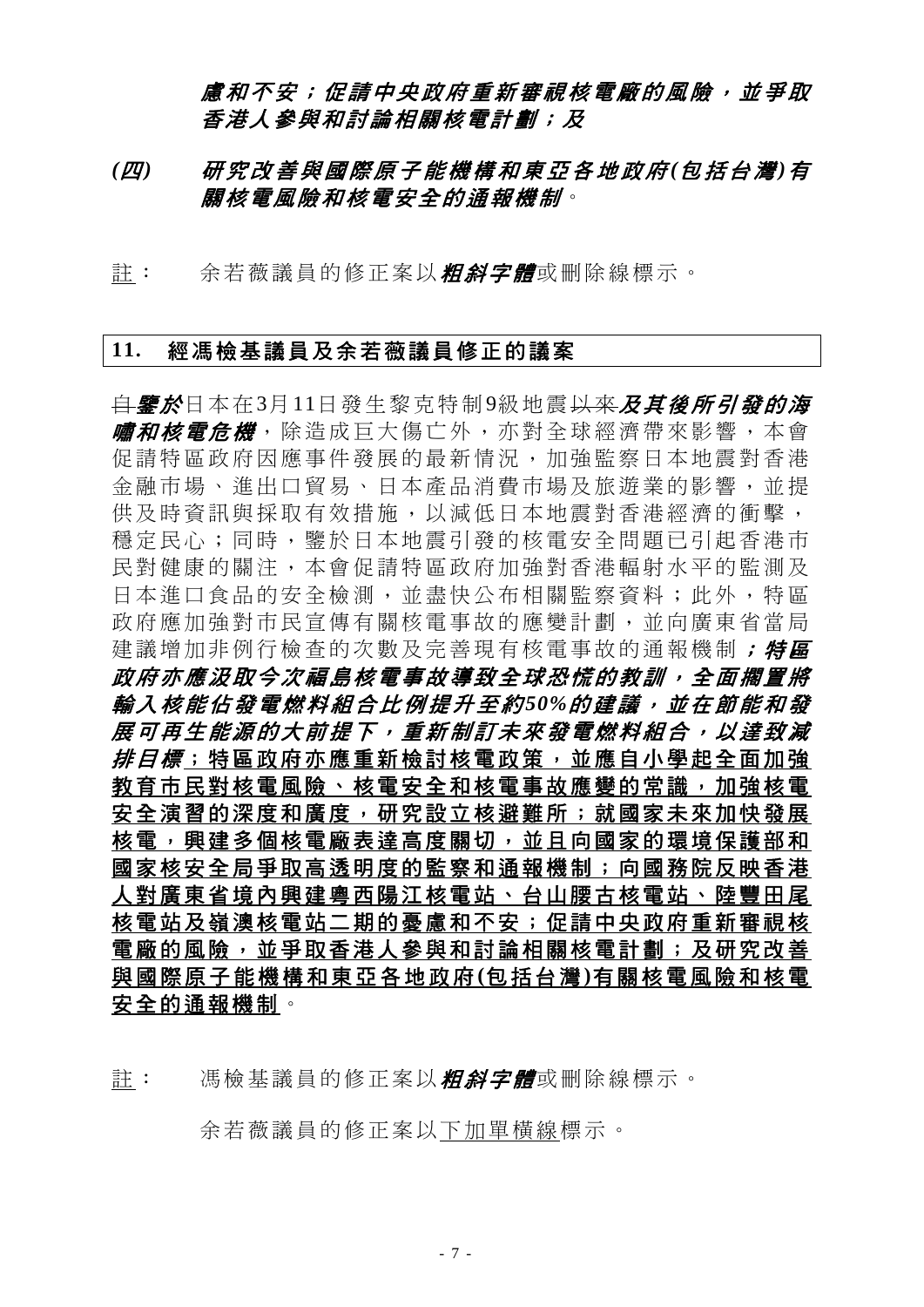#### **12.** 經馮檢基議員、林健鋒議員及余若薇議員修正的議案

自鑒於日本在3月11日發生黎克特制9級地震以來及其後所引發的海 *嘯和核電危機***,除造成巨大傷亡外,亦對全球經濟帶來影響**,本會 促請特區政府因應事件發展的最新情況,加強監察日本地震對香港 金融市場、進出口貿易、日本產品消費市場及旅遊業的影響,並提 供及時資訊與採取有效措施,以減低日本地震對香港經濟的衝擊, 穩定民心;同時,鑒於日本地震引發的核電安全問題已引起香港市 民對健康的關注,本會促請特區政府加強對香港輻射水平的監測及 日本進口食品的安全檢測,並盡快公布相關監察資料;此外,特區 政府應加強對市民宣傳有關核電事故的應變計劃,並向廣東省當局 建議增加非例行檢查的次數及完善現有核電事故的通報機制;特區 政府亦應汲取今次福島核電事故導致全球恐慌的教訓,全面擱置將 **檢討輸入核能佔發電燃料組合比例提升至約50%的建議,並在節能** 和發展可再生能源的大前提下,重新制訂未來發電燃料組合,以達 致減#目標;特區政府亦應重新檢討核電政策,並應自小學起全面 加強教育市民對核電風險、核電安全和核電事故應變的常識,加強 核電安全演習的深度和廣度,研究設立核避難所;就國家未來加快 發展核電,與建多個核電廠表達高度關切,並且向國家的環境保護 部和國家核安全局爭取高透明度的監察和通報機制;向國務院反映 香港人對廣東省境內興建粵西陽江核電站、台山腰古核電站、陸豐 田尾核電站及嶺澳核電站二期的憂慮和不安;促請中央政府重新審 視核電廠的風險,並爭取香港人參與和討論相關核電計劃;及研究 改善與國際原子能機構和東亞各地政府 **(**包括台灣 **)**有關核電風險和 核電安全的通報機制。

註: 馮檢基議員的修正案以*粗斜字體*或刪除線標示。

林健鋒議員的修正案以*粗斜字體及下加虛線*標示。

余若薇議員的修正案以下加單橫線標示。

### **13.** 經陳偉業議員及余若薇議員修正的議案

*鑒於***自日本在3月11日發生黎克特制9級地震以來,除造成巨大傷亡** 外,亦對全球經濟帶來影響,本會促請特區政府因應事件發展的最 新情況,加強監察日本地震對香港金融市場、進出口貿易、日本產 品消費市場及旅游業的影響,並提供及時資訊與採取有效措施,以 減低日本地震對香港經濟的衝擊,穩定民心;同時,鑒於日本地震 引發的核電安全問題已引起香港市民對健康的關注,本會促請特區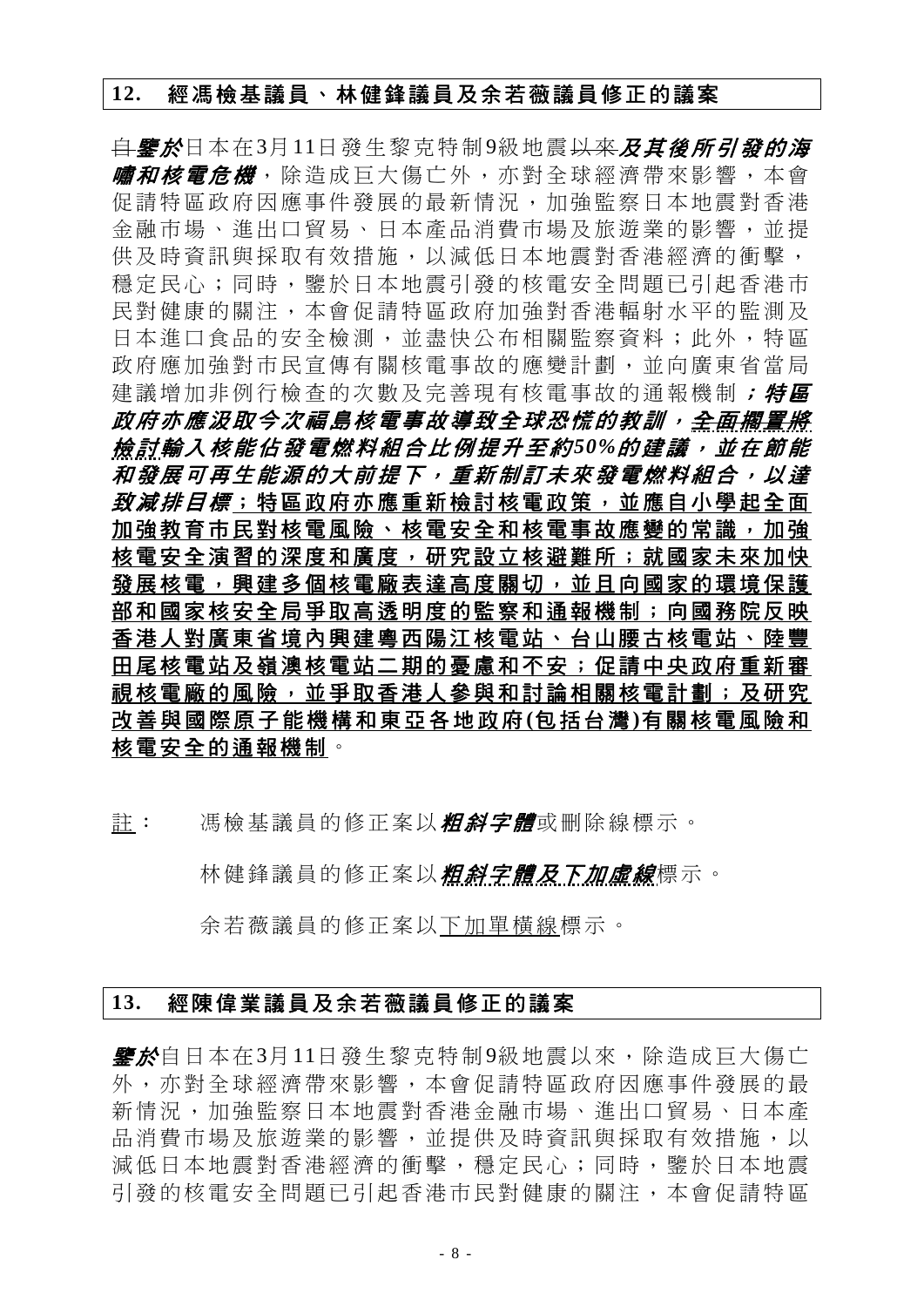政府加強對香港輻射水平的監測及日本進口食品的安全檢測,並盡 快公布相關監察資料;此外,特區政府應加強對市民宣傳有關核電 事故的應變計劃,並向廣東省當局建議增加非例行檢查的次數及完 善現有核電事故的通報機制;本會亦要求中央政府: (一)應在短期 內加強監管營運中的核電廠; *(*<sup>二</sup> *)*立即終止所有籌劃中的核電計劃 及興建中的核電廠;以及 *(*三 *)*長遠而言應逐步關閉營運中的核電 *廠,今數以億計的國民免受核電事故的威脅*;特區政府亦應重新檢 討核電政策,並應自小學起全面加強教育市民對核電風險、核電安 全和核電事故應變的常識,加強核電安全演習的深度和廣度,研究 設立核避難所;及研究改善與國際原子能機構和東亞各地政府**(**包括 台灣**)**有關核電風險和核電安全的通報機制。

註: 陳偉業議員的修正案以*粗斜字體*標示。

余若薇議員的修正案以下加單橫線標示。

#### **14.** 經陳偉業議員、劉秀成議員及余若薇議員修正的議案

*鑒於***自日本在3月11日發生黎克特制9級地震以來,除**浩成巨大傷亡 外,亦對全球經濟帶來影響,本會促請特區政府因應事件發展的最 新情況,加強監察日本地震對香港金融市場、進出口貿易、日本產 品消費市場及旅游業的影響,並提供及時資訊與採取有效措施,以 減低日本地震對香港經濟的衝擊,穩定民心;同時,鑒於日本地震 引發的核電安全問題已引起香港市民對健康的關注,本會促請特區 政府加強對香港輻射水平的監測及日本進口食品的安全檢測,並盡 快公布相關監察資料;此外,特區政府應加強對市民宣傳有關核電 事故的應變計劃,並向廣東省當局建議增加非例行檢查的次數及完 善現有核電事故的通報機制**;本***會亦要求促請特區政府向中央政府* 反映:*(*一*)*應在短期內加強監管營運中的核電廠;*(*二*)*立即終止全面 審查所有籌劃中的核電計劃及興建中的核電廠,以最嚴謹的標準進 行安全評估,不符合安全標準的要立即停建,並在安全規劃批准前 *暫停審批新的核電項目;以及(三)<del>長遠而言應逐步關閉</del>應加強營運* 中的核電廠<del>,令數以億計的</del>的安全及運行管理,採取相關措施確保 *絕對安全, 令國民免受核電事故的威脅*; 特區政府亦應重新檢討核 電政策,並應自小學起全面加強教育市民對核電風險、核電安全和 核電事故應變的常識,加強核電安全演習的深度和廣度,研究設立 核避難所;及研究改善與國際 原子能機構和東亞各地政府 **(**包括台 灣**)**有關核電風險和核電安全的通報機制。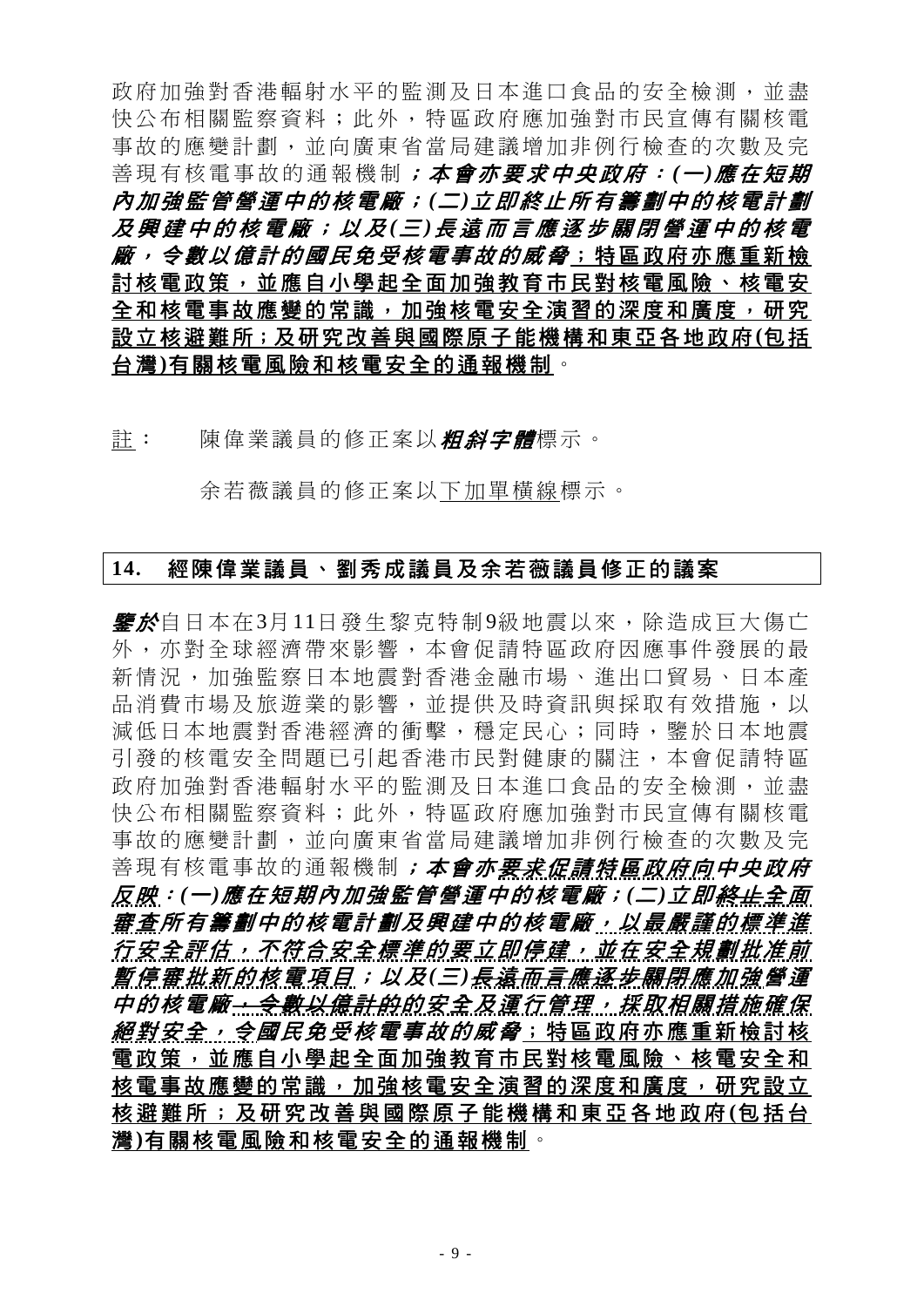註: 陳偉業議員的修正案以*粗斜字體*標示。

劉秀成議員的修正案以*粗斜字體及下加虛線***標示**。

余若薇議員的修正案以下加單橫線標示。

#### **15.** 經馮檢基議員、陳偉業議員及余若薇議員修正的議案

<del>自*鑒於*日本在3月11日發生黎克特制9級地震以來*及其後所引發的海*</del> **嘯和核電危機**,除造成巨大傷亡外,亦對全球經濟帶來影響,本會 促請特區政府因應事件發展的最新情況,加強監察日本地震對香港 金融市場、進出口貿易、日本產品消費市場及旅遊業的影響,並提 供及時資訊與採取有效措施,以減低日本地震對香港經濟的衝擊, 穩定民心;同時,鑒於日本地震引發的核電安全問題已引起香港市 民對健康的關注,本會促請特區政府加強對香港輻射水平的監測及 日本進口食品的安全檢測,並盡快公布相關監察資料;此外,特區 政府應加強對市民宣傳有關核電事故的應變計劃,並向廣東省當局 建議增加非例行檢查的次數及完善現有核電事故的通報機制; 特區 政府亦應汲取今次福島核電事故導致全球恐慌的教訓,全面擱置將 輸入核能佔發電燃料組合比例提升至約*50%*的建議,並在節能和發 展可再生能源的大前提下,重新制訂未來發電燃料組合,以達致減 排目標;本會亦要求中央政府: **(**一 **)**應在短期內加強監管營運中的 核電廠; **(**二 **)**立即終止所有籌劃中的核電計劃及興建中的核電廠; 以及 **(**三 **)**長遠而言應逐步關閉營運中的核電廠,令數以億計的國民 免受核電事故的威脅;特區政府亦應重新檢討核電政策,並應自小 學起全面加強教育市民對核電風險、核電安全和核電事故應變的常 識,加強核電安全演習的深度和廣度,研究設立核避難所;及研究 改善與國際原子能機構和東亞各地政府 **(**包括台灣 **)**有關核電風險和 核電安全的通報機制。

註: 馮檢基議員的修正案以**粗斜字體**或刪除線標示。

陳偉業議員的修正案以下加單橫線標示。

余若薇議員的修正案以下加雙橫線標示。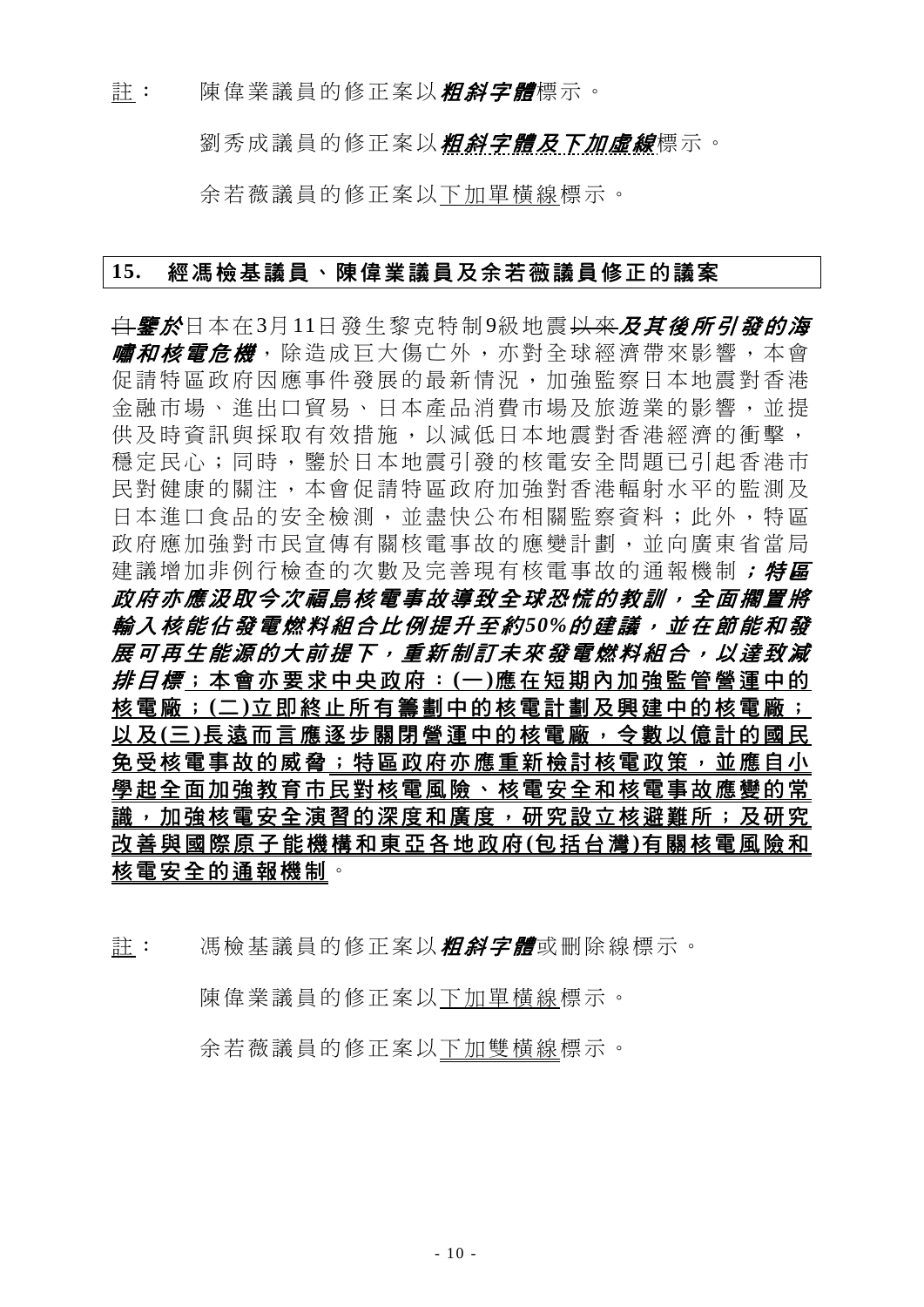# **16.** 經馮檢基議員、林健鋒議員、陳偉業議員及余若薇議員修正的 議案

<del>自</del>**鑒於**日本在3月11日發生黎克特制9級地震<del>以來</del>及其後所引發的海 *嘯和核電危機***,除造成巨大傷亡外,亦對全球經濟帶來影響**,本會 促請特區政府因應事件發展的最新情況,加強監察日本地震對香港 金融市場、進出口貿易、日本產品消費市場及旅遊業的影響,並提 供及時資訊與採取有效措施,以減低日本地震對香港經濟的衝擊, 穩定民心;同時,鑒於日本地震引發的核電安全問題已引起香港市 民對健康的關注,本會促請特區政府加強對香港輻射水平的監測及 日本進口食品的安全檢測,並盡快公布相關監察資料;此外,特區 政府應加強對市民宣傳有關核電事故的應變計劃,並向廣東省當局 建議增加非例行檢查的次數及完善現有核電事故的通報機制; 特區 政府亦應汲取今次福島核電事故導致全球恐慌的教訓,全面擱置將 檢 討輸入核能佔發電燃料組合比例提升至約 *50%*的建議,並在節能 和發展可再生能源的大前提下,重新制訂未來發電燃料組合,以達 致減排目標;本會亦要求中央政府: **(**一 **)**應在短期內加強監管營運 中的核電廠; **(**二 **)**立即終止所有籌劃中的核電計劃及興建中的核電 廠;以及 **(**三 **)**長遠而言應逐步關閉營運中的核電廠,令數以億計的 國民免受核電事故的威脅;特區政府亦應重新檢討核電政策,並應 自小學起全面加強教育市民對核電風險、核電安全和核電事故應變 的常識,加強核電安全演習的深度和廣度,研究設立核避難所;及 研究改善與國際原子能機構和東亞各地政府 **(**包括台灣 **)**有關核電風 險和核電安全的通報機制。

許: 馮檢基議員的修正案以*粗斜字體*或刪除線標示。

林健鋒議員的修正案以*粗斜字體及下加虛線***標示**。

陳偉業議員的修正案以下加單橫線標示。

余若薇議員的修正案以下加雙橫線標示。

# **17.** 經馮檢基議員、陳偉業議員、劉秀成議員及余若薇議員修正的 議案

<del>自*鑒於*日本在3月11日發生黎克特制9級地震以來*及其後所引發的海*</del> **嘯和核電危機**,除造成巨大傷亡外,亦對全球經濟帶來影響,本會 促請特區政府因應事件發展的最新情況,加強監察日本地震對香港 金融市場、進出口貿易、日本產品消費市場及旅遊業的影響,並提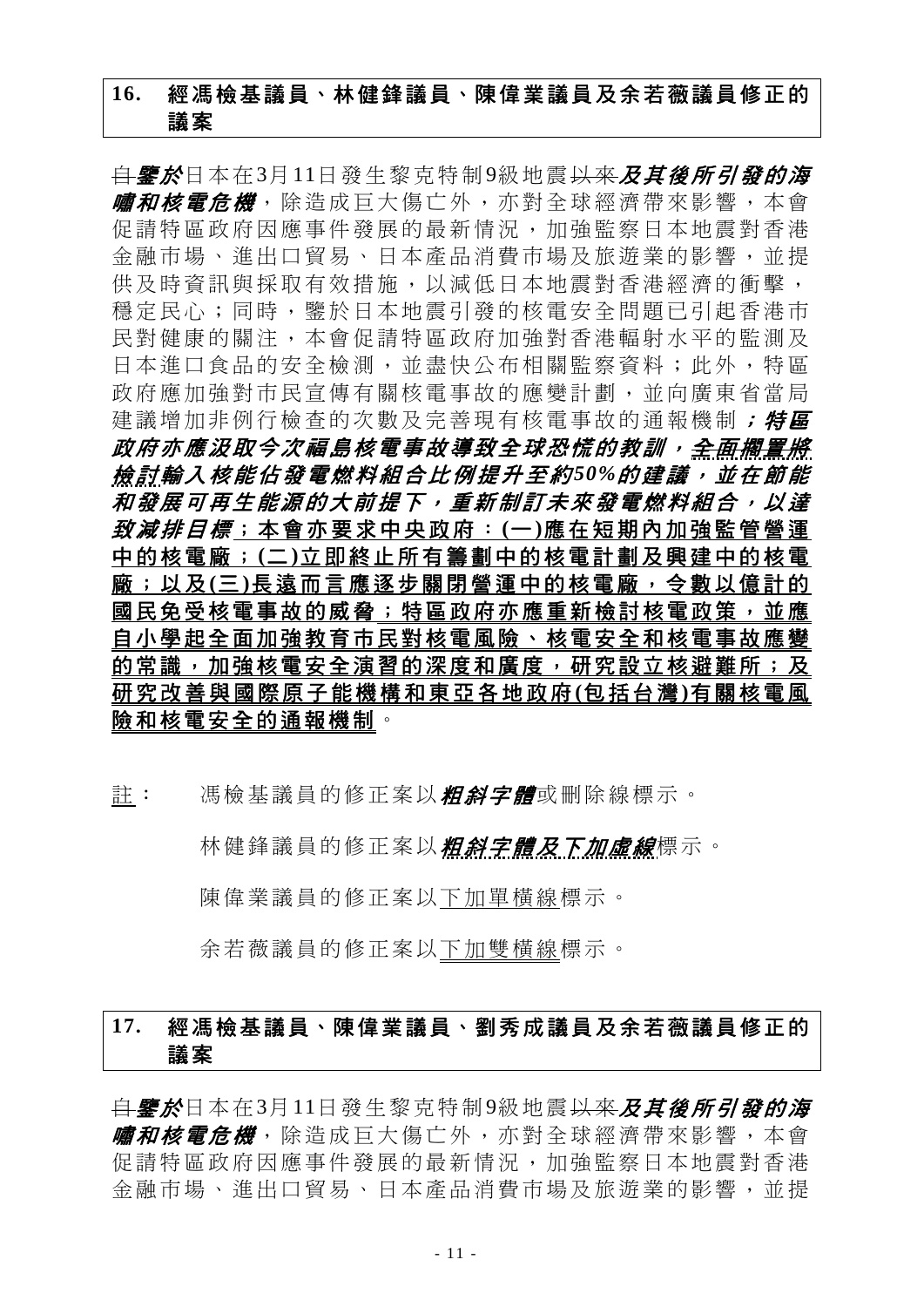供及時資訊與採取有效措施,以減低日本地震對香港經濟的衝擊, 穩定民心;同時,鑒於日本地震引發的核電安全問題已引起香港市 民對健康的關注,本會促請特區政府加強對香港輻射水平的監測及 日本進口食品的安全檢測,並盡快公布相關監察資料;此外,特區 政府應加強對市民宣傳有關核電事故的應變計劃,並向廣東省當局 建議增加非例行檢查的次數及完善現有核電事故的通報機制; 特區 政府亦應汲取今次福島核電事故導致全球恐慌的教訓,全面擱置將 輸入核能佔發電燃料組合比例提升至約*50%*的建議,並在節能和發 展可再生能源的大前提下,重新制訂未來發電燃料組合,以達致減 排目標;本會亦要 求促請特區政府向中央政府反 映: **(**一 **)**應在短期 內加強監管營運中的核電廠; (二)立即 終止全面審査所有籌劃中的 核電計劃及興建中的核電廠,以最嚴謹的標準進行安全評估,不符 合安全標準的要立即停建,並在安全規劃批准前暫停審批新的核電 <u>項目;以及(三)<del>長遠而言應逐步關閉</del>應加強營運中的核電廠<del>,令數</del></u> 以億計的的安全及運行管理,採取相關措施確保絕對安全,令國民 免受核電事故的威脅;特區政府亦應重新檢討核電政策,並應自小 學起全面加強教育市民對核電風險、核電安全和核電事故應變的常 識,加強核電安全演習的深度和廣度,研究設立核避難所;及研究 改善與國際原子能機構和東亞各地政府 **(**包括台灣 **)**有關核電風險和 核電安全的通報機制。

註: 馮檢基議員的修正案以*粗斜字體*或刪除線標示。

陳偉業議員的修正案以下加單橫線標示。

劉秀成議員的修正案以*粗斜字體及下加虛線*標示。

余若薇議員的修正案以下加雙橫線標示。

# **18.** 經馮檢基議員、林健鋒議員、陳偉業議員、劉秀成議員及余若 薇議員修正的議案

自鑒於日本在3月11日發生黎克特制9級地震以來及其後所引發的海 *嘯和核電危機***,除造成巨大傷亡外,亦對全球經濟帶來影響**,本會 促請特區政府因應事件發展的最新情況,加強監察日本地震對香港 金融市場、進出口貿易、日本產品消費市場及旅遊業的影響,並提 供及時資訊與採取有效措施,以減低日本地震對香港經濟的衝擊, 穩定民心;同時,鑒於日本地震引發的核電安全問題已引起香港市 民對健康的關注,本會促請特區政府加強對香港輻射水平的監測及 日本進口食品的安全檢測,並盡快公布相關監察資料;此外,特區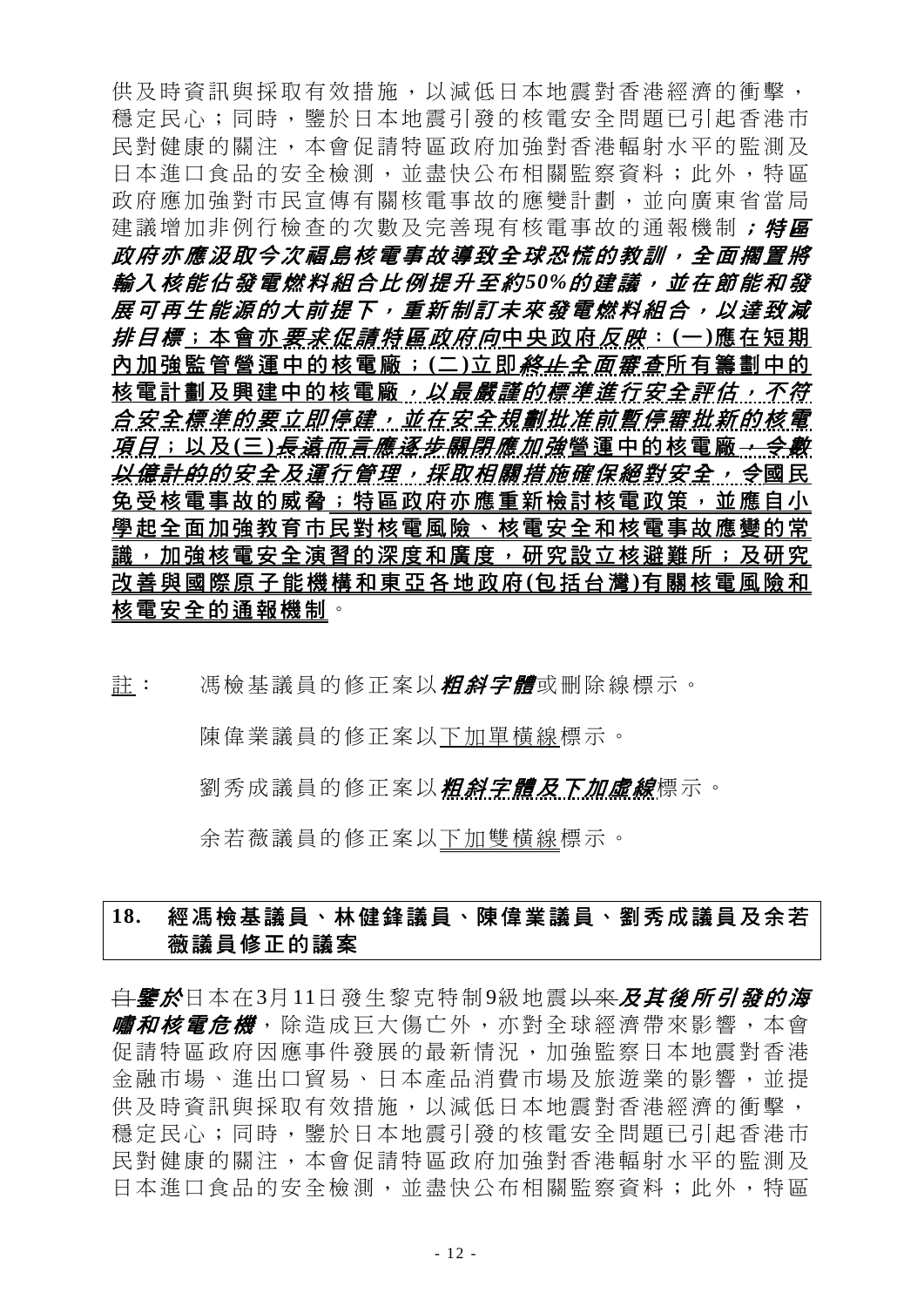政府應加強對市民宣傳有關核電事故的應變計劃,並向廣東省當局 建議增加非例行檢查的次數及完善現有核電事故的通報機制; 特區 政府亦應汲取今次福島核電事故導致全球恐慌的教訓,全面擱置將 **檢討輸入核能佔發電燃料組合比例提升至約50%的建議,並在節能** 和發展可再生能源的大前提下,重新制訂未來發電燃料組合,以達 致減排目標;本會亦要求促請特區政府向中央政府反映: **(**一 **)**應在 短期內加強監管營運中的核電廠; **(**二 **)**立即終止全面審查所有籌劃 中的核電計劃及興建中的核電廠,以最嚴謹的標準進行安全評估, 不符合安全標準的要立即停建,並在安全規劃批准前暫停審批新的 核電項目;以及 **(**三 **)**長遠而言應逐步關閉應加強營運中的核電廠, <del>令數以億計的</del>的安全及運行管理,採取相關措施確保絕對安全,今 國民免受核電事故的威脅;特區政府亦應重新檢討核電政策,並應 自小學起全面加強教育市民對核電風險、核電安全和核電事故應變 的常識,加強核電安全演習的深度和廣度,研究設立核避難所;及 研究改善與國際原子能機構和東亞各地政府 **(**包括台灣 **)**有關核電風 險和核電安全的通報機制。

註: 馮檢基議員的修正案以**粗斜字體**或刪除線標示。

林健鋒議員的修正案以**粗斜字體及下加虛線**標示。

陳偉業議員的修正案以下加單橫線標示。

劉秀成議員的修正案以粗字體及下列式樣的底線標示。

余若薇議員的修正案以下加雙橫線標示。

#### **19.** 經張宇人議員修正的議案

<del>自**鑒於**日本在3月11日發生黎克特制9級地震以來,除造成巨大傷亡</del> 外, 亦*觸發了福島第一核電廠的核洩漏危機,* **對全球經濟、***環境及* 民生帶來影響,本會促請特區政府因應事件發展的最新情況,加強 監察日本地震對香港金融市場、進出口貿易、日本產品消費市場及 旅遊業的影響,並提供及時資訊與採取有效措施,以減低日本地震 對香港經濟及民生的衝擊,穩定民心和保障就業;同時,特區政府 應密切監察日本災難性危機對本港各行業的影響,並參考因應金融 海嘯而推出的 *'*特別信貸保證計劃 *'*,向面臨營運困難的香港中小型 企業,提供適切的援助;鑒於日本地震引發的核電安全問題已引起 香港市民對健康及核電安全的關注,本會促請特區政府加強對香港 輻射水平的監測及*訂立長期機制,持續向*日本淮口食品<del>的*淮行*安全</del>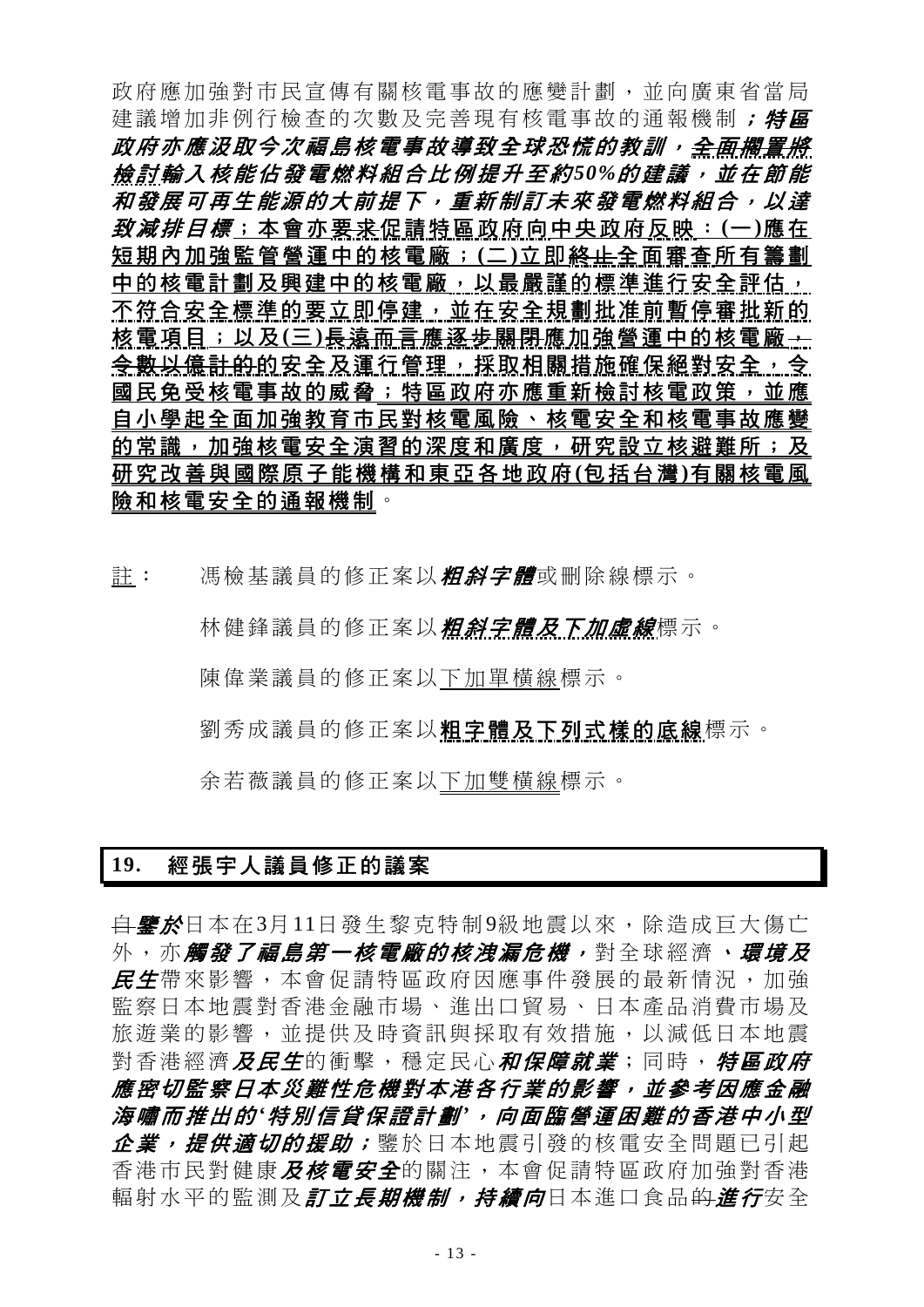檢測,並<del>盡快*繼續定期和以高透明度的準則向公眾詳盡***公布相關**監</del> 察資料;此外,特區政府應加強對市民宣傳有關核電事故的應變計 劃,並進行有民眾參與的事故演習;政府當局亦應參考其他地方的 核電事故應變安排,在全港適當地點,特別在較接近大亞灣核電站 的新界東區,規劃緊急避難場所及儲備相關的應急物資,以應付核 *電站一旦出現意外的情況,以及*向廣東省當局建議增加非例行檢查 的次數及完善現有核電事故的通報機制,向中央政府反映港人對省 內增建核電廠的關注。

註: 張宇人議員的修正案以*粗斜字體*或刪除線標示。

#### **20.** 經馮檢基議員、林健鋒議員及張宇人議員修正的議案

<del>自**鑒於**日本在3月11日發生黎克特制9級地震以來*及其後所引發的海*</del> *嘯和核電危機*,除造成巨大傷亡外,亦對全球經濟帶來影響,本會 促請特區政府因應事件發展的最新情況,加強監察日本地震對香港 金融市場、進出口貿易、日本產品消費市場及旅遊業的影響,並提 供及時資訊與採取有效措施,以減低日本地震對香港經濟的衝擊, 穩定民心;同時,鑒於日本地震引發的核電安全問題已引起香港市 民對健康的關注,本會促請特區政府加強對香港輻射水平的監測及 日本進口食品的安全檢測,並盡快公布相關監察資料;此外,特區 政府應加強對市民宣傳有關核電事故的應變計劃,並向廣東省當局 建議增加非例行檢查的次數及完善現有核電事故的通報機制; 特區 *政府亦應汲取今次福島核電事故導致全球恐慌的教訓,<del>全面擱置將</del>* 檢 討輸入核能佔發電燃料組合比例提升至約 *50%*的建議,並在節能 和發展可再生能源的大前提下,重新制訂未來發電燃料組合,以達 致減排目標;同時,特區政府應密切監察日本災難性危機對本港各 行業的影響,並參考因應金融海嘯而推出的 **'**特別信貸保證計劃 **'**, 向面臨營運困難的香港中小型企業,提供適切的援助;訂立長期機 制,持續向日本進口食品進行安全檢測,並繼續定期和以高透明度 的準則向公眾詳盡公布相關監察資料;及參考其他地方的核電事故 應變安排,在全港適當地點,特別在較接近大亞灣核電站的新界東 區,規劃緊急避難場所及儲備相關的應急物資,以應付核電站一旦 出現意外的情況。

註: 馮檢基議員的修正案以*粗斜字體*或刪除線標示。

林健鋒議員的修正案以*粗斜字體及下加虛線*標示。

張宇人議員的修正案以下加單橫線標示。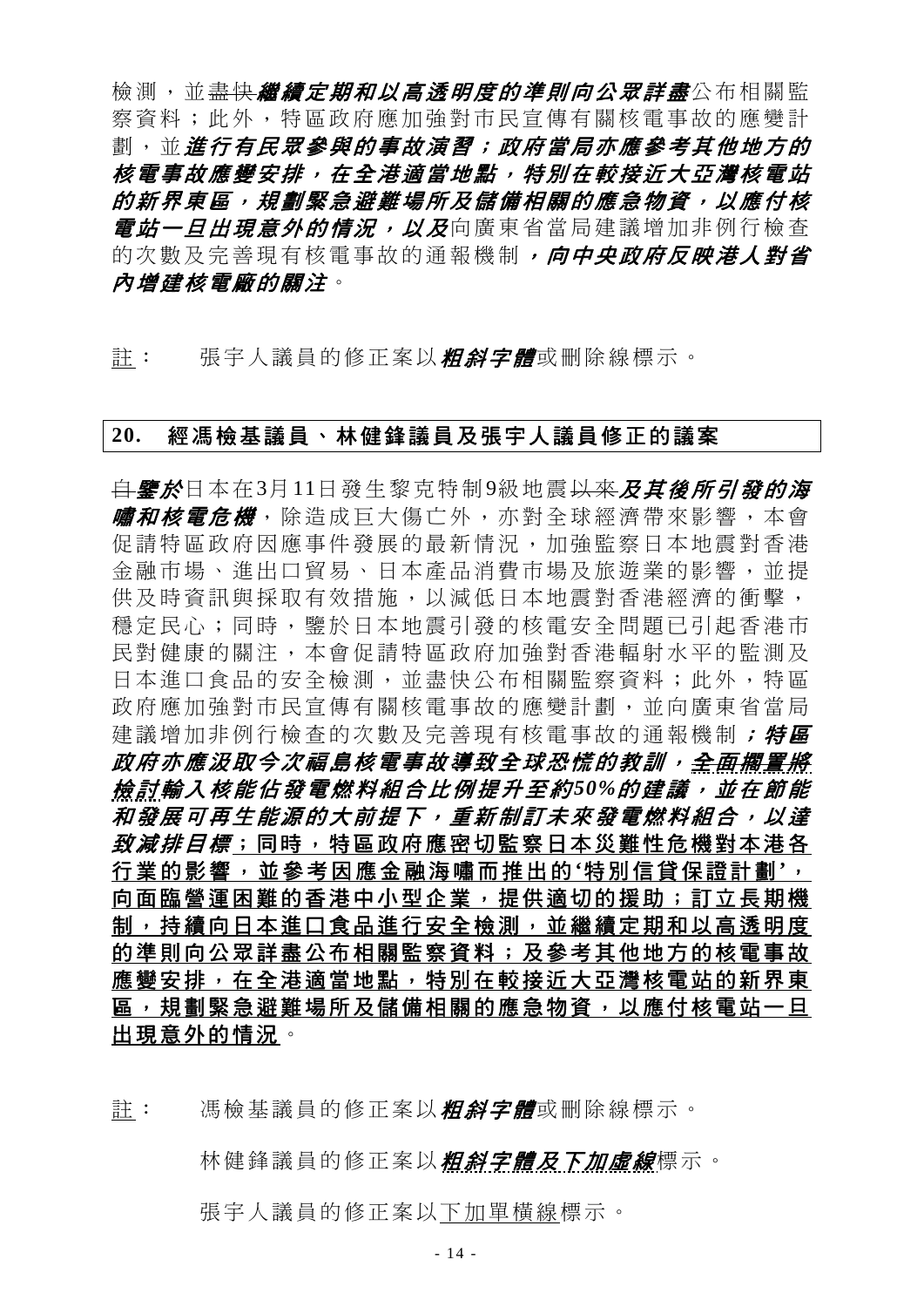#### **21.** 經陳偉業議員、劉秀成議員及張宇人議員修正的議案

*鑒於***自日本在3月11日發生黎克特制9級地震以來,除**浩成巨大傷亡 外,亦對全球經濟帶來影響,本會促請特區政府因應事件發展的最 新情況,加強監察日本地震對香港金融市場、進出口貿易、日本產 品消費市場及旅遊業的影響,並提供及時資訊與採取有效措施,以 減低日本地震對香港經濟的衝擊,穩定民心;同時,鑒於日本地震 引發的核電安全問題已引起香港市民對健康的關注,本會促請特區 政府加強對香港輻射水平的監測及日本進口食品的安全檢測,並盡 快公布相關監察資料;此外,特區政府應加強對市民宣傳有關核電 事故的應變計劃,並向廣東省當局建議增加非例行檢查的次數及完 善現有核電事故的通報機制;本會亦要求促請特區政府向中央政府 反映:*(*一*)*應在短期內加強監管營運中的核電廠;*(*二*)*立即終止全面 審查所有籌劃中的核電計劃及興建中的核電廠,以最嚴謹的標準進 行安全評估,不符合安全標準的要立即停建,並在安全規劃批准前 暫停審批新的核電項目;以及 *(*三 *)*長遠而言應逐步關閉應加強營 運 中的核電廠,令數以億計的的安全及運行管理,採取相關措施確保 *絕對安全,今國民免受核電事故的威脅*;同時,特區政府應密切監 察日本災難性危機對本港各行業的影響,並參考因應金融海嘯而推 出的'特別信貸保證計劃',向面臨營運困難的香港中小型企業,提 供適切的援助;訂立長期機制,持續向日本進口食品進行安全檢測, 並繼續定期和以高透明度的準則向公眾詳盡公布相關監察資料;及 參考其他地方的核電事故應變安排,在全港適當地點,特別在較接 近大亞灣核電站的新界東區,規劃緊急避難場所及儲備相關的應急 物資,以應付核電站一旦出現意外的情況。

註: 陳偉業議員的修正案以*粗斜字體*標示。

劉秀成議員的修正案以*粗斜字體及下加虛線*標示。

張宇人議員的修正案以下加單橫線標示。

### **22.** 經余若薇議員及張宇人議員修正的議案

白本會對於日本在3月11日發生黎克特制9級地震以來,除造成巨大 <del>傷亡外,*造成巨大傷亡深表難過,而事件***亦對全球經濟帶來影響**,</del> 本會促請特區政府因應事件發展的最新情況,加強監察日本地震對 香港金融市場、進出口貿易、日本產品消費市場及旅遊業的影響, 並提供及時資訊與採取有效措施,以減低日本地震對香港經濟的衝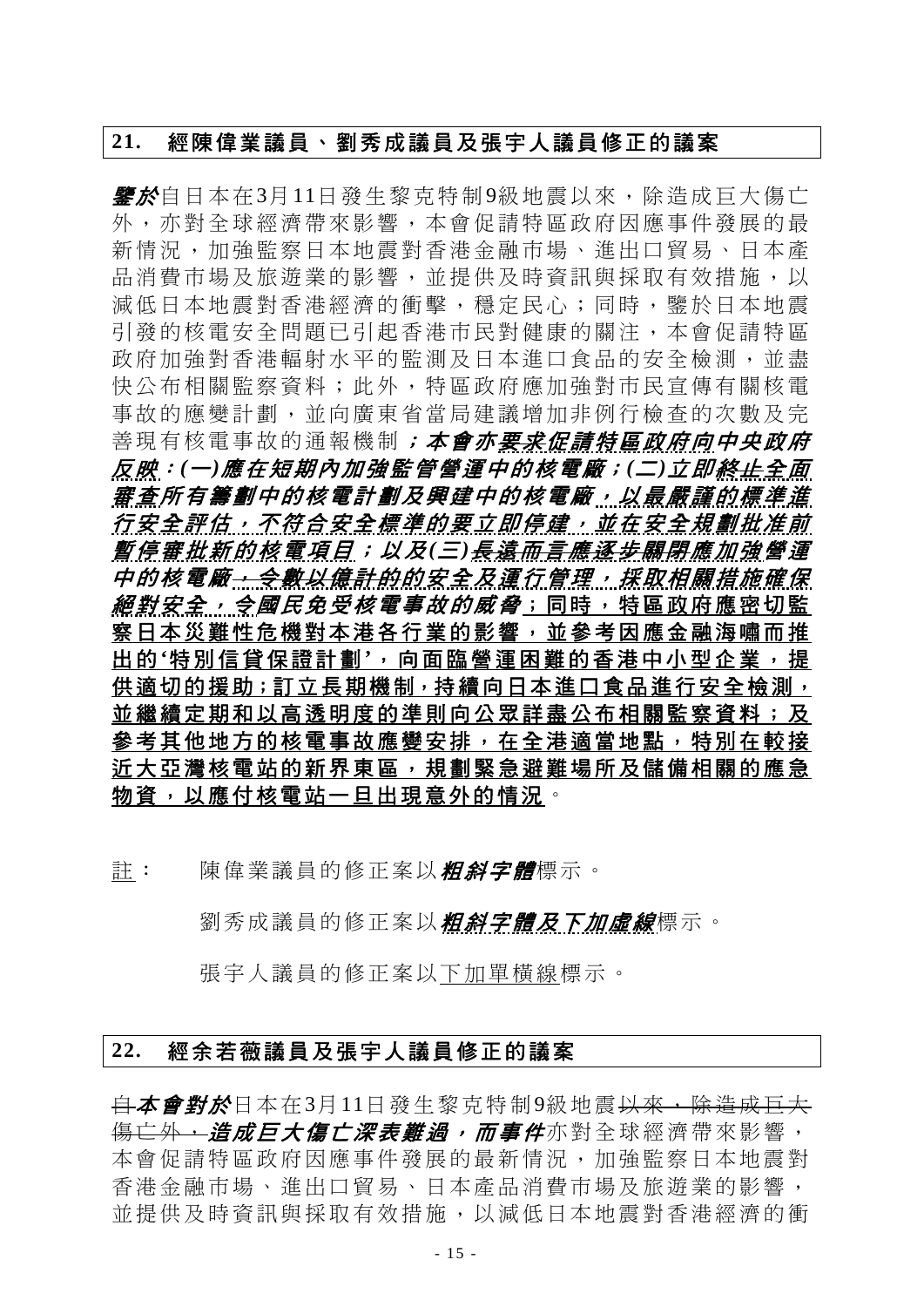擊,穩定民心;同時,鑒於日本地震引發的核電安全問題已引起香 港市民對健康的關注,本會促請特區政府加強對香港輻射水平的監 測及日本進口食品的安全檢測,並盡快公布相關監察資料;此外, 特區政府應加強對市民宣傳有關核電事故的應變計劃:

- *(*一*)* 重新檢討核電政策,並應自小學起全面加強教育市民對核 電風險、核電安全和核電事故應變的常識,加強核電安全 *演習的深度和廣度,研究設立核避難所***,並向廣東省當局** 建議要求增加非例行檢查的次數及完善現有核電事故的通 報機制;
- *(*二*)* 就國家未來加快發展核電,興建多個核電廠表達高度關 切,並且向國家的環境保護部和國家核安全局爭取高透明 度的監察和通報機制;
- *(*三*)* 向國務院反映香港人對廣東省境內興建粵西陽江核電站、 台山腰古核電站、陸豐田尾核電站及嶺澳核電站二期的憂 慮和不安;促請中央政府重新審視核電廠的風險,並爭取 香港人參與和討論相關核電計劃;及
- *(*四*)* 研究改善與國際原子能機構和東亞各地政府 *(*包括台灣 *)*有 關核電風險和核電安全的通報機制;

同時,特區政府應密切監察日本災難性危機對本港各行業的影響, 並參考因應金融海嘯而推出的 **'**特別信貸保證計劃 **'**,向面臨營運困 難的香港中小型企業,提供適切的援助;訂立長期機制,持續向日 本進口食品進行安全檢測,並繼續定期和以高透明度的準則向公眾 詳盡公布相關監察資料;及參考其他地方的核電事故應變安排,在 全港適當地點,特別在較接近大亞灣核電站的新界東區,規劃緊急 避難場所及儲備相關的應急物資,以應付核電站一旦出現意外的情 況。

註: 余若薇議員的修正案以*粗斜字體*或刪除線標示。

張宇人議員的修正案以下加單橫線標示。

# **23.** 經馮檢基議員、林健鋒議員、陳偉業議員、劉秀成議員及張宇 人議員修正的議案

<del>自*鑒於*日本在3月11日發生黎克特制9級地震以來*及其後所引發的海*</del> *嘯和核電危機*,除造成巨大傷亡外,亦對全球經濟帶來影響,本會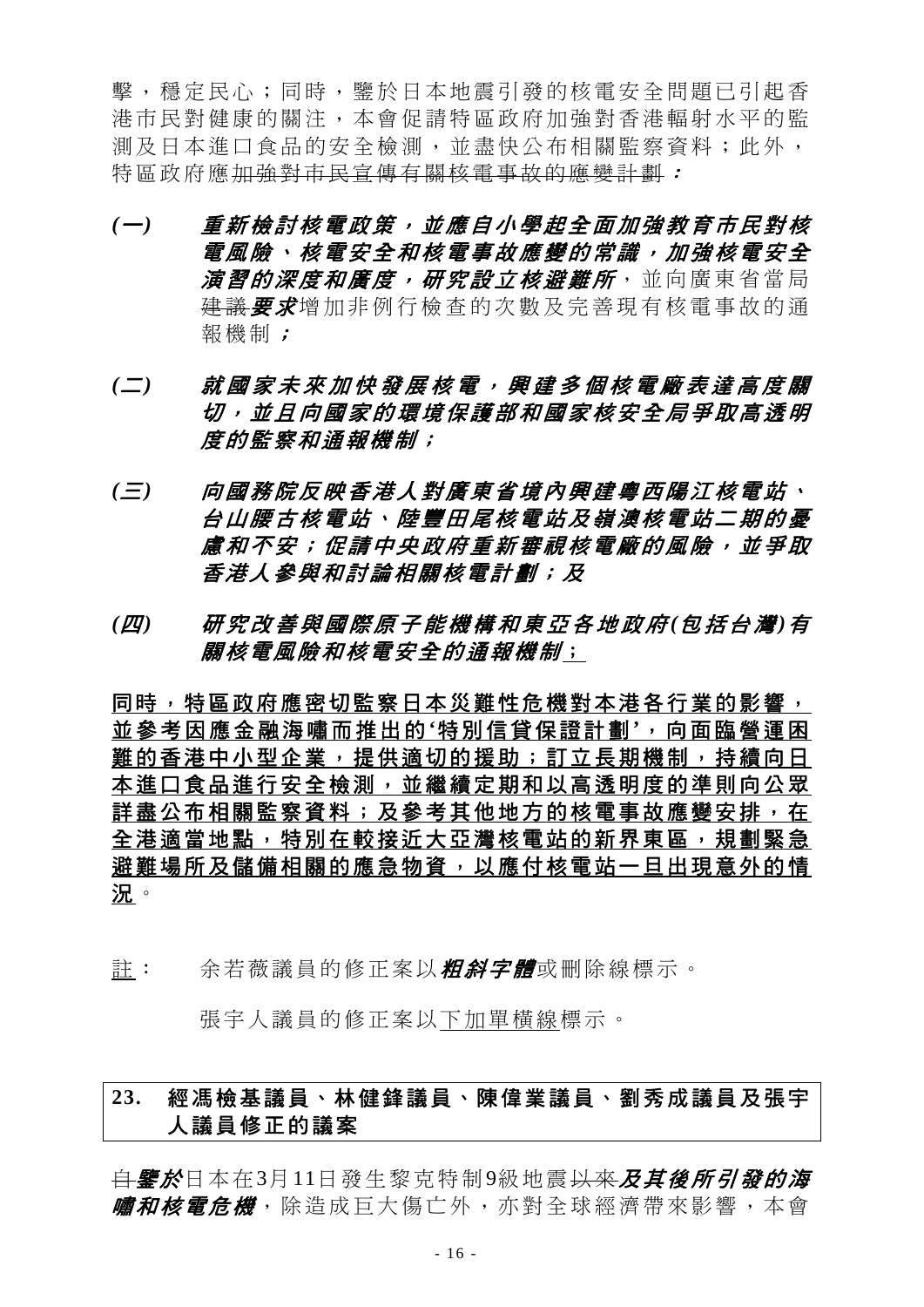促請特區政府因應事件發展的最新情況,加強監察日本地震對香港 金融市場、進出口貿易、日本產品消費市場及旅遊業的影響,並提 供及時資訊與採取有效措施,以減低日本地震對香港經濟的衝擊, 穩定民心;同時,鑒於日本地震引發的核電安全問題已引起香港市 民對健康的關注,本會促請特區政府加強對香港輻射水平的監測及 日本進口食品的安全檢測,並盡快公布相關監察資料;此外,特區 政府應加強對市民宣傳有關核電事故的應變計劃,並向廣東省當局 建議增加非例行檢查的次數及完善現有核電事故的通報機制; 特區 *政府亦應汲取今次福島核電事故導致全球恐慌的教訓,<del>全面擱置將</del>* 檢 討輸入核能佔發電燃料組合比例提升至約 *50%*的建議,並在節能 和發展可再生能源的大前提下,重新制訂未來發電燃料組合,以達 致減排目標;本會亦要求促請特區政府向中央政府反映: **(**一 **)**應在 短期內加強監管營運中的核電廠; **(**二 **)**立即終止全面審查所有籌劃 中的核電計劃及興建中的核電廠,以最嚴謹的標準進行安全評估, 不符合安全標準的要立即停建,並在安全規劃批准前暫停審批新的 核電項目;以及 (三) <del>長遠而言應逐步關閉</del>應加強營運中的核電廠 — 令數以億計的的安全及運行管理,採取相關措施確保絕對安全,令 國民免受核電事故的威脅;同時,特區政府應密切監察日本災難性 危機對本港各行業的影響,並參考因應金融海嘯而推出的**'**特別信貸 保證計劃**'**,向面臨營運困難的香港中小型企業,提供適切的援助; 訂立長期機制,持續向日本進口食品進行安全檢測,並繼續定期和 以高透明度的準則向公眾詳盡公布相關監察資料;及參考其他地方 的核電事故應變安排,在全港適當地點,特別在較接近大亞灣核電 站的新界東區,規劃緊急避難場所及儲備相關的應急物資,以應付 核電站一旦出現意外的情況。

註: 馮檢基議員的修正案以*粗斜字體*或刪除線標示。

林健鋒議員的修正案以*粗斜字體及下加虛線*標示。

陳偉業議員的修正案以下加單橫線標示。

劉秀成議員的修正案以粗字體及下列式樣的底線標示。

張宇人議員的修正案以下加雙橫線標示。

# **24.** 經馮檢基議員、林健鋒議員、余若薇議員及張宇人議員修正的 議案

自鑒於日本在3月11日發生黎克特制9級地震以來及其後所引發的海 *嘯和核電危機***,除造成巨大傷亡外,亦對全球經濟帶來影響**,本會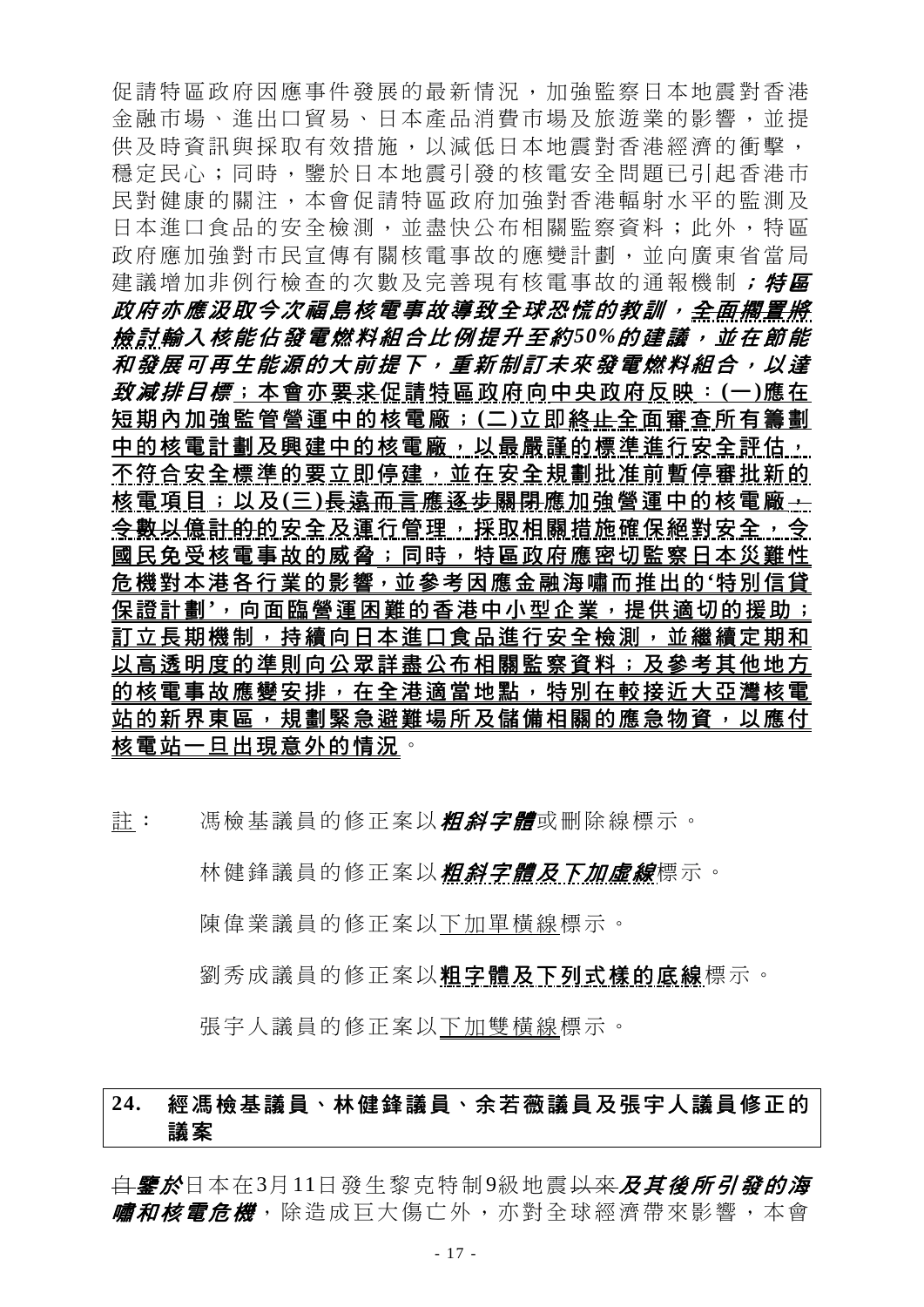促請特區政府因應事件發展的最新情況,加強監察日本地震對香港 金融市場、進出口貿易、日本產品消費市場及旅遊業的影響,並提 供及時資訊與採取有效措施,以減低日本地震對香港經濟的衝擊, 穩定民心;同時,鑒於日本地震引發的核電安全問題已引起香港市 民對健康的關注,本會促請特區政府加強對香港輻射水平的監測及 日本進口食品的安全檢測,並盡快公布相關監察資料;此外,特區 政府應加強對市民宣傳有關核電事故的應變計劃,並向廣東省當局 建議增加非例行檢查的次數及完善現有核電事故的通報機制; 特區 *政府亦應汲取今次福島核電事故導致全球恐慌的教訓,<del>全面擱置將</del>* 檢 討輸入核能佔發電燃料組合比例提升至約 *50%*的建議,並在節能 和發展可再生能源的大前提下,重新制訂未來發電燃料組合,以達 *致減排目標*;特區政府亦應重新檢討核電政策,並應自小學起全面 加強教育市民對核電風險、核電安全和核電事故應變的常識,加強 核電安全演習的深度和廣度,研究設立核避難所;就國家未來加快 發展核電,興建多個核電廠表達高度關切,並且向國家的環境保護 部和國家核安全局爭取高透明度的監察和通報機制;向國務院反映 香港人對廣東省境內興建粵西陽江核電站、台山腰古核電站、陸豐 田尾核電站及嶺澳核電站二期的憂慮和不安;促請中央政府重新審 視核電廠的風險,並爭取香港人參與和討論相關核電計劃;及研究 改善與國際原子能機構和東亞各地政府 **(**包括台灣 **)**有關核電風險和 核電安全的通報機制;同時,特區政府應密切監察日本災難性危機 對本港各行業的影響,並參考因應金融海嘯而推出的**'**特別信貸保證 計劃**'**,向面臨營運困難的香港中小型企業,提供適切的援助;訂立 長期機制,持續向日本進口食品進行安全檢測,並繼續定期和以高 透明度的準則向公眾詳盡公布相關監察資料;及參考其他地方的核 電事故應變安排,在全港適當地點,特別在較接近大亞灣核電站的 新界東區,規劃緊急避難場所及儲備相關的應急物資,以應付核電 站一旦出現意外的情況。

註: 馮檢基議員的修正案以*粗斜字體*或刪除線標示。

林健鋒議員的修正案以*粗斜字體及下加虛線*標示。

余若薇議員的修正案以下加單橫線標示。

張宇人議員的修正案以下加雙橫線標示。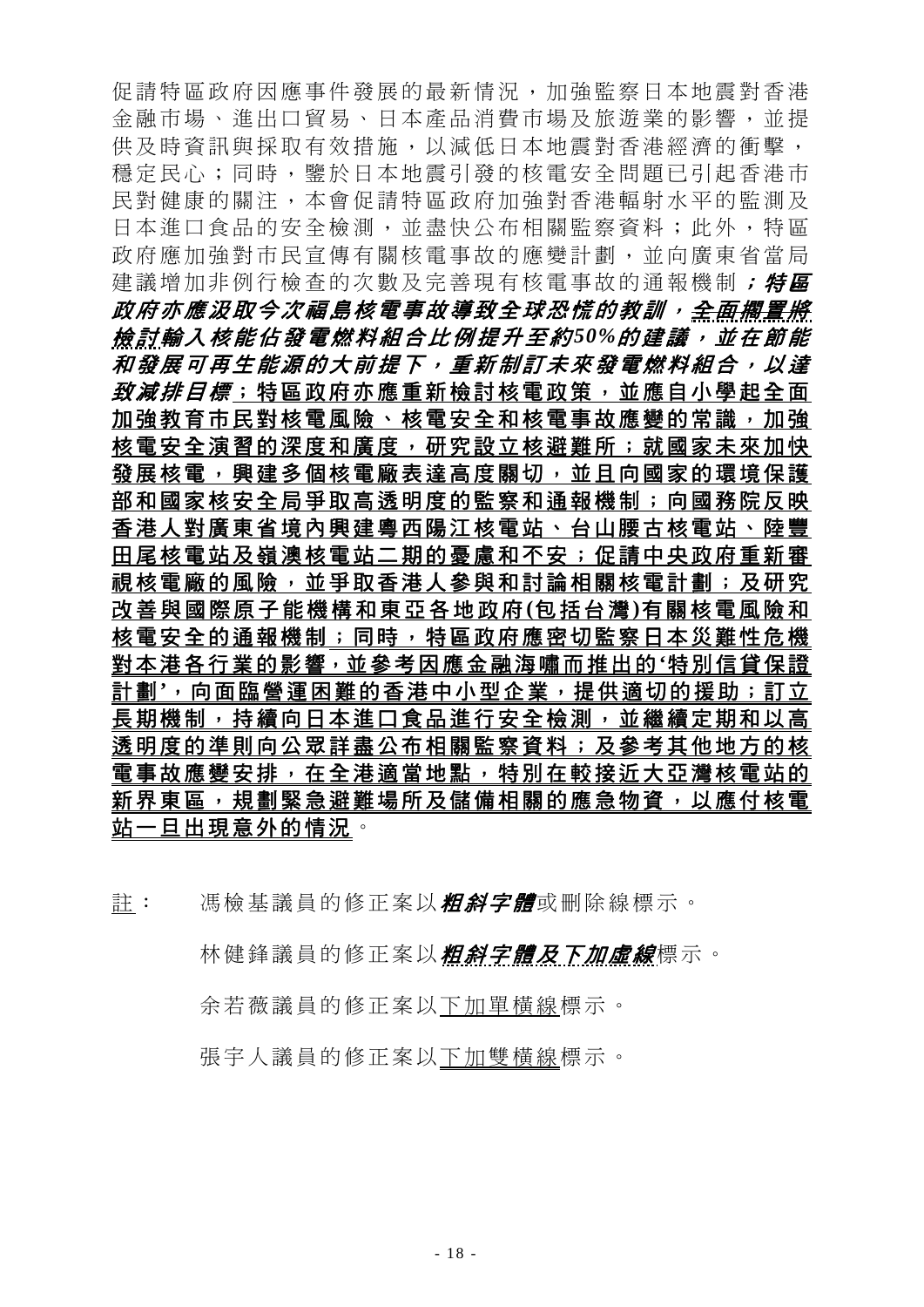# **25.** 經陳偉業議員、劉秀成議員、余若薇議員及張宇人議員修正的 議案

**鑒於**自日本在3月11日發生黎克特制9級地震以來,除造成巨大傷亡 外,亦對全球經濟帶來影響,本會促請特區政府因應事件發展的最 新情況,加強監察日本地震對香港金融市場、進出口貿易、日本產 品消費市場及旅遊業的影響,並提供及時資訊與採取有效措施,以 減低日本地震對香港經濟的衝擊,穩定民心;同時,鑒於日本地震 引發的核電安全問題已引起香港市民對健康的關注,本會促請特區 政府加強對香港輻射水平的監測及日本進口食品的安全檢測,並盡 快公布相關監察資料;此外,特區政府應加強對市民宣傳有關核電 事故的應變計劃,並向廣東省當局建議增加非例行檢查的次數及完 善現有核電事故的通報機制**;本會亦要求促請特區政府向中央政府** 反映:*(*一*)*應在短期內加強監管營運中的核電廠;*(*二*)*立即終止全面 審查所有籌劃中的核電計劃及興建中的核電廠,以最嚴謹的標準進 行安全評估,不符合安全標準的要立即停建,並在安全規劃批准前 *暫停審批新的核電項目;以及(三)<del>長遠而言應逐步關閉</del>應加強營運* 中的核電廠<del>,令數以億計的</del>的安全及運行管理,採取相關措施確保 *絕對安全, 令國民免受核電事故的威脅*; 特區政府亦應重新檢討核 電政策,並應自小學起全面加強教育市民對核電風險、核電安全和 核電事故應變的常識,加強核電安全演習的深度和廣度,研究設立 核避難所;及研究改善與國際 原子能機構和東亞各地政府 **(**包括台 灣**)**有關核電風險和核電安全的通報機制;同時,特區政府應密切監 察日本災難性危機對本港各行業的影響,並參考因應金融海嘯而推 出的'特別信貸保證計劃',向面臨營運困難的香港中小型企業,提 供適切的援助;訂立長期機制,持續向日本進口食品進行安全檢測, 並繼續定期和以高透明度的準則向公眾詳盡公布相關監察資料;及 參考其他地方的核電事故應變安排,在全港適當地點,特別在較接 近大亞灣核電站的新界東區,規劃緊急避難場所及儲備相關的應急 物資,以應付核電站一旦出現意外的情況。

註: 陳偉業議員的修正案以*粗斜字體*標示。

劉秀成議員的修正案以*粗斜字體及下加虛線*標示。

余若薇議員的修正案以下加單橫線標示。

張宇人議員的修正案以下加雙橫線標示。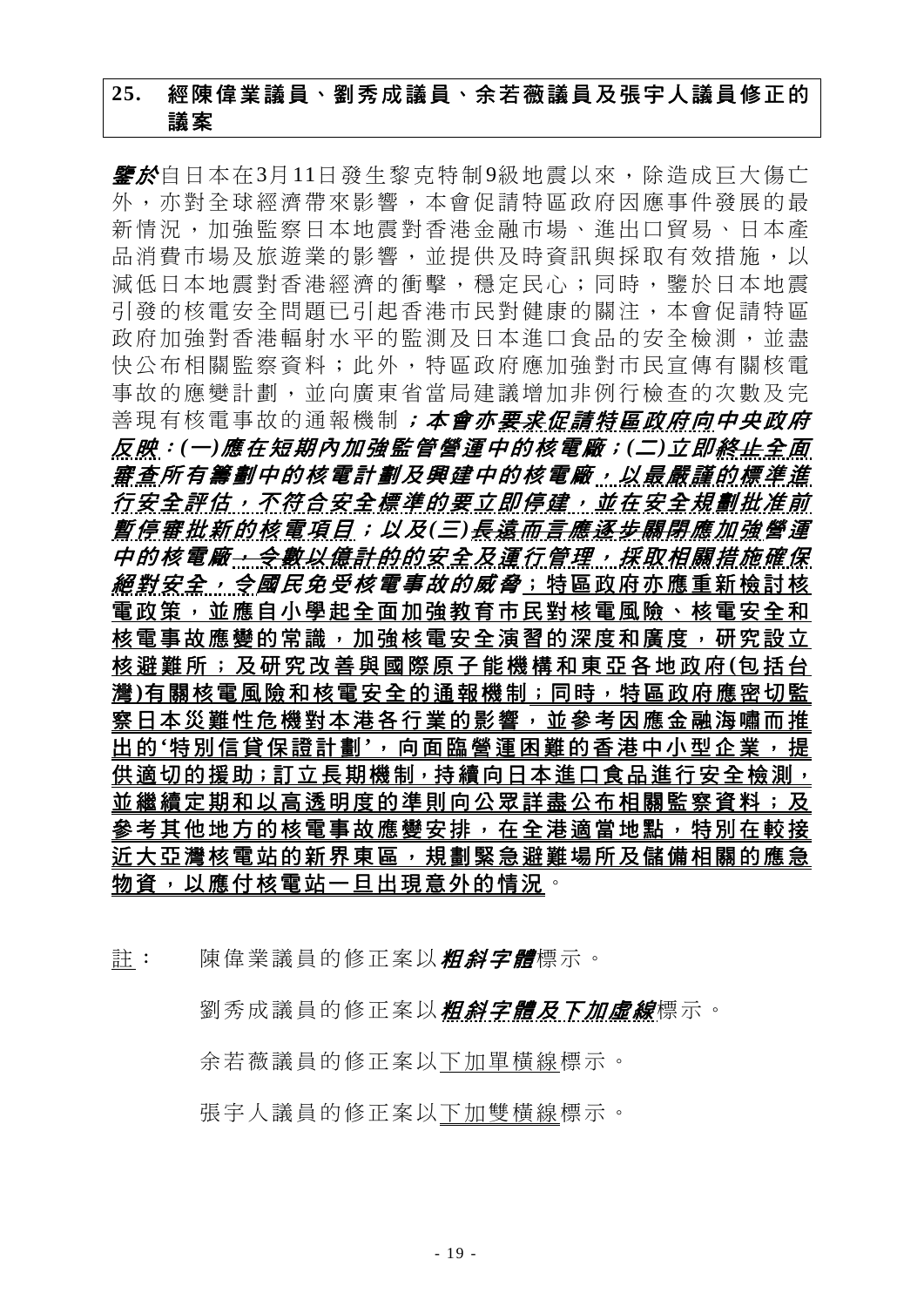# **26.** 經馮檢基議員、林健鋒議員、陳偉業議員、劉秀成議員、余若 薇議員及張宇人議員修正的議案

<del>自</del>**鑒於**日本在3月11日發生黎克特制9級地震<del>以來</del>及其後所引發的海 *嘯和核電危機*,除造成巨大傷亡外,亦對全球經濟帶來影響,本會 促請特區政府因應事件發展的最新情況,加強監察日本地震對香港 金融市場、進出口貿易、日本產品消費市場及旅遊業的影響,並提 供及時資訊與採取有效措施,以減低日本地震對香港經濟的衝擊, 穩定民心;同時,鑒於日本地震引發的核電安全問題已引起香港市 民對健康的關注,本會促請特區政府加強對香港輻射水平的監測及 日本進口食品的安全檢測,並盡快公布相關監察資料;此外,特區 政府應加強對市民宣傳有關核電事故的應變計劃,並向廣東省當局 建議增加非例行檢查的次數及完善現有核電事故的通報機制; 特區 *政府亦應汲取今次福島核電事故導致全球恐慌的教訓,<del>全面擱置將</del>* 檢 討輸入核能佔發電燃料組合比例提升至約 *50%*的建議,並在節能 和發展可再生能源的大前提下,重新制訂未來發電燃料組合,以達 致減排目標;本會亦要求促請特區政府向中央政府反映: **(**一 **)**應在 短期內加強監管營運中的核電廠; **(**二 **)**立即終止全面審查所有籌劃 中的核電計劃及興建中的核電廠,以最嚴謹的標準進行安全評估, 不符合安全標準的要立即停建,並在安全規劃批准前暫停審批新的 核電項目;以及 **(**三 **)**長遠而言應逐步關閉應加強營運中的核電廠, <del>令數以億計的</del>的安全及運行管理,採取相關措施確保絕對安全, 令 國民免受核電事故的威脅;特區政府亦應重新檢討核電政策,並應 自小學起全面加強教育市民對核電風險、核電安全和核電事故應變 的常識,加強核電安全演習的深度和廣度,研究設立核避難所;及 研究改善與國際原子能機構和東亞各地政府 **(**包括台灣 **)**有關核電風 險和核電安全的通報機制;同時,特區政府應密切監察日本災難性 危機對本港各行業的影響,並參考因應金融海嘯而推出的**'**特別信貸 保證計劃',向面臨營運困難的香港中小型企業,提供適切的援助; 訂立長期機制,持續向日本進口食品進行安全檢測,並繼續定期和 以高透明度的準則向公眾詳盡公布相關監察資料;及參考其他地方 的核電事故應變安排,在全港適當地點,特別在較接近大亞灣核電 站的新界東區,規劃緊急避難場所及儲備相關的應急物資,以應付 核電站一旦出現意外的情況。

許: 馮檢基議員的修正案以*粗斜字體*或刪除線標示。

林健鋒議員的修正案以**粗斜字體及下加虛線**標示。

陳偉業議員的修正案以下加單橫線標示。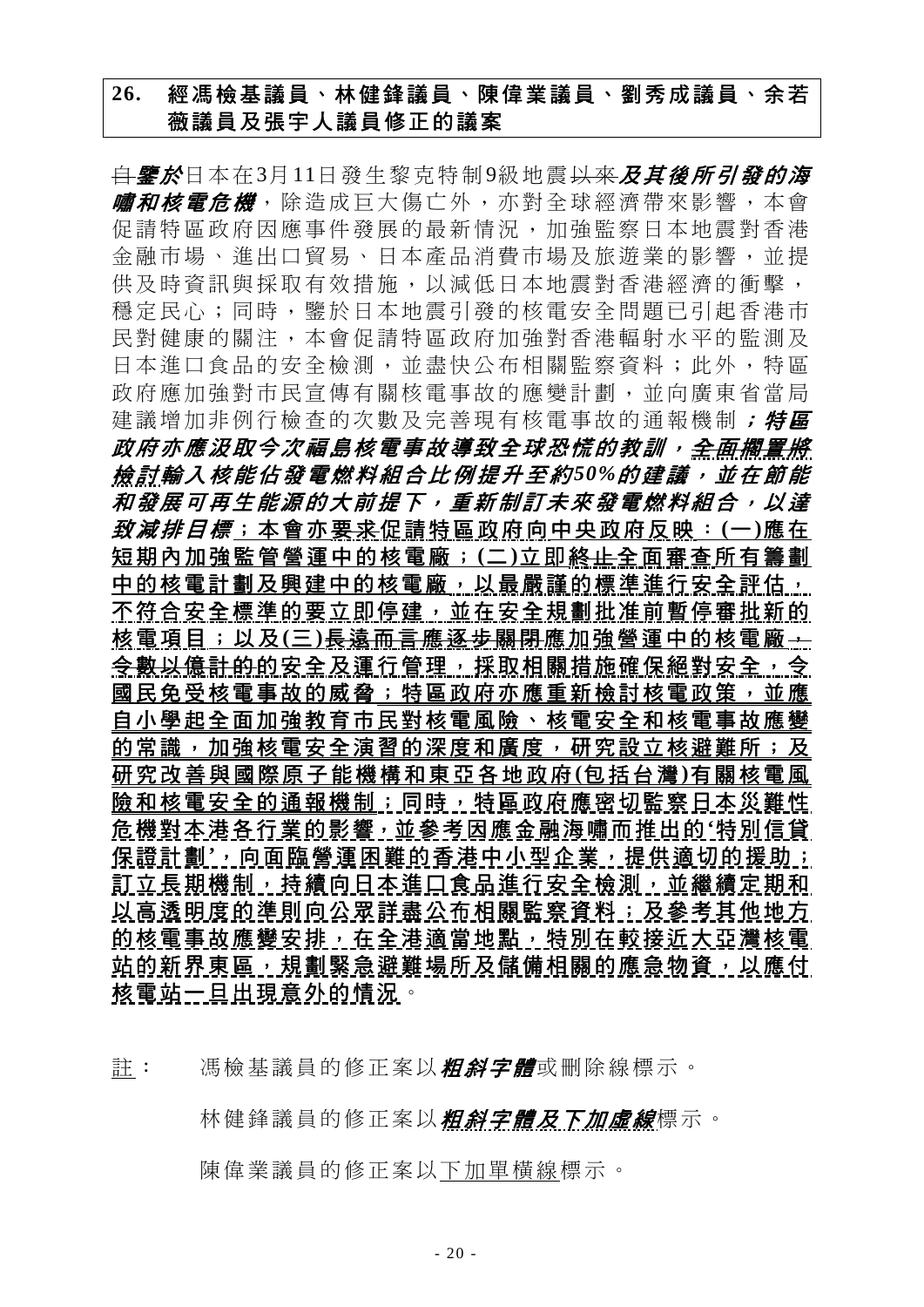劉秀成議員的修正案以粗字體及下列式樣的底線標示。

余若薇議員的修正案以下加雙橫線標示。

張宇人議員的修正案以下加長虛線標示。

#### **27.** 經王國興議員修正的議案

<del>自*居安思危,防患於未然,是恆久不變的真理;本會對於*日本在3</del> 月11日發生黎克特制9級地震<del>以來,除造成巨大傷亡外,亦*造成巨大*</del> 傷亡及損失極度關注,並對日本受災害的人民表示深切的慰問;鑒 於此次日本嚴重災難對全球經濟帶來影響,本會促請特區政府因應 事件發展的最新情況,加強監察日本地震對香港金融市場、進出口 貿易、日本產品消費市場及旅遊業的影響,並提供及時資訊與採取 有效措施,以減低日本地震對香港經濟的衝擊,穩定民心;同時, 鑒於日本地震引發的核電安全問題已引起香港市民對 安全和健康的 **詹憂及**關注,本會促請特區政府加強對香港輻射水平的監測及日本 進口食品、*飲品、藥物及化妝品等*的安全檢測,並盡快*實施定期和* 及時公布相關監察資料,以及將監察資料上網,以提高透明度;此 外,特區政府應<del>加強對市民宣傳有關核電事故的應變計劃*認直況取*</del> 日本福島核電廠爆炸嚴重事故和日本政府處理事故的經驗及教訓, 全面檢討和完善本港應對核電事故的應變計劃及演習安排,採取積 極及更有力的措施,加強對市民宣傳及教育,普及和加強市民對核 能發電的知識,提升市民大眾應對核電事故的認知,從而消除非理 **性的恐懼,增強全民對輻射污染的應變安全保護知識和能力,並向** 廣東省當局建議*對鄰近香港的大亞灣核電站*增加非例行檢查的次數 及進一步完善現有核電事故的通報機制, 以增加透明度。

註: 王國興議員的修正案以*粗斜字體*或刪除線標示。

#### **28.** 經馮檢基議員、林健鋒議員及王國興議員修正的議案

<del>自*鑒於*日本在3月11日發生黎克特制9級地震以來*及其後所引發的海*</del> *嘯和核電危機*,除造成巨大傷亡外,亦對全球經濟帶來影響,本會 促請特區政府因應事件發展的最新情況,加強監察日本地震對香港 金融市場、進出口貿易、日本產品消費市場及旅遊業的影響,並提 供及時資訊與採取有效措施,以減低日本地震對香港經濟的衝擊, 穩定民心;同時,鑒於日本地震引發的核電安全問題已引起香港市 民對健康的關注,本會促請特區政府加強對香港輻射水平的監測及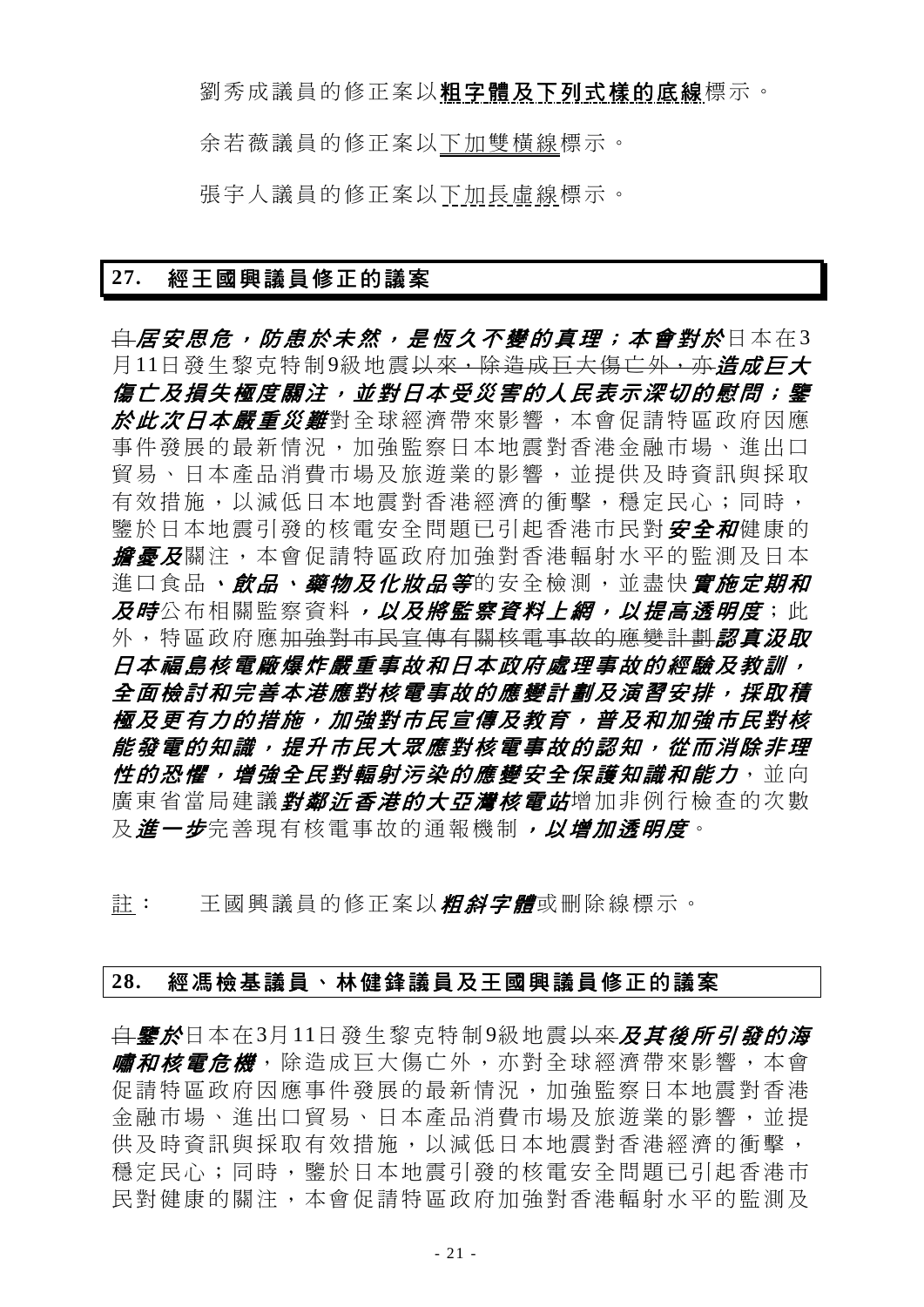日本進口食品的安全檢測,並盡快公布相關監察資料;此外,特區 政府應加強對市民宣傳有關核電事故的應變計劃,並向廣東省當局 建議增加非例行檢查的次數及完善現有核電事故的通報機制; 特區 *政府亦應汲取今次福島核電事故導致全球恐慌的教訓,<del>全面擱置將</del>* 檢 討輸入核能佔發電燃料組合比例提升至約 *50%*的建議,並在節能 和發展可再生能源的大前提下,重新制訂未來發電燃料組合,以達 *致減排目標*;特區政府亦應普及和加強市民對核能發電的知識,提 升市民大眾應對核電事故的認知,從而消除非理性的恐懼,增強全 民對輻射污染的應變安全保護知識和能力;本會亦對日本受災害的 人民表示深切的慰問。

註: 馮檢基議員的修正案以*粗斜字體*或刪除線標示。

林健鋒議員的修正案以*粗斜字體及下加虛線*標示。

王國興議員的修正案以下加單橫線標示。

### **29.** 經陳偉業議員、劉秀成議員及王國興議員修正的議案

*鑒於***自日本在3月11日發生黎克特制9級地震以來,除造成巨大傷亡** 外,亦對全球經濟帶來影響,本會促請特區政府因應事件發展的最 新情況,加強監察日本地震對香港金融市場、進出口貿易、日本產 品消費市場及旅遊業的影響,並提供及時資訊與採取有效措施,以 減低日本地震對香港經濟的衝擊,穩定民心;同時,鑒於日本地震 引發的核電安全問題已引起香港市民對健康的關注,本會促請特區 政府加強對香港輻射水平的監測及日本進口食品的安全檢測,並盡 快公布相關監察資料;此外,特區政府應加強對市民宣傳有關核電 事故的應變計劃,並向廣東省當局建議增加非例行檢查的次數及完 善現有核電事故的通報機制;本會亦要求促請特區政府向中央政府 反映:*(*一*)*應在短期內加強監管營運中的核電廠;*(*二*)*立即終止全面 審查所有籌劃中的核電計劃及興建中的核電廠,以最嚴謹的標準進 行安全評估,不符合安全標準的要立即停建, 並在安全規劃批准前 *暫停審批新的核電項目;以及(三)<del>長遠而言應逐步關閉</del>應加強營運* 中的核電廠<del>,令數以億計的</del>的安全及運行管理,採取相關措施確保 絕對安全,令國民免受核電事故的威脅;特區政府亦應普及和加強 市民對核能發電的知識,提升市民大眾應對核電事故的認知,從而 消除非理性的恐懼,增強全民對輻射污染的應變安全保護知識和能 力;本會亦對日本受災害的人民表示深切的慰問。

註: 陳偉業議員的修正案以*粗斜字體*標示。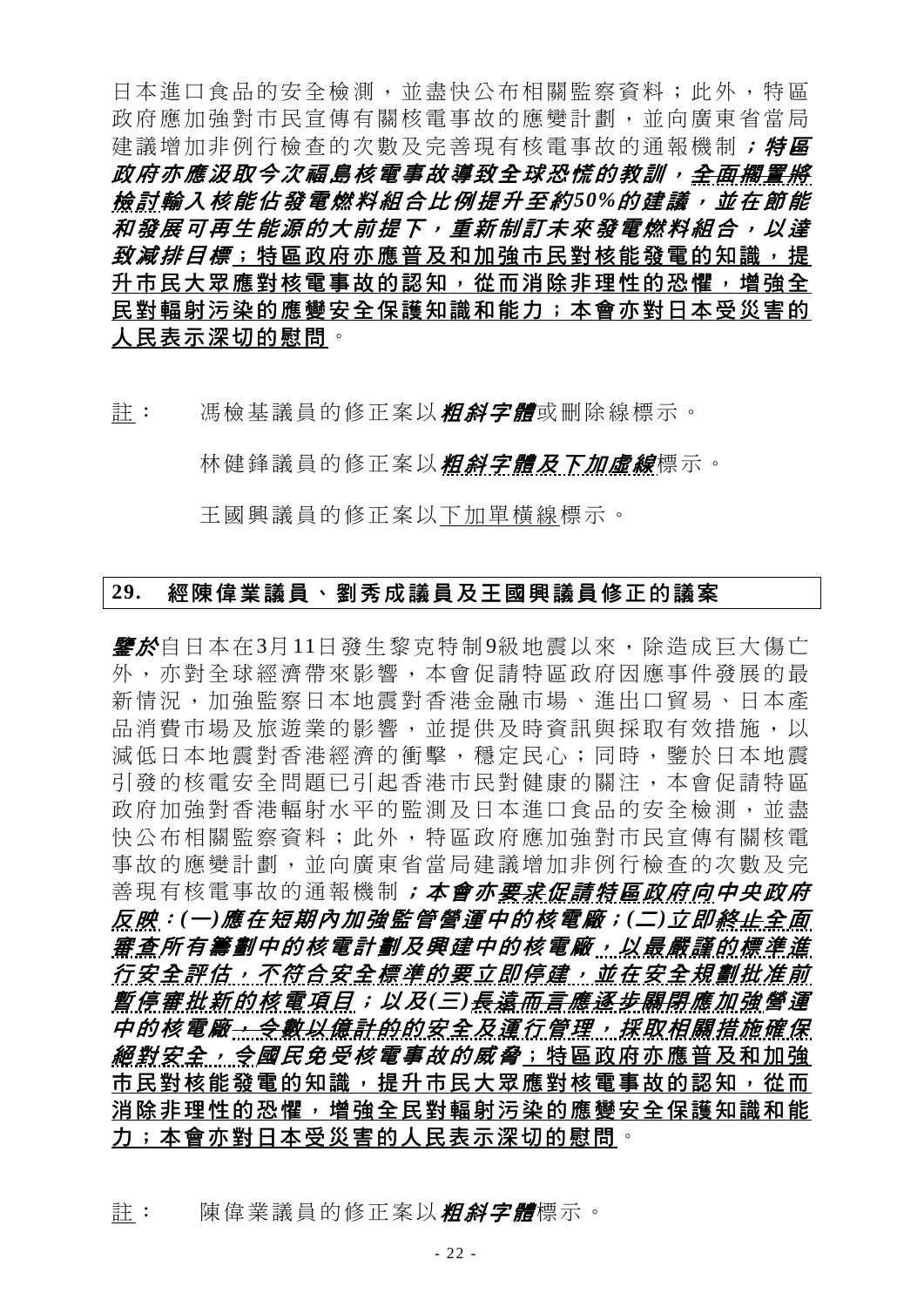#### 劉秀成議員的修正案以*粗斜字體及下加虛線*標示。

王國興議員的修正案以下加單橫線標示。

#### **30.** 經張宇人議員及王國興議員修正的議案

<del>自**鑒於**日本在3月11日發生黎克特制9級地震以來,除造成巨大傷亡</del> 外,亦**觸發了福島第一核電廠的核洩漏危機,**對全球經濟、**環境及** 民生帶來影響,本會促請特區政府因應事件發展的最新情況,加強 監察日本地震對香港金融市場、進出口貿易、日本產品消費市場及 旅遊業的影響,並提供及時資訊與採取有效措施,以減低日本地震 對香港經濟*及民生*的衝擊,穩定民心*和保障就業*;同時, *特區政府* 應密切監察日本災難性危機對本港各行業的影響,並參考因應金融 海嘯而推出的 *'*特別信貸保證計劃 *'*,向面臨營運困難的香港中小型 企業, 提供適切的援助; 鑒於日本地震引發的核電安全問題已引起 香港市民對健康*及核電安全*的關注,本會促請特區政府加強對香港 輻射水平的監測及*訂立長期機制,持續向*日本淮口食品<del>的</del>*淮行*安全 檢測,並<del>盡快*繼續定期和以高透明度的準則向公眾詳盡***公布相關**監</del> 察資料;此外,特區政府應加強對市民宣傳有關核電事故的應變計 劃, 並*進行有民眾參與的事故演習; 政府當局亦應參考其他地方的* 核電事故應變安排,在全港適當地點,特別在較接近大亞灣核電站 的新界東區,規劃緊急避難場所及儲備相關的應急物資,以應付核 *電站一日出現意外的情況,以及*向廣東省當局建議增加非例行檢查 的次數及完善現有核電事故的通報機制, 向中央政府反映港人對省 內增建核電廠的關注;特區政府亦應普及和加強市民對核能發電的 知識,提升市民大眾應對核電事故的認知,從而消除非理性的恐懼, 增強全民對輻射污染的應變安全保護知識和能力;本會亦對日本受 災害的人民表示深切的慰問。

註: 張宇人議員的修正案以*粗斜字體*或刪除線標示。

王國興議員的修正案以下加單橫線標示。

# **31.** 經馮檢基議員、林健鋒議員、陳偉業議員、劉秀成議員及王國 興議員修正的議案

<del>自</del>*鑒於*日本在3月11日發生黎克特制9級地震<del>以來</del>及其後所引發的海 *嘯和核雷危機*, 除浩成巨大傷亡外, 亦對全球經濟帶來影響, 本會 促請特區政府因應事件發展的最新情況,加強監察日本地震對香港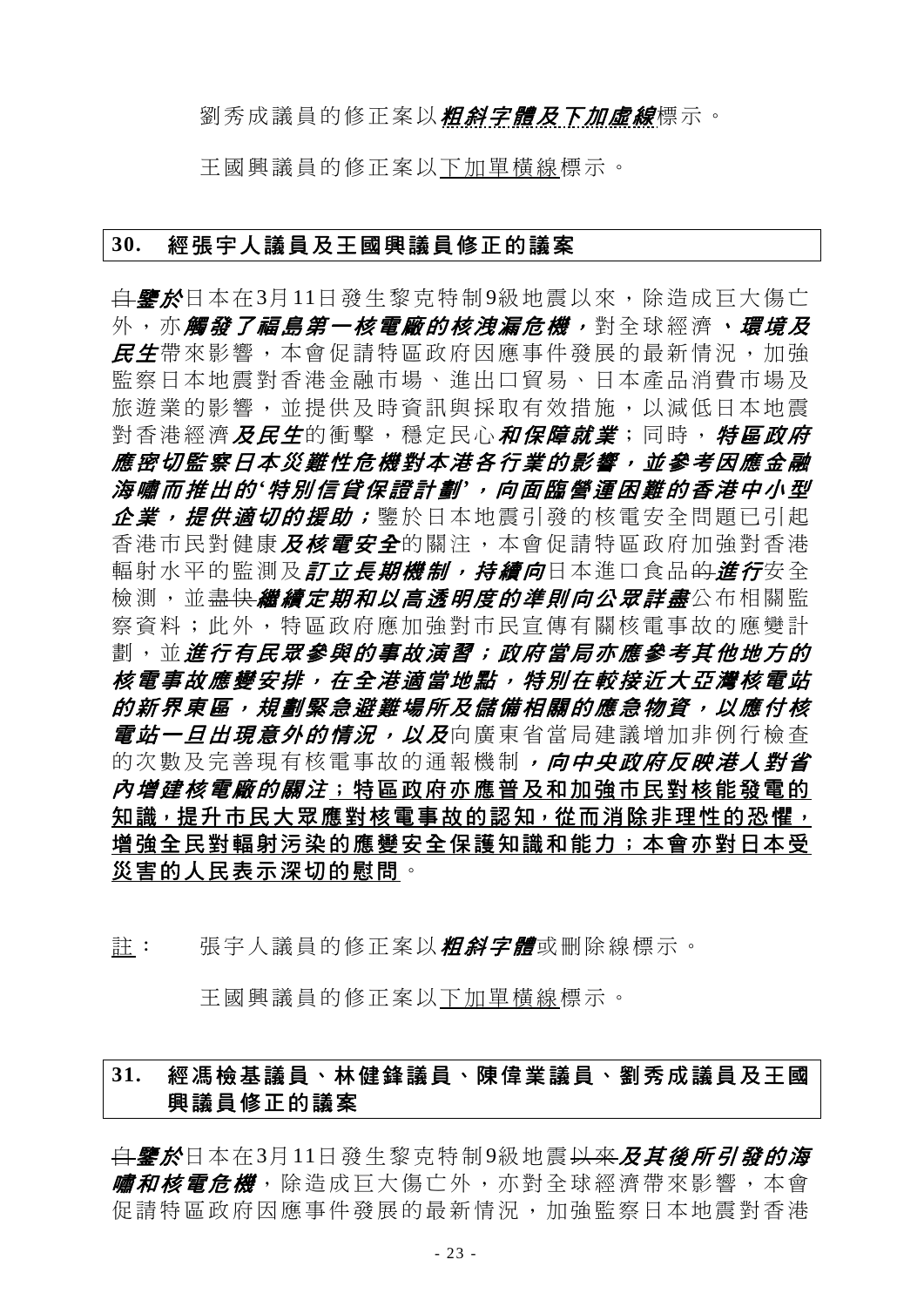金融市場、進出口貿易、日本產品消費市場及旅遊業的影響,並提 供及時資訊與採取有效措施,以減低日本地震對香港經濟的衝擊, 穩定民心;同時,鑒於日本地震引發的核電安全問題已引起香港市 民對健康的關注,本會促請特區政府加強對香港輻射水平的監測及 日本進口食品的安全檢測,並盡快公布相關監察資料;此外,特區 政府應加強對市民宣傳有關核電事故的應變計劃,並向廣東省當局 建議增加非例行檢查的次數及完善現有核電事故的通報機制; 特區 *政府亦應汲取今次福島核電事故導致全球恐慌的教訓,<del>全面擱置將</del>* 檢 討輸入核能佔發電燃料組合比例提升至約 *50%*的建議,並在節能 和發展可再生能源的大前提下,重新制訂未來發電燃料組合,以達 致減排目標;本會亦要求促請特區政府向中央政府反映: **(**一 **)**應在 短期內加強監管營運中的核電廠; **(**二 **)**立即終止全面審查所有籌劃 中的核電計劃及興建中的核電廠,以最嚴謹的標準進行安全評估, 不符合安全標準的要立即停建,並在安全規劃批准前暫停審批新的 核電項目;以及 (三) <del>長遠而言應逐步關閉</del>應加強營運中的核電廠 -令數以億計的的安全及運行管理,採取相關措施確保絕對安全,令 國民免受核電事故的威脅;特區政府亦應普及和加強市民對核能發 電的知識,提升市民大眾應對核電事故的認知,從而消除非理性的 恐懼,增強全民對輻射污染的應變安全保護知識和能力;本會亦對 日本受災害的人民表示深切的慰問。

註: 馮檢基議員的修正案以**粗斜字體**或刪除線標示。

林健鋒議員的修正案以*粗斜字體及下加虛線*標示。

陳偉業議員的修正案以下加單橫線標示。

劉秀成議員的修正案以粗字體及下列式樣的底線標示。

王國興議員的修正案以下加雙橫線標示。

# **32.** 經馮檢基議員、林健鋒議員、張宇人議員及王國興議員修正的 議案

自鑒於日本在3月11日發生黎克特制9級地震以來及其後所引發的海 *嘯和核電危機*,除造成巨大傷亡外,亦對全球經濟帶來影響,本會 促請特區政府因應事件發展的最新情況,加強監察日本地震對香港 金融市場、進出口貿易、日本產品消費市場及旅遊業的影響,並提 供及時資訊與採取有效措施,以減低日本地震對香港經濟的衝擊, 穩定民心;同時,鑒於日本地震引發的核電安全問題已引起香港市 民對健康的關注,本會促請特區政府加強對香港輻射水平的監測及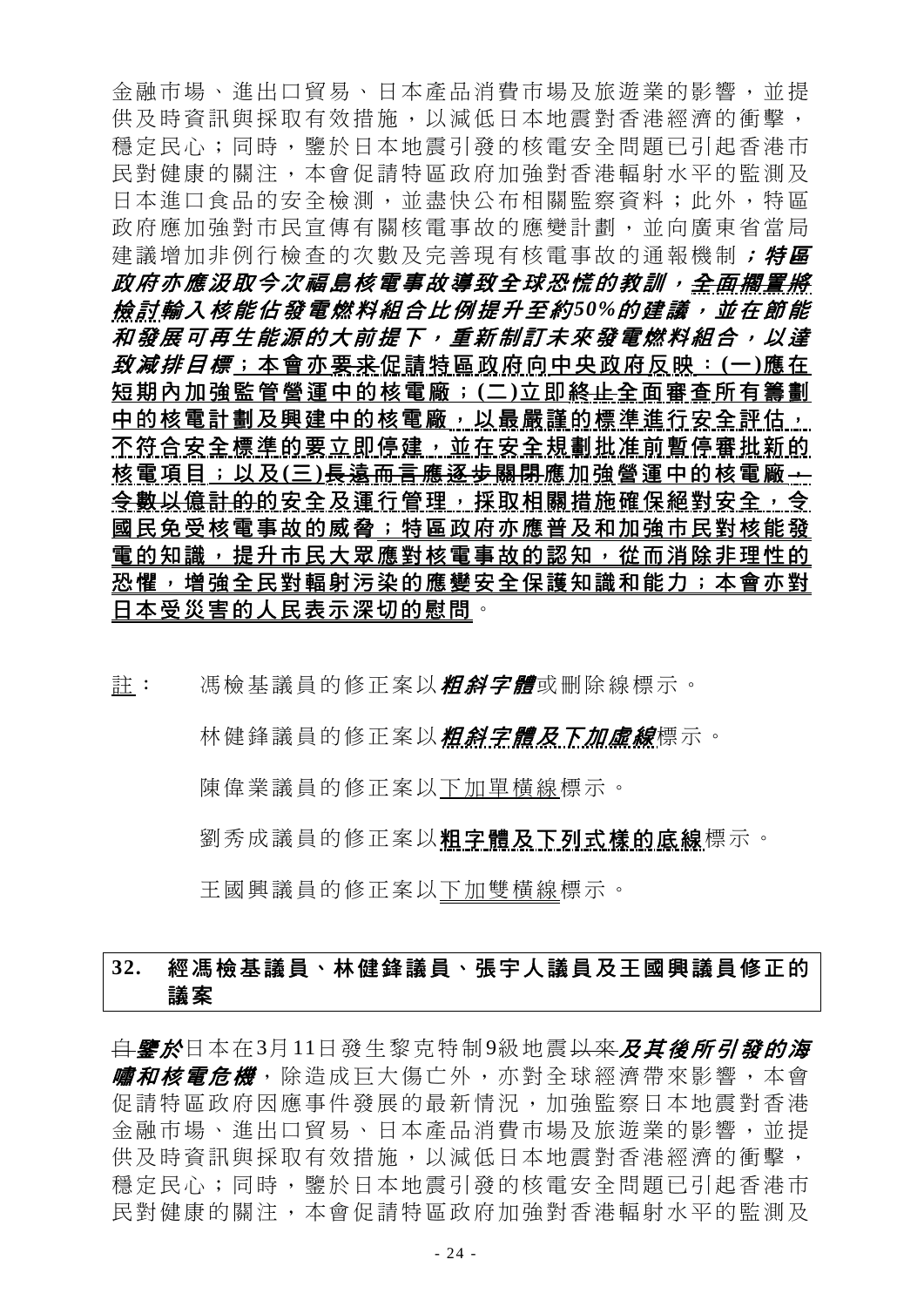日本進口食品的安全檢測,並盡快公布相關監察資料;此外,特區 政府應加強對市民宣傳有關核電事故的應變計劃,並向廣東省當局 建議增加非例行檢查的次數及完善現有核電事故的通報機制; 特區 政府亦應汲取今次福島核電事故導致全球恐慌的教訓,全面擱置將 檢 討輸入核能佔發電燃料組合比例提升至約 *50%*的建議,並在節能 和發展可再生能源的大前提下,重新制訂未來發電燃料組合,以達 *致減排目標*;同時,特區政府應密切監察日本災難性危機對本港各 行業的影響,並參考因應金融海嘯而推出的 **'**特別信貸保證計劃 **'**, 向面臨營運困難的香港中小型企業,提供適切的援助;訂立長期機 制,持續向日本進口食品進行安全檢測,並繼續定期和以高透明度 的準則向公眾詳盡公布相關監察資料;及參考其他地方的核電事故 應變安排,在全港適當地點,特別在較接近大亞灣核電站的新界東 區,規劃緊急避難場所及儲備相關的應急物資,以應付核電站一旦 出現意外的情況 ;特區政府亦應普及和加強市民對核能發電的知 識,提升市民大眾應對核電事故的認知,從而消除非理性的恐懼, 增強全民對輻射污染的應變安全保護知識和能力;本會亦對日本受 災害的人民表示深切的慰問。

註: 馮檢基議員的修正案以*粗斜字體*或刪除線標示。

林健鋒議員的修正案以*粗斜字體及下加虛線*標示。

張宇人議員的修正案以下加單橫線標示。

王國興議員的修正案以下加雙橫線標示。

# **33.** 經陳偉業議員、劉秀成議員、張宇人議員及王國興議員修正的 議案

*鑒於***自日本在3月11日發生黎克特制9級地震以來,除造成巨大傷亡** 外,亦對全球經濟帶來影響,本會促請特區政府因應事件發展的最 新情況,加強監察日本地震對香港金融市場、進出口貿易、日本產 品消費市場及旅游業的影響,並提供及時資訊與採取有效措施,以 減低日本地震對香港經濟的衝擊,穩定民心;同時,鑒於日本地震 引發的核電安全問題已引起香港市民對健康的關注,本會促請特區 政府加強對香港輻射水平的監測及日本進口食品的安全檢測,並盡 快公布相關監察資料;此外,特區政府應加強對市民宣傳有關核電 事故的應變計劃,並向廣東省當局建議增加非例行檢查的次數及完 善現有核電事故的通報機制;本會亦要求促請特區政府向中央政府 反映:*(*一*)*應在短期內加強監管營運中的核電廠;*(*二*)*立即終止全面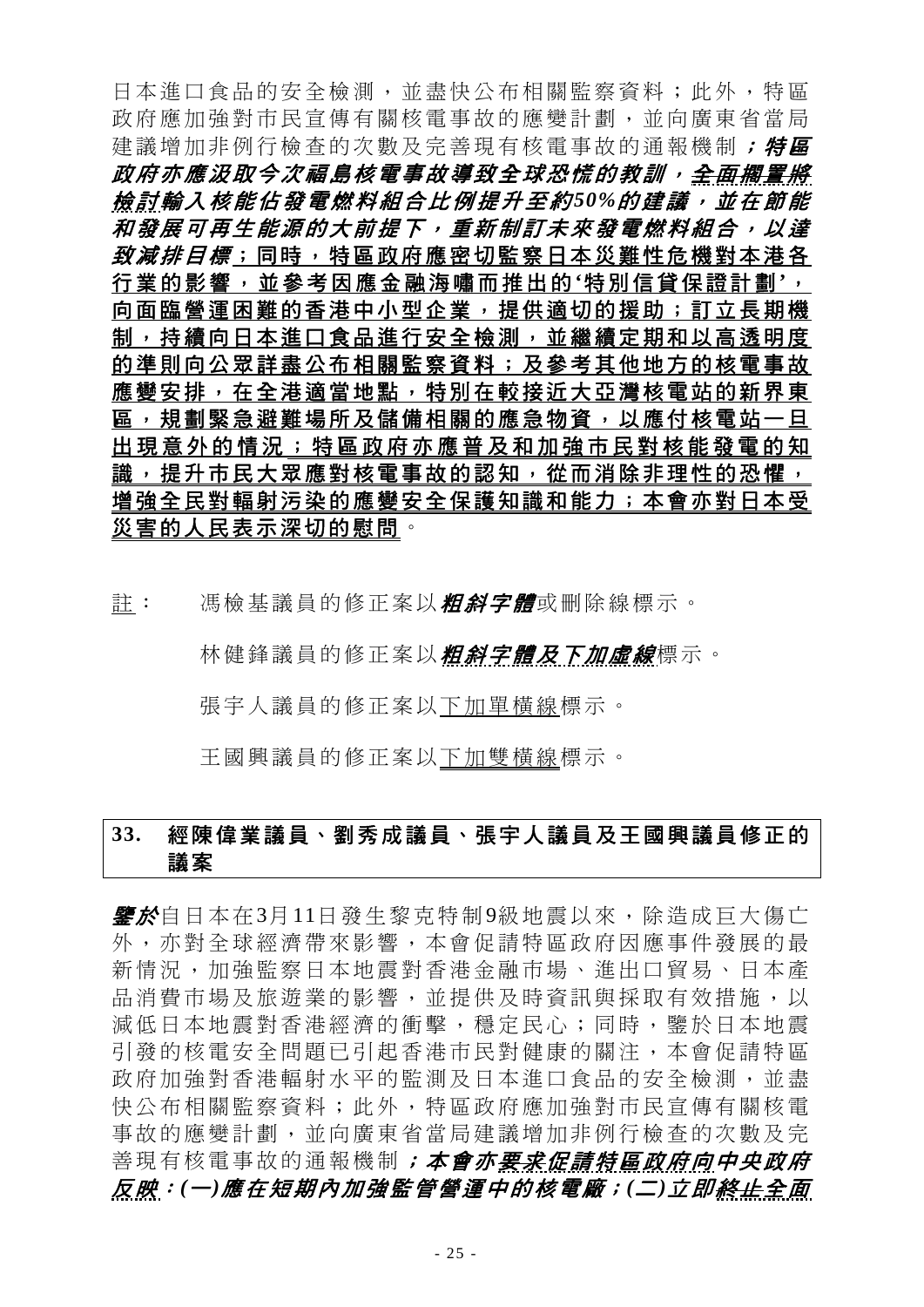審查所有籌劃中的核電計劃及興建中的核電廠,以最嚴謹的標準進 ---------<br>行安全評估,不符合安全標準的要立即停建,並在安全規劃批准前 暫停審批新的核電項目;以及 *(*三 *)*長遠而言應逐步關閉應加強營 運 中的核電廠,令數以億計的的安全及運行管理,採取相關措施確保 *絕對安全,今國民免受核電事故的威脅*;同時,特區政府應密切監 察日本災難性危機對本港各行業的影響,並參考因應金融海嘯而推 出的 **'**特別信貸保證計劃 **'**,向面臨營運困難的香港中小型企業,提 供適切的援助;訂立長期機制,持續向日本進口食品進行安全檢測, 並繼續定期和以高透明度的準則向公眾詳盡公布相關監察資料;及 參考其他地方的核電事故應變安排,在全港適當地點,特別在較接 近大亞灣核電站的新界東區,規劃緊急避難場所及儲備相關的應急 物資,以應付核電站一旦出現意外的情況;特區政府亦應普及和加 強市民對核能發電的知識,提升市民大眾應對核電事故的認知,從 而消除非理性的恐懼,增強全民對輻射污染的應變安全保護知識和 能力;本會亦對日本受災害的人民表示深切的慰問。

註: 陳偉業議員的修正案以*粗斜字體*標示。

劉秀成議員的修正案以*粗斜字體及下加虛線*標示。

張宇人議員的修正案以下加單橫線標示。

王國興議員的修正案以下加雙橫線標示。

# **34.** 經馮檢基議員、林健鋒議員、陳偉業議員、劉秀成議員、張宇 人議員及王國興議員修正的議案

自鑒於日本在3月11日發生黎克特制9級地震以來及其後所引發的海 *嘯和核電危機*, 除造成巨大傷亡外, 亦對全球經濟帶來影響, 本會 促請特區政府因應事件發展的最新情況,加強監察日本地震對香港 金融市場、進出口貿易、日本產品消費市場及旅遊業的影響,並提 供及時資訊與採取有效措施,以減低日本地震對香港經濟的衝擊, 穩定民心;同時,鑒於日本地震引發的核電安全問題已引起香港市 民對健康的關注,本會促請特區政府加強對香港輻射水平的監測及 日本進口食品的安全檢測,並盡快公布相關監察資料;此外,特區 政府應加強對市民宣傳有關核電事故的應變計劃,並向廣東省當局 建議增加非例行檢查的次數及完善現有核電事故的通報機制; 特區 政府亦應汲取今次福島核電事故導致全球恐慌的教訓,全面擱置將 檢 討輸入核能佔發電燃料組合比例提升至約 *50%*的建議,並在節能 和發展可再生能源的大前提下,重新制訂未來發電燃料組合,以達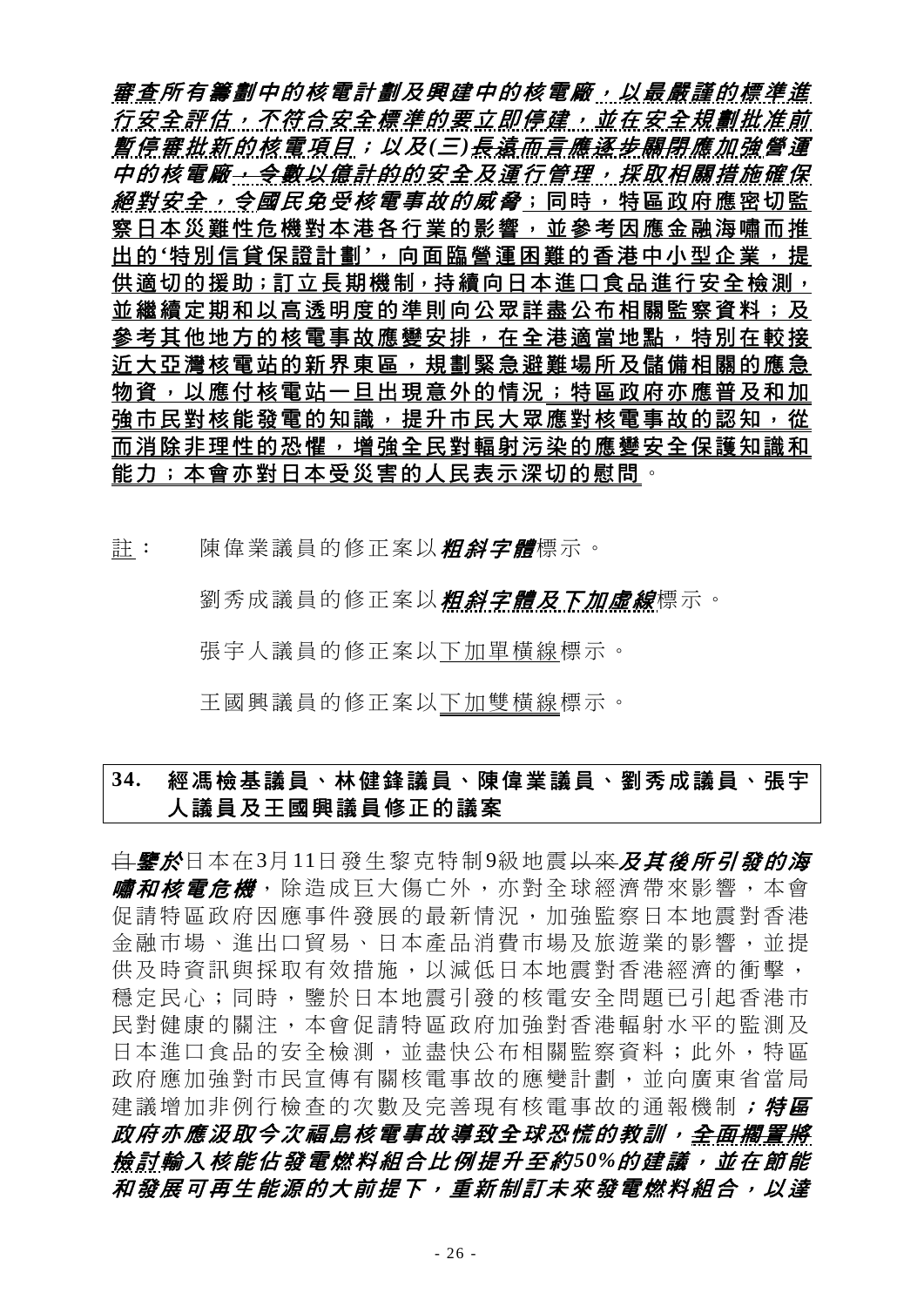致減排目標;本會亦要求促請特區政府向中央政府反映: **(**一 **)**應在 短期內加強監管營運中的核電廠; **(**二 **)**立即終止全面審查所有籌劃 中的核電計劃及興建中的核電廠,以最嚴謹的標準進行安全評估, 不符合安全標準的要立即停建,並在安全規劃批准前暫停審批新的 核電項目;以及(三)長遠而言應逐步關閉應加強營運中的核電廠 ; 会 數以億計的的安全及運行管理,採取相關措施確保絕對安全, 令 國民免受核電事故的威脅;同時,特區政府應密切監察日本災難性 危機對本港各行業的影響,並參考因應金融海嘯而推出的**'**特別信貸 保證計劃,,向面臨營運困難的香港中小型企業,提供適切的援助; 訂立長期機制,持續向日本進口食品進行安全檢測,並繼續定期和 以高透明度的準則向公眾詳盡公布相關監察資料;及參考其他地方 的核電事故應變安排,在全港適當地點,特別在較接近大亞灣核電 站的新界東區,規劃緊急避難場所及儲備相關的應急物資,以應付 核電站一旦出現意外的情況;特區政府亦應普及和加強市民對核能 發電的知識,提升市民大眾應對核電事故的認知,從而消除非理性 的恐懼,增強全民對輻射污染的應變安全保護知識和能力;本會亦 對日本受災害的人民表示深切的慰問。

註: 馮檢基議員的修正案以*粗斜字體*或刪除線標示。

林健鋒議員的修正案以*粗斜字體及下加虛線*標示。

陳偉業議員的修正案以下加單橫線標示。

劉秀成議員的修正案以粗字體及下列式樣的底線標示。

張宇人議員的修正案以下加雙橫線標示。

王國興議員的修正案以下加長虛線標示。

# **35.** 經甘乃威議員修正的議案

<del>自**鑒於**日本在3月11日發生黎克特制9級地震以來,除造成巨大傷亡</del> 外,亦對全球經濟帶來影響,本會促請特區政府因應事件發展的最 新情況,加強監察日本地震對香港金融市場、進出口貿易、日本產 品消費市場及旅遊業的影響,並提供及時資訊與採取有效措施,以 減低日本地震對香港經濟的衝擊,穩定民心;同時,鑒於日本地震 引發的核電安全問題已引起香港市民對健康的關注,本會促請特區 政府加強對香港輻射水平的監測及日本淮口食品的安全檢測,並盡 快公布相關監察資料;此外,特區政府應加強對市民宣傳有關核電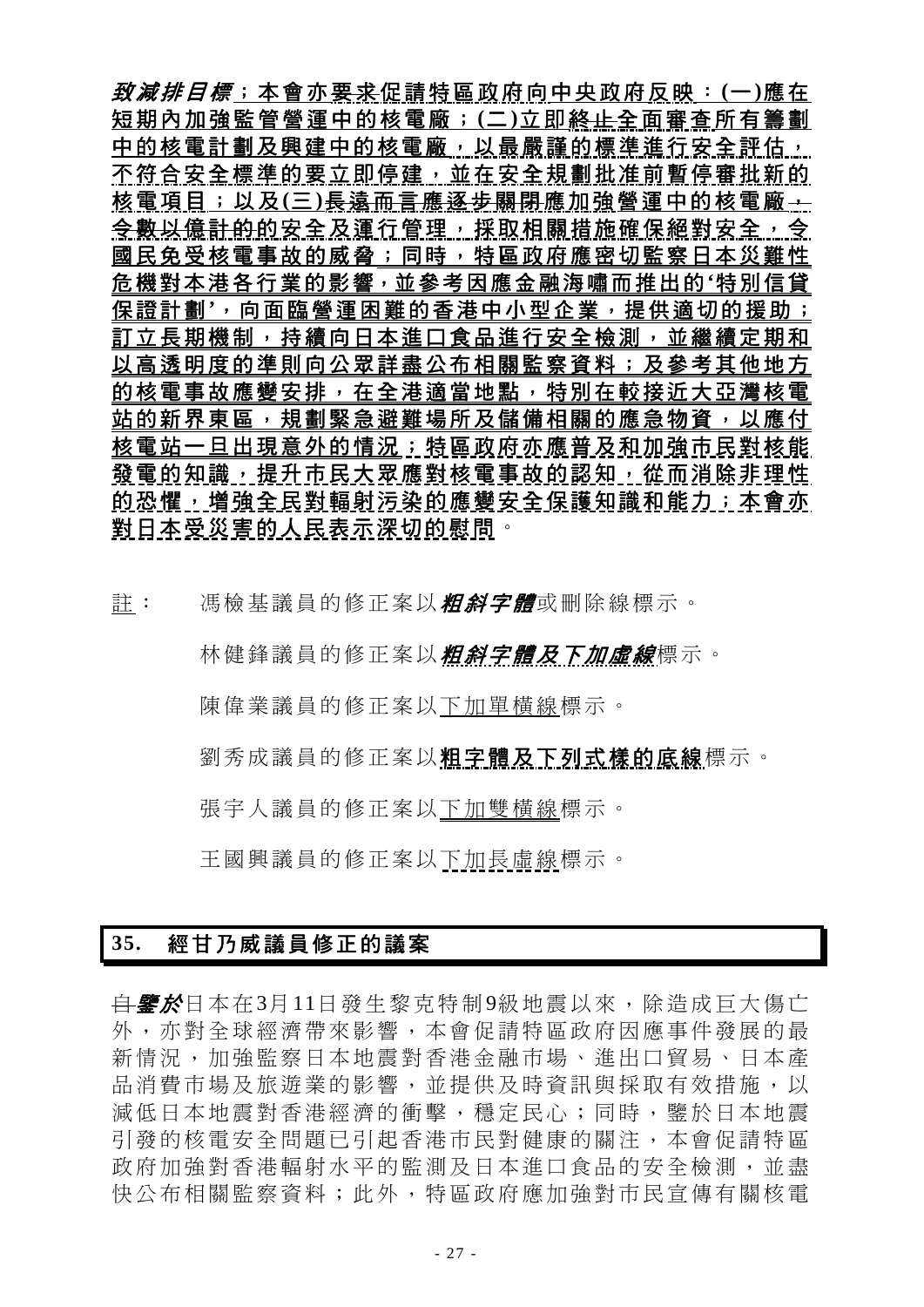事故的應變計劃,並向廣東省當局建議增加非例行檢查的次數及完 善現有核電事故的通報機制;再者,就特區政府於*'*香港應對氣候變 化策略及行動綱領公眾諮詢文件 *'*及 *'*二零一零至一一年施政報告 *'* 中,建議未來大幅增加核能在本港發電燃料組合中所佔的比例,由 *2009*年的*23%*增加至*2020*年的*50%*,本會要求政府立即擱置增加使用 核能的計劃,以釋除市民對使用核電的憂慮,並提出和落實一系列 具體、有效的節能措施,以減少能源消耗及市民的用電量。

註: 甘乃威議員的修正案以*粗斜字體*或刪除線標示。

#### **36.** 經甘乃威議員及石禮謙議員修正的議案

自鑒於日本在3月11日發生黎克特制9級地震以來,除造成巨大傷亡 外,亦對全球經濟帶來影響,本會促請特區政府因應事件發展的最 新情況,加強監察日本地震對香港金融市場、進出口貿易、日本產 品消費市場及旅游業的影響,並提供及時資訊與採取有效措施,以 減低日本地震對香港經濟的衝擊,穩定民心;同時,鑒於日本地震 引發的核電安全問題已引起香港市民對健康的關注,本會促請特區 政府加強對香港輻射水平的監測及日本淮口食品的安全檢測,並盡 快公布相關監察資料;此外,特區政府應加強對市民宣傳有關核電 事故的應變計劃,並向廣東省當局建議增加非例行檢查的次數及完 善現有核電事故的通報機制;再者,就特區政府於*'*香港應對氣候變 化策略及行動綱領公眾諮詢文件 *'*及 *'*二零一零至一一年施政報告 *'* 中,建議未來大幅增加核能在本港發電燃料組合中所佔的比例,由 *2009*年的*23%*增加至*2020*年的*50%*,本會要求政府立即擱置檢討增加 使用核能的計劃,以釋除市民對使用核電的憂慮,並提出和落實一 系列具體、有效的節能措施,以減少能源消耗及市民的用電量。

註: 甘乃威議員的修正案以*粗斜字體*或刪除線標示。

石禮謙議員的修正案以*粗斜字體及下加虛線*標示。

#### **37.** 經余若薇議員及甘乃威議員修正的議案

白本會對於日本在3月11日發生黎克特制9級地震以來,除造成巨大 <del>傷亡外,*造成巨大傷亡深表難過,而事件***亦對全球經濟帶來影響,**</del> 本會促請特區政府因應事件發展的最新情況,加強監察日本地震對 香港金融市場、進出口貿易、日本產品消費市場及旅遊業的影響, 並提供及時資訊與採取有效措施,以減低日本地震對香港經濟的衝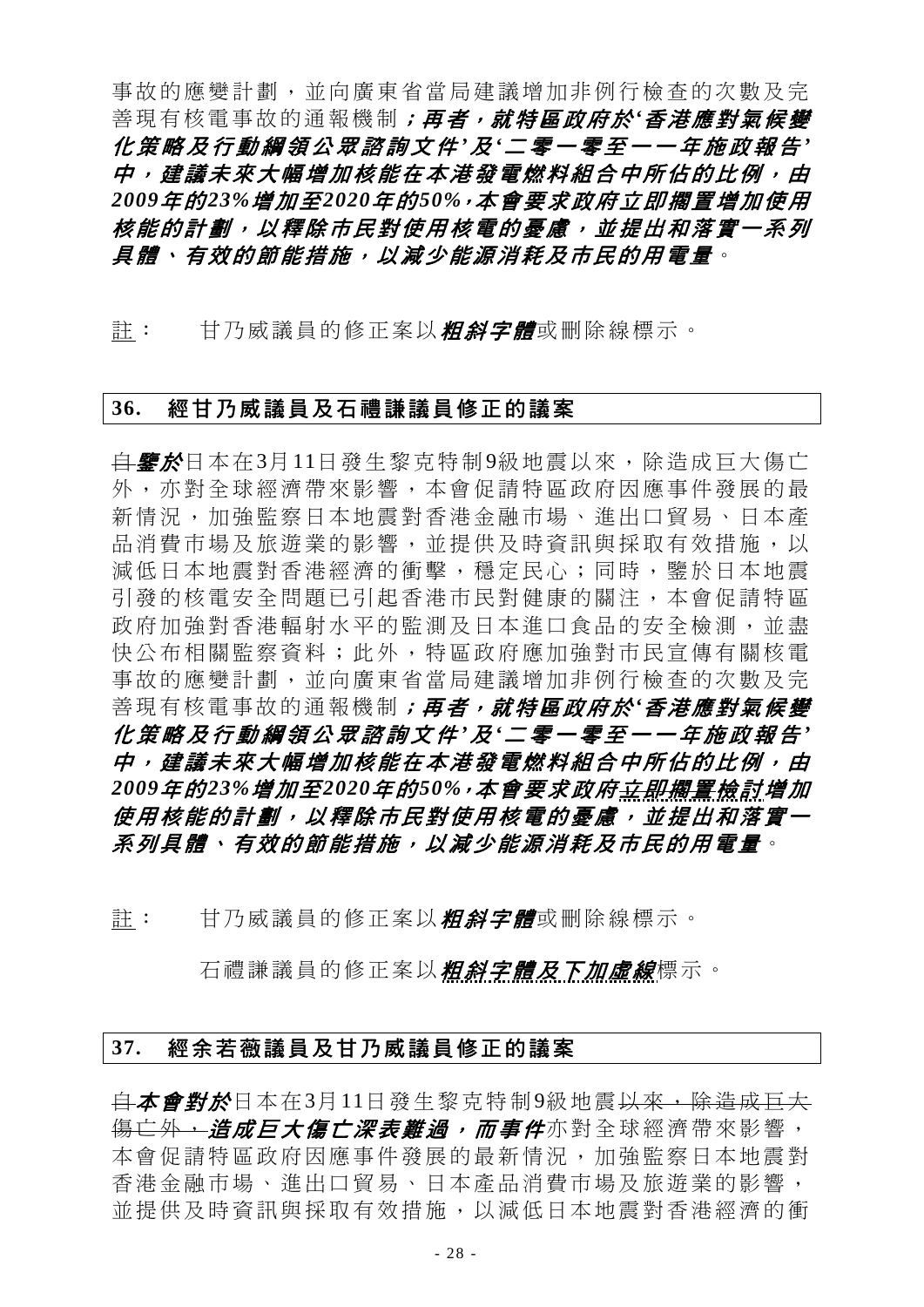擊,穩定民心;同時,鑒於日本地震引發的核電安全問題已引起香 港市民對健康的關注,本會促請特區政府加強對香港輻射水平的監 測及日本進口食品的安全檢測,並盡快公布相關監察資料;此外, 特區政府應加強對市民宣傳有關核電事故的應變計劃:

- *(*一*)* 重新檢討核電政策,並應自小學起全面加強教育市民對核 電風險、核電安全和核電事故應變的常識,加強核電安全 *演習的深度和廣度,研究設立核避難所***,並向廣東省當局** 建議要求增加非例行檢查的次數及完善現有核電事故的通 報機制;
- *(*二*)* 就國家未來加快發展核電,興建多個核電廠表達高度關 切,並且向國家的環境保護部和國家核安全局爭取高透明 度的監察和通報機制;
- *(*三*)* 向國務院反映香港人對廣東省境內興建粵西陽江核電站、 台山腰古核電站、陸豐田尾核電站及嶺澳核電站二期的憂 慮和不安;促請中央政府重新審視核電廠的風險,並爭取 香港人參與和討論相關核電計劃;及
- *(*四*)* 研究改善與國際原子能機構和東亞各地政府 *(*包括台灣 *)*有 關核電風險和核電安全的通報機制;

再者,就特區政府於**'**香港應對氣候變化策略及行動綱領公眾諮詢文 件**'**及**'**二零一零至一一年施政報告**'**中,建議未來大幅增加核能在本 港發電燃料組合中所佔的比例,由 **2009**年 的 **23%**增加至 **2020**年 的 **50%**,本會要求政府立即擱置增加使用核能的計劃,以釋除市民對 使用核電的憂慮,並提出和落實一系列具體、有效的節能措施,以 減少能源消耗及市民的用電量。

註: 余若薇議員的修正案以*粗斜字體*或刪除線標示。

甘乃威議員的修正案以下加單橫線標示。

### **38.** 經余若薇議員、甘乃威議員及石禮謙議員修正的議案

白本會對於日本在3月11日發生黎克特制9級地震以來,除造成巨大 <del>傷亡外,*浩成巨大傷亡深表難渦,而事件***亦對全球經濟帶來影響,**</del> 本會促請特區政府因應事件發展的最新情況,加強監察日本地震對 香港金融市場、進出口貿易、日本產品消費市場及旅遊業的影響, 並提供及時資訊與採取有效措施,以減低日本地震對香港經濟的衝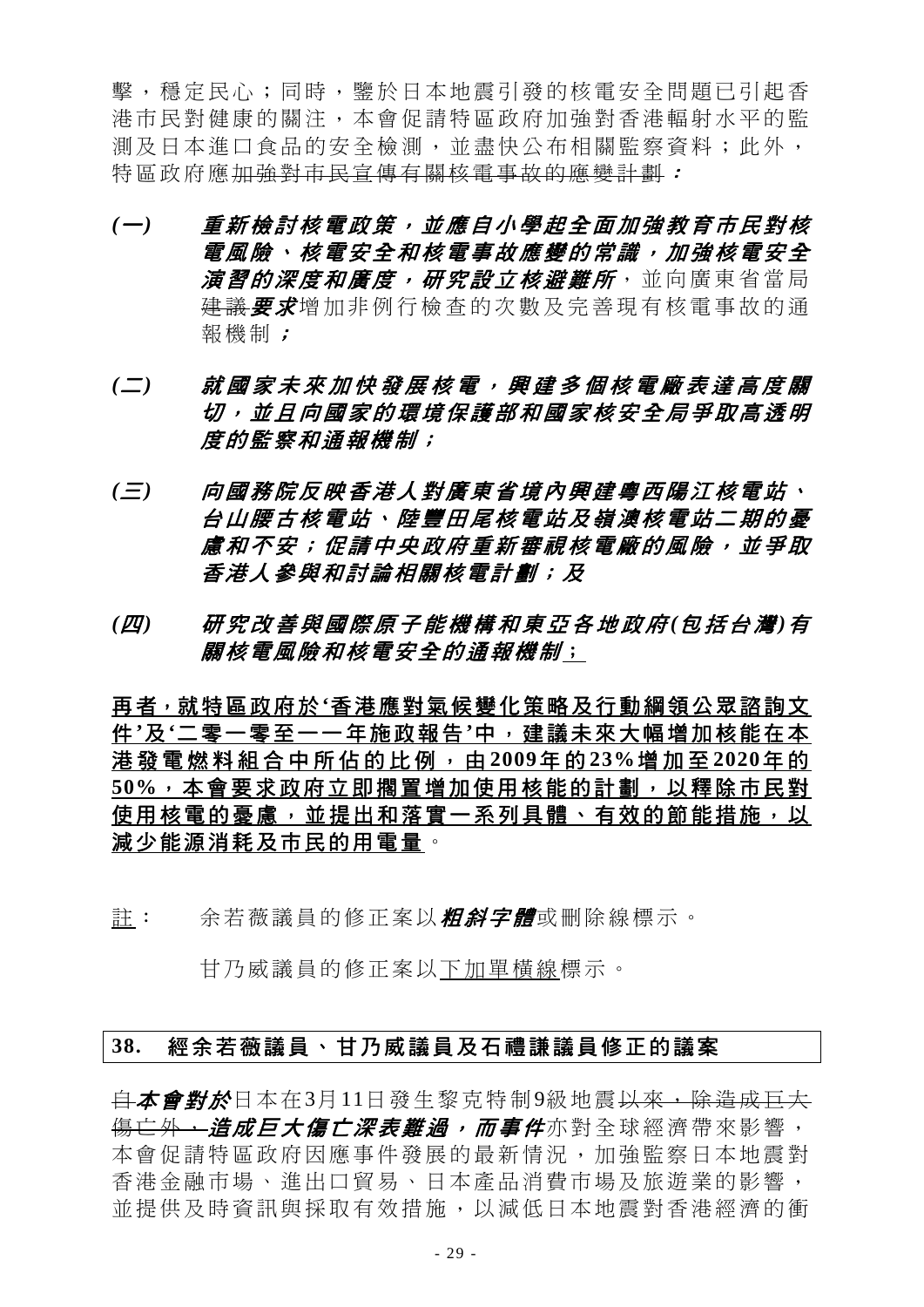擊,穩定民心;同時,鑒於日本地震引發的核電安全問題已引起香 港市民對健康的關注,本會促請特區政府加強對香港輻射水平的監 測及日本進口食品的安全檢測,並盡快公布相關監察資料;此外, 特區政府應加強對市民宣傳有關核電事故的應變計劃:

- *(*一*)* 重新檢討核電政策,並應自小學起全面加強教育市民對核 電風險、核電安全和核電事故應變的常識,加強核電安全 *演習的深度和廣度,研究設立核避難所***,並向廣東省當局** 建議要求增加非例行檢查的次數及完善現有核電事故的通 報機制;
- *(*二*)* 就國家未來加快發展核電,興建多個核電廠表達高度關 切,並且向國家的環境保護部和國家核安全局爭取高透明 度的監察和通報機制;
- *(*三*)* 向國務院反映香港人對廣東省境內興建粵西陽江核電站、 台山腰古核電站、陸豐田尾核電站及嶺澳核電站二期的憂 慮和不安;促請中央政府重新審視核電廠的風險,並爭取 香港人參與和討論相關核電計劃;及
- *(*四*)* 研究改善與國際原子能機構和東亞各地政府 *(*包括台灣 *)*有 關核電風險和核電安全的通報機制;

再者,就特區政府於**'**香港應對氣候變化策略及行動綱領公眾諮詢文 件**'**及**'**二零一零至一一年施政報告**'**中,建議未來大幅增加核能在本 港發電燃料組合中所佔的比例,由 **2009**年 的 **23%**增加至 **2020**年 的 50%,本會要求政府*立即擱置檢討*增加使用核能的計劃,以釋除市 民對使用核電的憂慮,並提出和落實一系列具體、有效的節能措施, 以減少能源消耗及市民的用電量。

註: 余若薇議員的修正案以*粗斜字體*或刪除線標示。

甘乃威議員的修正案以下加單橫線標示。

石禮謙議員的修正案以*粗斜字體及下加虛線***標示**。

#### **39.** 經張宇人議員及甘乃威議員修正的議案

<del>自**鑒於**日本在3月11日發生黎克特制9級地震以來,除造成巨大傷亡</del> 外,亦*觸發了福島第一核電廠的核洩漏危機,***對全球經濟,***環境及* 民生帶來影響,本會促請特區政府因應事件發展的最新情況,加強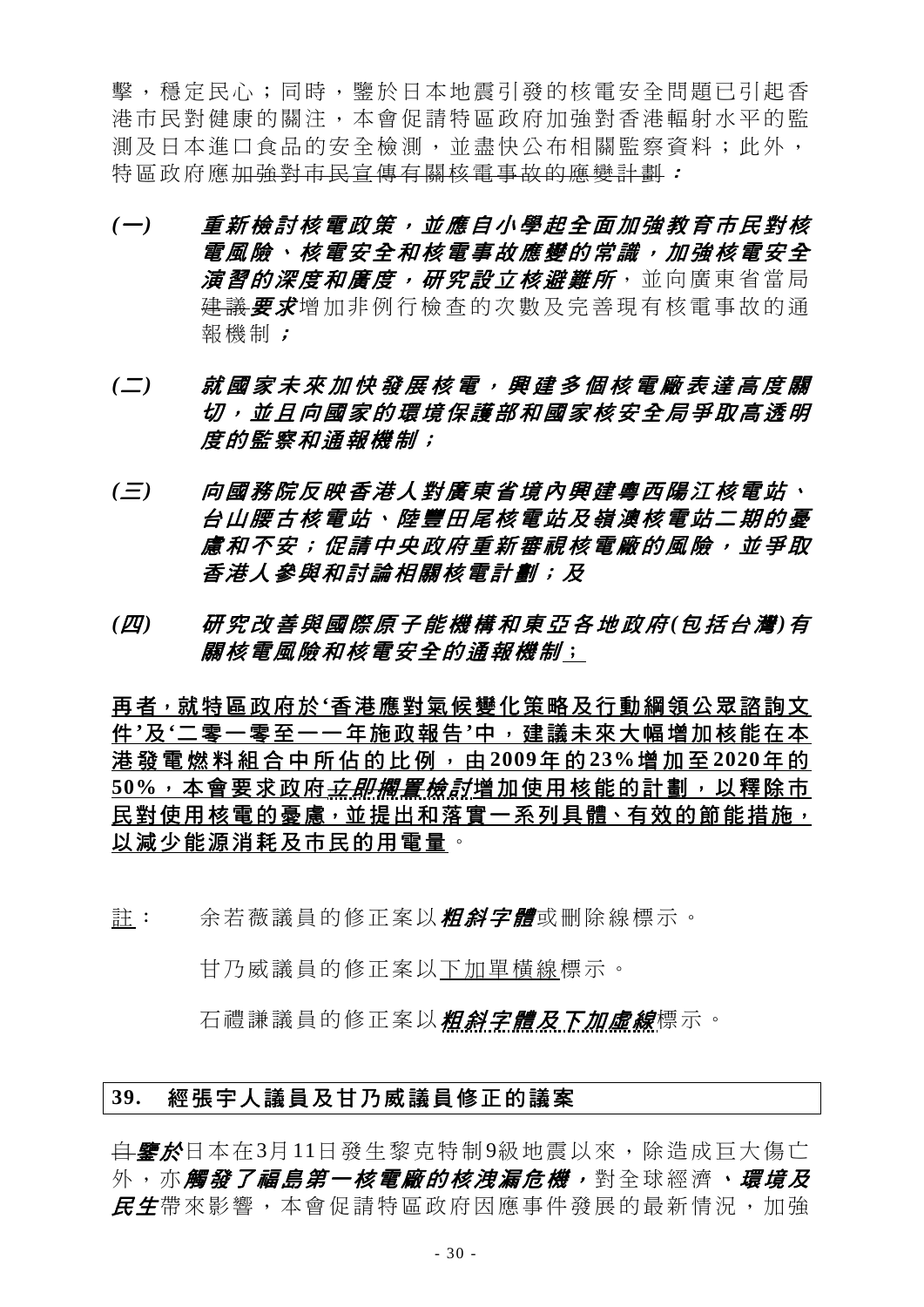監察日本地震對香港金融市場、進出口貿易、日本產品消費市場及 旅遊業的影響,並提供及時資訊與採取有效措施,以減低日本地震 對香港經濟*及民生*的衝擊,穩定民心*和保障就業*;同時, *特區政府* 應密切監察日本災難性危機對本港各行業的影響,並參考因應金融 海嘯而推出的 *'*特別信貸保證計劃 *'*,向面臨營運困難的香港中小型 企業,提供適切的援助; 鑒於日本地震引發的核電安全問題已引起 香港市民對健康*及核電安全*的關注,本會促請特區政府加強對香港 輻射水平的監測及*訂立長期機制,持續向*日本淮口食品的*淮行*安全 檢測,並<del>盡快*繼續定期和以高透明度的準則向公眾詳盡***公布相關**監</del> 察資料;此外,特區政府應加強對市民宣傳有關核電事故的應變計 劃, 並*進行有民眾參與的事故演習; 政府當局亦應參考其他地方的* 核電事故應變安排,在全港適當地點,特別在較接近大亞灣核電站 的新界東區,規劃緊急避難場所及儲備相關的應急物資,以應付核 *電站一旦出現意外的情況,以及*向廣東省當局建議增加非例行檢查 的次數及完善現有核電事故的通報機制,向中央政府反映港人對省 內增建核電廠的關注;再者,就特區政府於**'**香港應對氣候變化策略 及行動綱領公眾諮詢文件**'**及**'**二零一零至一一年施政報告**'**中,建議 未來大幅增加核能在本港發電燃料組合中所佔的比例,由**2009**年的 **23%**增加至**2020**年的**50%**,本會要求政府立即擱置增加使用核能的 計劃,以釋除市民對使用核電的憂慮,並提出和落實一系列具體、 有效的節能措施,以減少能源消耗及市民的用電量。

#### 註: 張宇人議員的修正案以*粗斜字體*或刪除線標示。

甘乃威議員的修正案以下加單橫線標示。

#### **40.** 經張宇人議員、甘乃威議員及石禮謙議員修正的議案

<del>自**鑒於**日本在3月11日發生黎克特制9級地震以來,除造成巨大傷亡</del> 外,亦*觸發了福島第一核電廠的核洩漏危機,***對全球經濟、***環境及* 民生帶來影響,本會促請特區政府因應事件發展的最新情況,加強 監察日本地震對香港金融市場、進出口貿易、日本產品消費市場及 旅遊業的影響,並提供及時資訊與採取有效措施,以減低日本地震 對香港經濟*及民生*的衝擊,穩定民心*和保障就業*;同時, *特區政府* 應密切監察日本災難性危機對本港各行業的影響,並參考因應金融 海嘯而推出的 *'*特別信貸保證計劃 *'*,向面臨營運困難的香港中小型 企業,提供適切的援助;鑒於日本地震引發的核電安全問題已引起 香港市民對健康*及核電安全*的關注,本會促請特區政府加強對香港 輻射水平的監測及*訂立長期機制,持續向*日本進口食品<del>的*進行*安全</del> 檢測,並<del>盡快*繼續定期和以高透明度的準則向公眾詳盡***公布相關**監</del>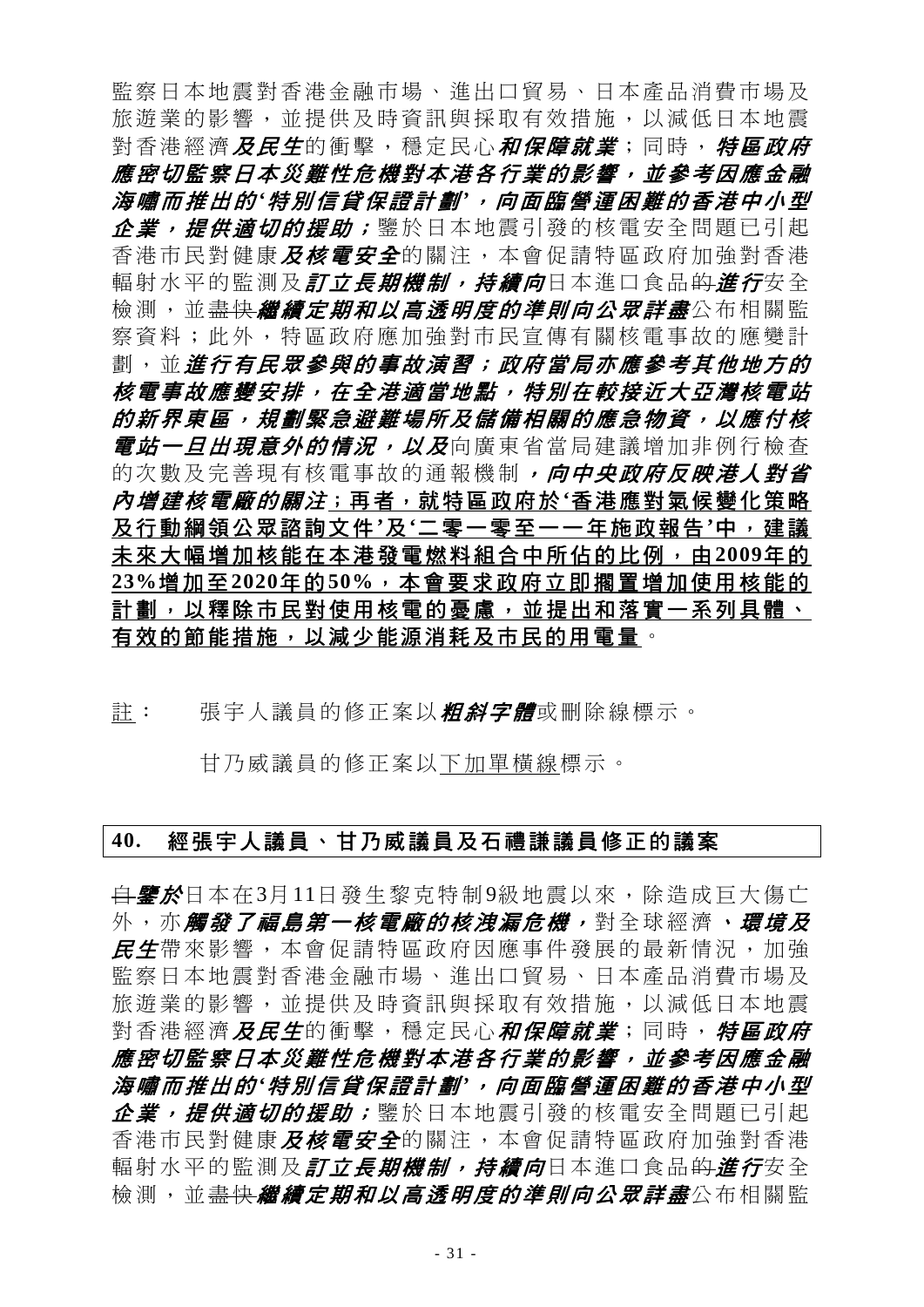察資料;此外,特區政府應加強對市民宣傳有關核電事故的應變計 劃,並進行有民眾參與的事故演習;政府當局亦應參考其他地方的 核電事故應變安排,在全港適當地點,特別在較接近大亞灣核電站 的新界東區,規劃緊急避難場所及儲備相關的應急物資,以應付核 *電站一旦出現意外的情況,以及*向廣東省當局建議增加非例行檢查 的次數及完善現有核電事故的通報機制, 向中央政府反映港人對省 內增建核電廠的關注;再者,就特區政府於**'**香港應對氣候變化策略 及行動綱領公眾諮詢文件**'**及**'**二零一零至一一年施政報告**'**中,建議 未來大幅增加核能在本港發電燃料組合中所佔的比例,由**2009**年的 **23%**增加至**2020**年的**50%**,本會要求政府立即擱置檢討增加使用核 能的計劃,以釋除市民對使用核電的憂慮,並提出和落實一系列具 體、有效的節能措施,以減少能源消耗及市民的用電量。

註: 張宇人議員的修正案以*粗斜字體*或刪除線標示。

甘乃威議員的修正案以下加單橫線標示。

石禮謙議員的修正案以**粗斜字體及下加虛線**標示。

#### **41.** 經王國興議員及甘乃威議員修正的議案

<del>自*居安思危,防患於未然,是恆久不變的真理;本會對於*日本在3</del> 月11日發生黎克特制9級地震<del>以來,除造成巨大傷亡外,亦*道成巨大*</del> 傷亡及損失極度關注,並對日本受災害的人民表示深切的慰問;鑒 於此次日本嚴重災難對全球經濟帶來影響,本會促請特區政府因應 事件發展的最新情況,加強監察日本地震對香港金融市場、進出口 貿易、日本產品消費市場及旅遊業的影響,並提供及時資訊與採取 有效措施,以減低日本地震對香港經濟的衝擊,穩定民心;同時, 鑒於日本地震引發的核電安全問題已引起香港市民對 安全*和*健康的 **詹憂及**關注,本會促請特區政府加強對香港輻射水平的監測及日本 進口食品、飲品、藥物及化妝品等的安全檢測,並盡快會施定期和 及時公布相關監察資料*,以及將監察資料上網,以提高透明度*;此 外,特區政府應加強對市民宣傳有關核電事故的應變計劃認真況取 日本福島核電廠爆炸嚴重事故和日本政府處理事故的經驗及教訓, 全面檢討和完善本港應對核電事故的應變計劃及演習安排,採取積 極及更有力的措施,加強對市民宣傳及教育,普及和加強市民對核 能發電的知識,提升市民大眾應對核電事故的認知,從而消除非理 **性的恐懼,增強全民對輻射污染的應變安全保護知識和能力,並向** 廣東省當局建議*對鄰近香港的大亞灣核電站*增加非例行檢查的次數 及進一步完善現有核電事故的通報機制, 以增加透明度;再者, 就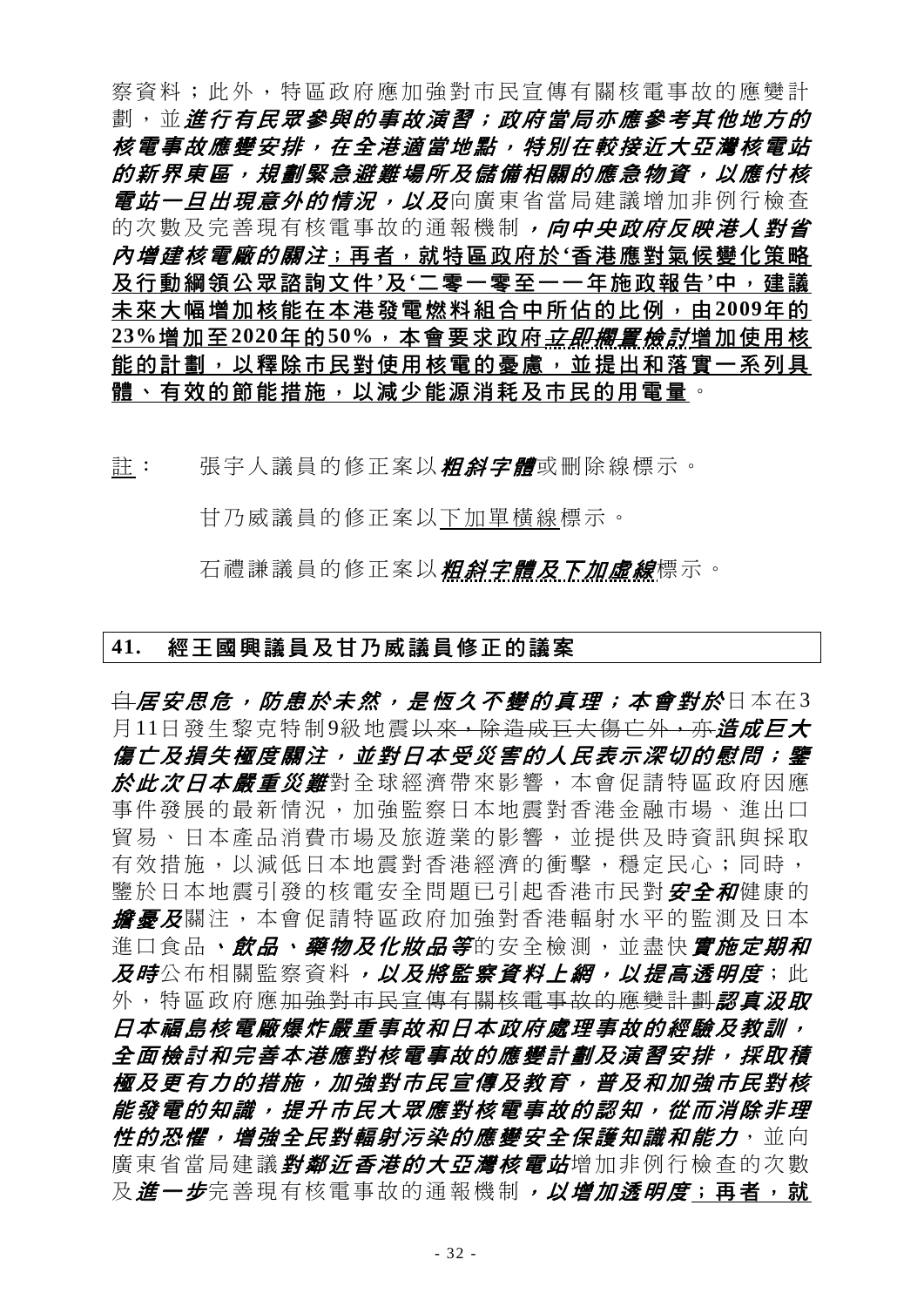特區政府於**'**香港應對氣候變化策略及行動綱領公眾諮詢文件**'**及**'**二 零一零至一一年施政報告**'**中,建議未來大幅增加核能在本港發電燃 料組合中所佔的比例,由**2009**年的**23%**增加至**2020**年的**50%**,本會 要求政府立即擱置增加使用核能的計劃,以釋除市民對使用核電的 憂慮,並提出和落實一系列具體、有效的節能措施,以減少能源消 耗及市民的用電量。

註: 王國興議員的修正案以*粗斜字體*或刪除線標示。

甘乃威議員的修正案以下加單橫線標示。

#### **42.** 經王國興議員、甘乃威議員及石禮謙議員修正的議案

<del>自 居安思危,防患於未然,是 *居 何久不變的直理;本會對於*日本在3</del> 月11日發生黎克特制9級地震<del>以來,除造成巨大傷亡外,亦*造成巨大*</del> 傷亡及損失極度關注,並對日本受災害的人民表示深切的慰問;鑒 於此次日本嚴重災難對全球經濟帶來影響,本會促請特區政府因應 事件發展的最新情況,加強監察日本地震對香港金融市場、進出口 貿易、日本產品消費市場及旅遊業的影響,並提供及時資訊與採取 有效措施,以減低日本地震對香港經濟的衝擊,穩定民心;同時, 鑒於日本地震引發的核電安全問題已引起香港市民對安全和健康的 **擔憂及**關注,本會促請特區政府加強對香港輻射水平的監測及日本 進口食品、飲品、藥物及化妝品等的安全檢測,並盡快會施定期和 及時公布相關監察資料,以及將監察資料上網,以提高透明度;此 外,特區政府應加強對市民宣傳有關核電事故的應變計劃認真況取 日本福島核電廠爆炸嚴重事故和日本政府處理事故的經驗及教訓, 全面檢討和完善本港應對核電事故的應變計劃及演習安排,採取積 極及更有力的措施,加強對市民宣傳及教育,普及和加強市民對核 能發電的知識,提升市民大眾應對核電事故的認知,從而消除非理 **性的恐懼,增強全民對輻射污染的應變安全保護知識和能力,並向** 廣東省當局建議*對鄰近香港的大亞灣核電站*增加非例行檢查的次數 及進一步完善現有核電事故的通報機制,以增加透明度;再者,就 特區政府於**'**香港應對氣候變化策略及行動綱領公眾諮詢文件**'**及**'**二 零一零至一一年施政報告**'**中,建議未來大幅增加核能在本港發電燃 料組合中所佔的比例,由**2009**年的**23%**增加至**2020**年的**50%**,本會 要求政府*<del>立即擱置檢</del>討*增加使用核能的計劃,以釋除市民對使用核 電的憂慮,並提出和落實一系列具體、有效的節能措施,以減少能 源消耗及市民的用電量。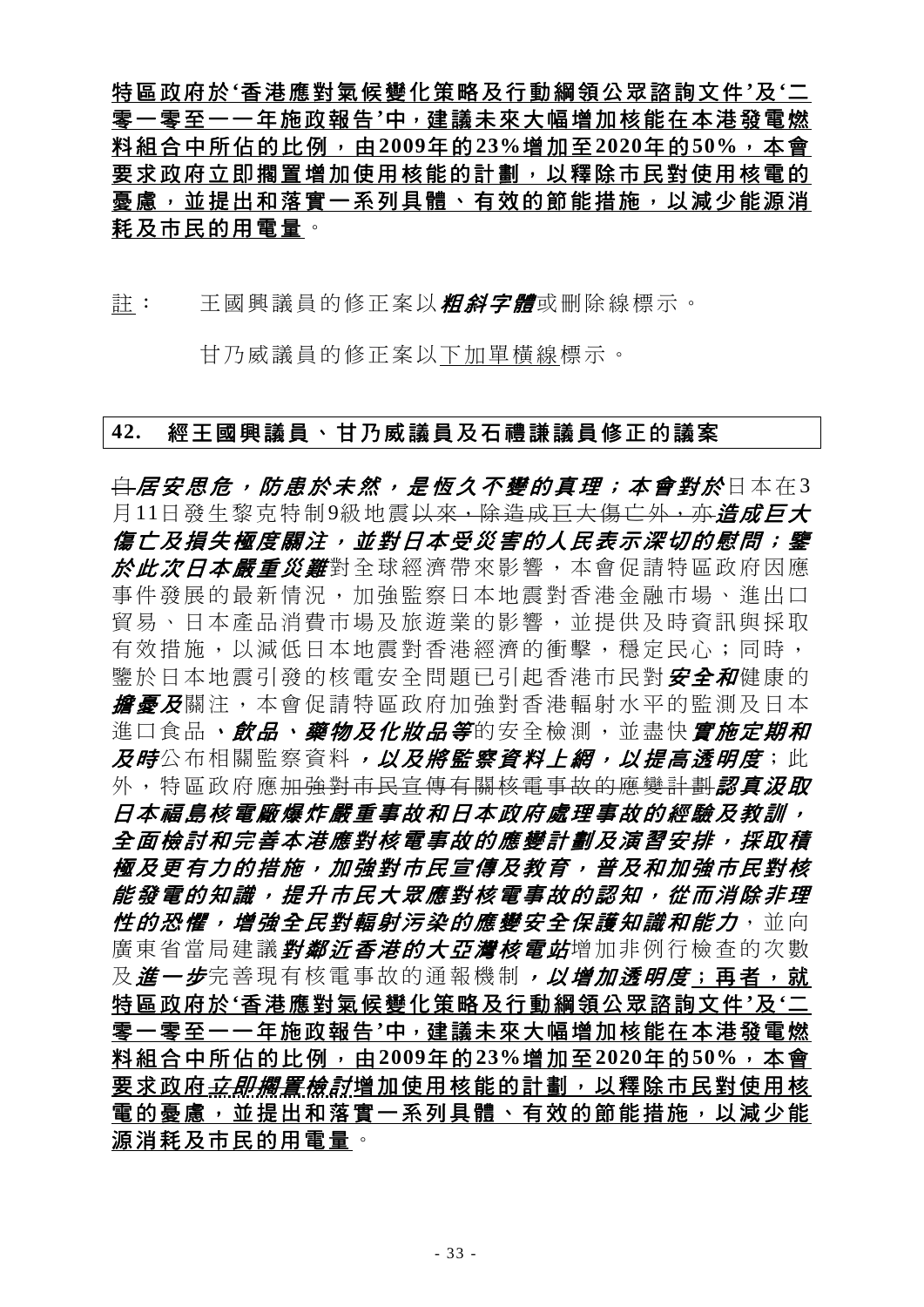註: 王國興議員的修正案以*粗斜字體*或刪除線標示。

甘乃威議員的修正案以下加單橫線標示。

石禮謙議員的修正案以**粗斜字體及下加虛線**標示。

#### **43.** 經余若薇議員、張宇人議員及甘乃威議員修正的議案

白本會對於日本在3月11日發生黎克特制9級地震以來,除造成巨大 <del>傷亡外,*造成巨大傷亡深表難過,而事件***亦對全球經濟帶來影響**,</del> 本會促請特區政府因應事件發展的最新情況,加強監察日本地震對 香港金融市場、進出口貿易、日本產品消費市場及旅遊業的影響, 並提供及時資訊與採取有效措施,以減低日本地震對香港經濟的衝 擊,穩定民心;同時,鑒於日本地震引發的核電安全問題已引起香 港市民對健康的關注,本會促請特區政府加強對香港輻射水平的監 測及日本進口食品的安全檢測,並盡快公布相關監察資料;此外, 特區政府應加強對市民宣傳有關核電事故的應變計劃:

- *(*一*)* 重新檢討核電政策,並應自小學起全面加強教育市民對核 電風險、核電安全和核電事故應變的常識,加強核電安全 *演習的深度和廣度,研究設立核避難所***,並向廣東省當局** 建議要求增加非例行檢查的次數及完善現有核電事故的通 報機制;
- *(*二*)* 就國家未來加快發展核電,興建多個核電廠表達高度關 切,並且向國家的環境保護部和國家核安全局爭取高透明 度的監察和通報機制;
- *(*三*)* 向國務院反映香港人對廣東省境內興建粵西陽江核電站、 台山腰古核電站、陸豐田尾核電站及嶺澳核電站二期的憂 慮和不安;促請中央政府重新審視核電廠的風險,並爭取 香港人參與和討論相關核電計劃;及
- *(*四*)* 研究改善與國際原子能機構和東亞各地政府 *(*包括台灣 *)*有 關核電風險和核電安全的通報機制;

同時,特區政府應密切監察日本災難性危機對本港各行業的影響, 並參考因應金融海嘯而推出的 **'**特別信貸保證計劃 **'**,向面臨營運困 難的香港中小型企業,提供適切的援助;訂立長期機制,持續向日 本進口食品進行安全檢測,並繼續定期和以高透明度的準則向公眾 詳盡公布相關監察資料;及參考其他地方的核電事故應變安排,在 全港適當地點,特別在較接近大亞灣核電站的新界東區,規劃緊急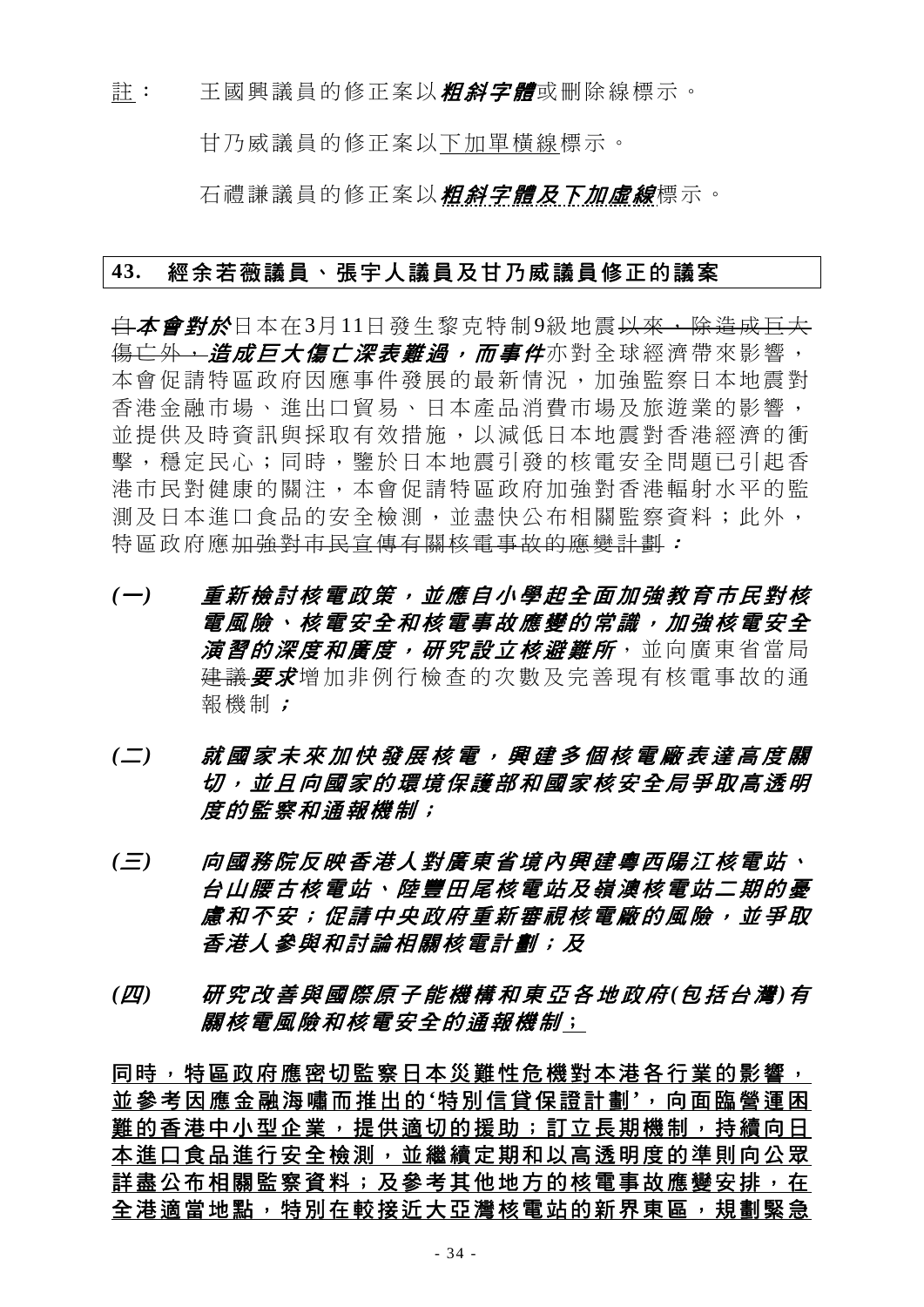避難場所及儲備相關的應急物資,以應付核電站一旦出現意外的情 況;再者,就特區政府於**'**香港應對氣候變化策略及行動綱領公眾諮 詢文件**'**及**'**二零一零至一一年施政報告**'**中,建議未來大幅增加核能 在本港發電燃料組合中所佔的比例,由**2009**年的**23%**增加至**2020**年 的**50%**,本會要求政府立即擱置增加使用核能的計劃,以釋除市民 對使用核電的憂慮,並提出和落實一系列具體、有效的節能措施, 以減少能源消耗及市民的用電量。

註: 余若薇議員的修正案以*粗斜字體*或刪除線標示。

張宇人議員的修正案以下加單橫線標示。

甘乃威議員的修正案以下加雙橫線標示。

### **44.** 經余若薇議員、張宇人議員、甘乃威議員及石禮謙議員修正的 議案

白本會對於日本在3月11日發生黎克特制9級地震以來,除造成巨大 <del>傷亡外,*造成巨大傷亡深表難過,而事件***亦對全球經濟帶來影響,**</del> 本會促請特區政府因應事件發展的最新情況,加強監察日本地震對 香港金融市場、進出口貿易、日本產品消費市場及旅遊業的影響, 並提供及時資訊與採取有效措施,以減低日本地震對香港經濟的衝 擊,穩定民心;同時,鑒於日本地震引發的核電安全問題已引起香 港市民對健康的關注,本會促請特區政府加強對香港輻射水平的監 測及日本進口食品的安全檢測,並盡快公布相關監察資料;此外, 特區政府應加強對市民宣傳有關核電事故的應變計劃:

- *(*一*)* 重新檢討核電政策,並應自小學起全面加強教育市民對核 電風險、核電安全和核電事故應變的常識,加強核電安全 **演習的深度和廣度,研究設立核避難所**,並向廣東省當局 建議 要求增加非例行檢查的次數及完善現有核電事故的通 報機制;
- *(*二*)* 就國家未來加快發展核電,興建多個核電廠表達高度關 切,並且向國家的環境保護部和國家核安全局爭取高透明 度的監察和通報機制;
- *(*三*)* 向國務院反映香港人對廣東省境內興建粵西陽江核電站、 台山腰古核電站、陸豐田尾核電站及嶺澳核電站二期的憂 慮和不安;促請中央政府重新審視核電廠的風險,並爭取 香港人參與和討論相關核電計劃;及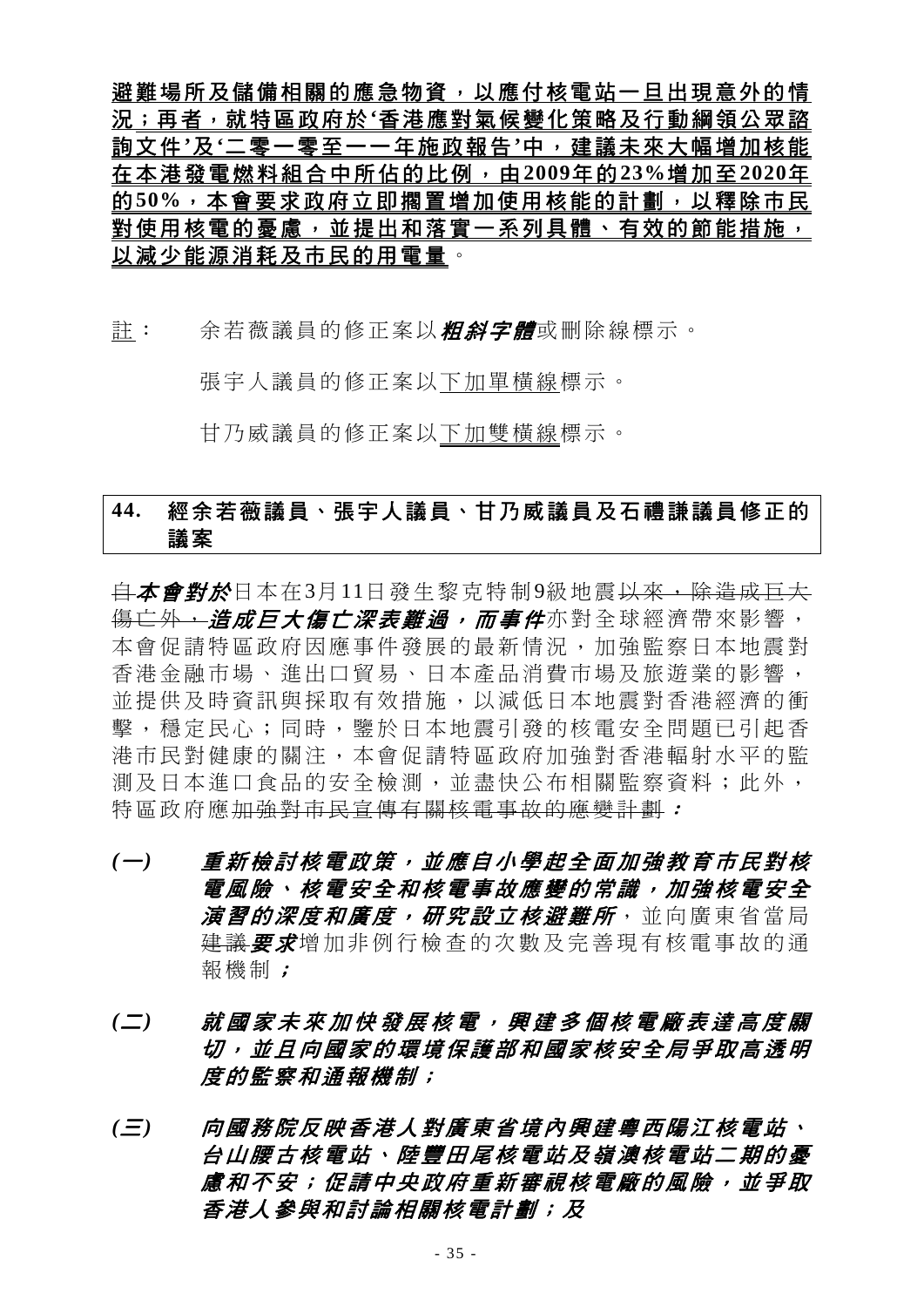### *(*四*)* 研究改善與國際原子能機構和東亞各地政府 *(*包括台灣 *)*有 關核電風險和核電安全的通報機制;

同時,特區政府應密切監察日本災難性危機對本港各行業的影響, 並參考因應金融海嘯而推出的 **'**特別信貸保證計劃 **'**,向面臨營運困 難的香港中小型企業,提供適切的援助;訂立長期機制,持續向日 本進口食品進行安全檢測,並繼續定期和以高透明度的準則向公眾 詳盡公布相關監察資料;及參考其他地方的核電事故應變安排,在 全港適當地點,特別在較接近大亞灣核電站的新界東區,規劃緊急 避難場所及儲備相關的應急物資,以應付核電站一旦出現意外的情 況;再者,就特區政府於**'**香港應對氣候變化策略及行動綱領公眾諮 詢文件**'**及**'**二零一零至一一年施政報告**'**中,建議未來大幅增加核能 在本港發電燃料組合中所佔的比例,由**2009**年的**23%**增加至**2020**年 的50%,本會要求政府*立即擱置檢討*增加使用核能的計劃,以釋除 市民對使用核電的憂慮,並提出和落實一系列具體、有效的節能措 施,以減少能源消耗及市民的用電量。

註: 余若薇議員的修正案以*粗斜字體*或刪除線標示。

張宇人議員的修正案以下加單橫線標示。

甘乃威議員的修正案以下加雙橫線標示。

石禮謙議員的修正案以*粗斜字體及下加虛線*標示。

### **45.** 經張宇人議員、王國興議員及甘乃威議員修正的議案

<del>自**鑒於**日本在3月11日發生黎克特制9級地震以來,除造成巨大傷亡</del> 外, 亦**觸發了福島第一核電廠的核洩漏危機,** 對全球經濟, *環境及* 民生帶來影響,本會促請特區政府因應事件發展的最新情況,加強 監察日本地震對香港金融市場、進出口貿易、日本產品消費市場及 旅遊業的影響,並提供及時資訊與採取有效措施,以減低日本地震 對香港經濟*及民生*的衝擊,穩定民心*和保障就業*;同時, 特區政府 應密切監察日本災難性危機對本港各行業的影響,並參考因應金融 海嘯而推出的 *'*特別信貸保證計劃 *'*,向面臨營運困難的香港中小型 企業,提供適切的援助;鑒於日本地震引發的核電安全問題已引起 香港市民對健康*及核電安全*的關注,本會促請特區政府加強對香港 輻射水平的監測及*訂立長期機制,持續向*日本進口食品<del>的*進行*安全</del> 檢測,並<del>盡快*繼續定期和以高透明度的準則向公眾詳盡***公布相關**監</del> 察資料;此外,特區政府應加強對市民宣傳有關核電事故的應變計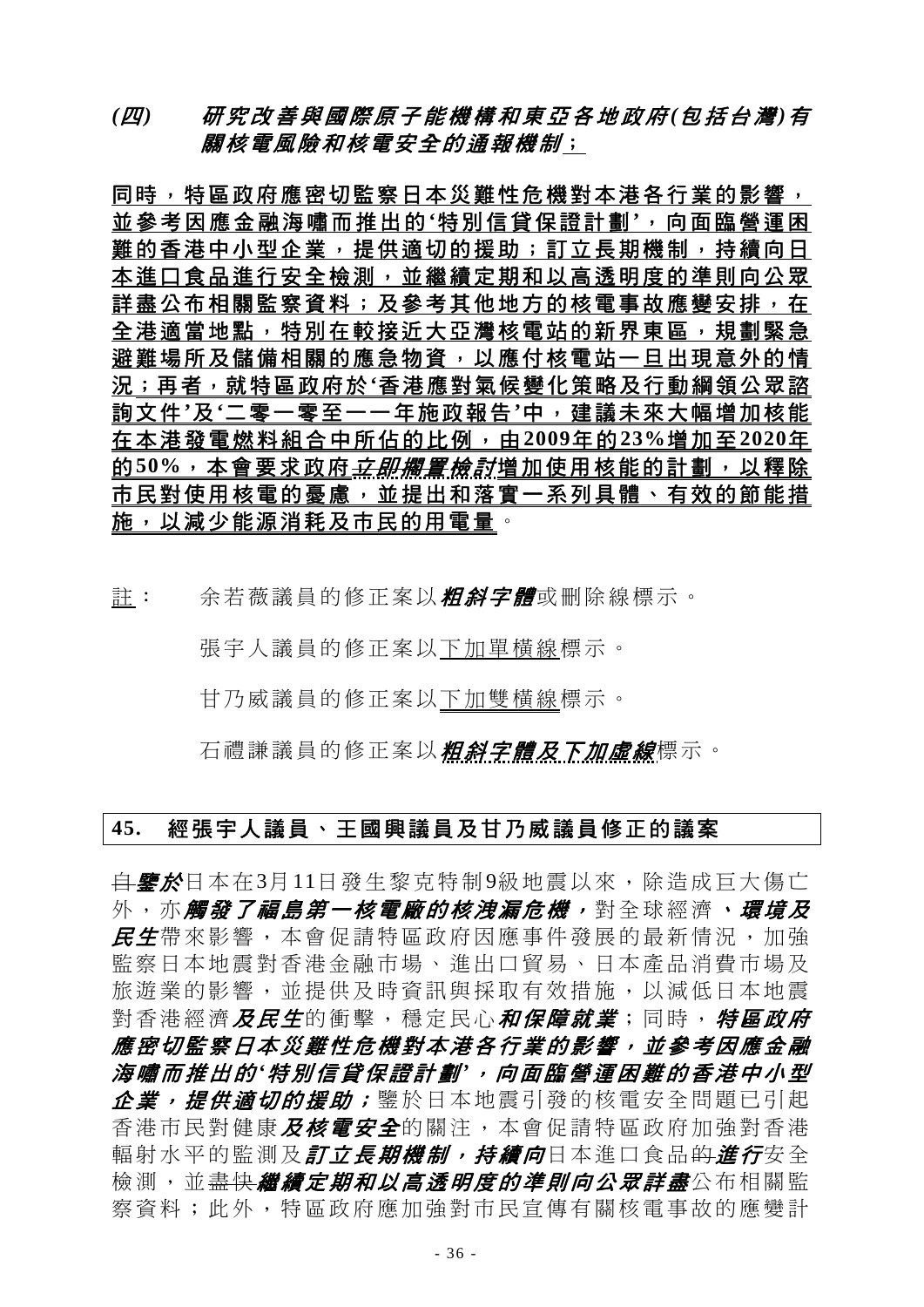劃,並進行有民眾參與的事故演習;政府當局亦應參考其他地方的 核電事故應變安排,在全港適當地點,特別在較接近大亞灣核電站 的新界東區,規劃緊急避難場所及儲備相關的應急物資,以應付核 *電站一旦出現意外的情況,以及*向廣東省當局建議增加非例行檢查 的次數及完善現有核電事故的通報機制,向中央政府反映港人對省 內增建核電廠的關注;特區政府亦應普及和加強市民對核能發電的 知識, 提升市民大眾應對核電事故的認知, 從而消除非理性的恐懼, 增強全民對輻射污染的應變安全保護知識和能力;本會亦對日本受 災害的人民表示深切的慰問;再者,就特區政府於**'**香港應對氣候變 化策略及行動綱領公眾諮詢文件 **'**及 **'**二零一零至一一年施政報告 **'** 中,建議未來大幅增加核能在本港發電燃料組合中所佔的比例,由 **2009**年的**23%**增加至**2020**年的**50%**,本會要求政府立即擱置增加使 用核能的計劃,以釋除市民對使用核電的憂慮,並提出和落實一系 列具體、有效的節能措施,以減少能源消耗及市民的用電量。

註: 張宇人議員的修正案以*粗斜字體*或刪除線標示。

王國興議員的修正案以下加單橫線標示。

甘乃威議員的修正案以下加雙橫線標示。

# **46.** 經張宇人議員、王國興議員、甘乃威議員及石禮謙議員修正的 議案

<del>自**鑒於**日本在3月11日發生黎克特制9級地震以來,除造成巨大傷亡</del> 外, 亦**觸發了福島第一核電廠的核洩漏危機,** 對全球經濟, *環境及* 民生帶來影響,本會促請特區政府因應事件發展的最新情況,加強 監察日本地震對香港金融市場、進出口貿易、日本產品消費市場及 旅遊業的影響,並提供及時資訊與採取有效措施,以減低日本地震 對香港經濟*及民生*的衝擊,穩定民心*和保障就業*;同時, 特區政府 應密切監察日本災難性危機對本港各行業的影響,並參考因應金融 海嘯而推出的 *'*特別信貸保證計劃 *'*,向面臨營運困難的香港中小型 企業,提供適切的援助;鑒於日本地震引發的核電安全問題已引起 香港市民對健康*及核電安全*的關注,本會促請特區政府加強對香港 輻射水平的監測及*訂立長期機制,持續向*日本進口食品<del>的*進行*安全</del> 檢測,並<del>盡快*繼續定期和以高透明度的準則向公眾詳盡***公布相關**監</del> 察資料;此外,特區政府應加強對市民宣傳有關核電事故的應變計 劃,並進行有民眾參與的事故演習;政府當局亦應參考其他地方的 核電事故應變安排,在全港適當地點,特別在較接近大亞灣核電站 的新界東區,規劃緊急避難場所及儲備相關的應急物資,以應付核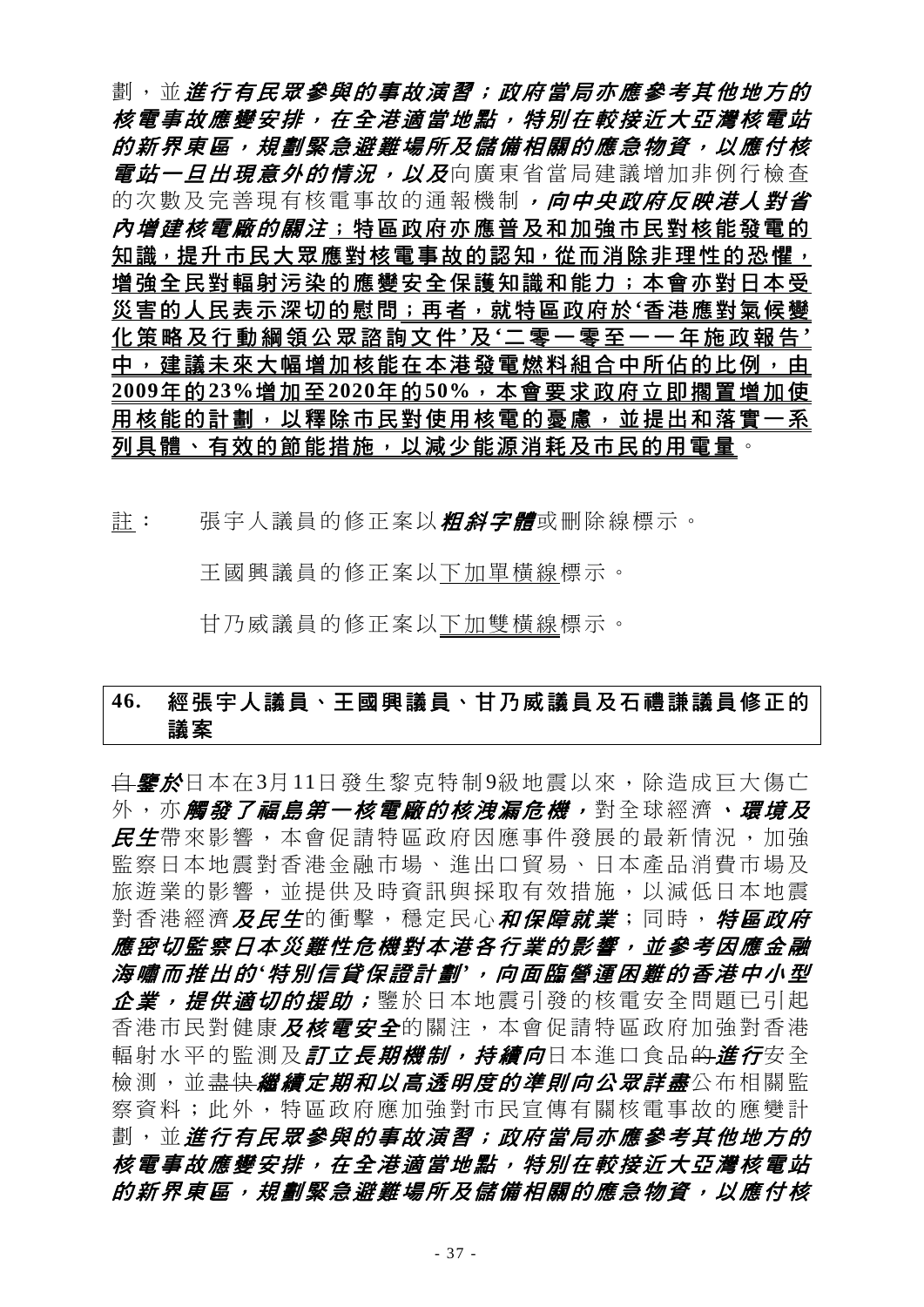*電站一旦出現意外的情況,以及*向廣東省當局建議增加非例行檢查 的次數及完善現有核電事故的通報機制, 向中央政府反映港人對省 內增建核電廠的關注;特區政府亦應普及和加強市民對核能發電的 知識,提升市民大眾應對核電事故的認知,從而消除非理性的恐懼, 增強全民對輻射污染的應變安全保護知識和能力;本會亦對日本受 災害的人民表示深切的慰問;再者,就特區政府於**'**香港應對氣候變 化策略及行動綱領公眾諮詢文件 **'**及 **'**二零一零至一一年施政報告 **'** 中,建議未來大幅增加核能在本港發電燃料組合中所佔的比例,由 **2009**年的**23%**增加至**2020**年的**50%**,本會要求政府立即擱置檢討增 加使用核能的計劃,以釋除市民對使用核電的憂慮,並提出和落實 一系列具體、有效的節能措施,以減少能源消耗及市民的用電量。

註: 張宇人議員的修正案以*粗斜字體*或刪除線標示。

王國興議員的修正案以下加單橫線標示。

甘乃威議員的修正案以下加雙橫線標示。

石禮謙議員的修正案以*粗斜字體及下加虛線*標示。

#### **47.** 經涂謹申議員修正的議案

<del>自**鑒於**日本在3月11日發生黎克特制9級地震以來,除造成巨大傷亡</del> 外,亦對全球經濟帶來影響,本會促請特區政府因應事件發展的最 新情況,加強監察日本地震對香港金融市場、進出口貿易、日本產 品消費市場及旅游業的影響,並提供及時資訊與採取有效措施,以 減低日本地震對香港經濟的衝擊,穩定民心;同時,鑒於日本地震 引發的核電安全問題已引起香港市民對健康的關注,本會對政府當 局於過去 *10*年內因疏忽而未有就大亞灣應變計劃進行例行事故演 習,予以譴責,並促請特區政府加強對香港輻射水平的監測及日本 進口食品的安全檢測,並盡快公布相關監察資料;此外,特區政府 應加強對市民宣傳有關核電事故的應變計劃,並向廣東省當局建議 增加非例行檢查的次數及完善現有核電事故的通報機制:

# *(*一*)* 全面檢討使用核能的安全風險,加強針對核電安全和事故 應變的公眾教育,定期舉行核電事故演習;

*(*二*)* 總結日本地震引發的核電危機,以及參考外國核電事故的 應變措施,重新檢討及更新大亞灣應變計劃;及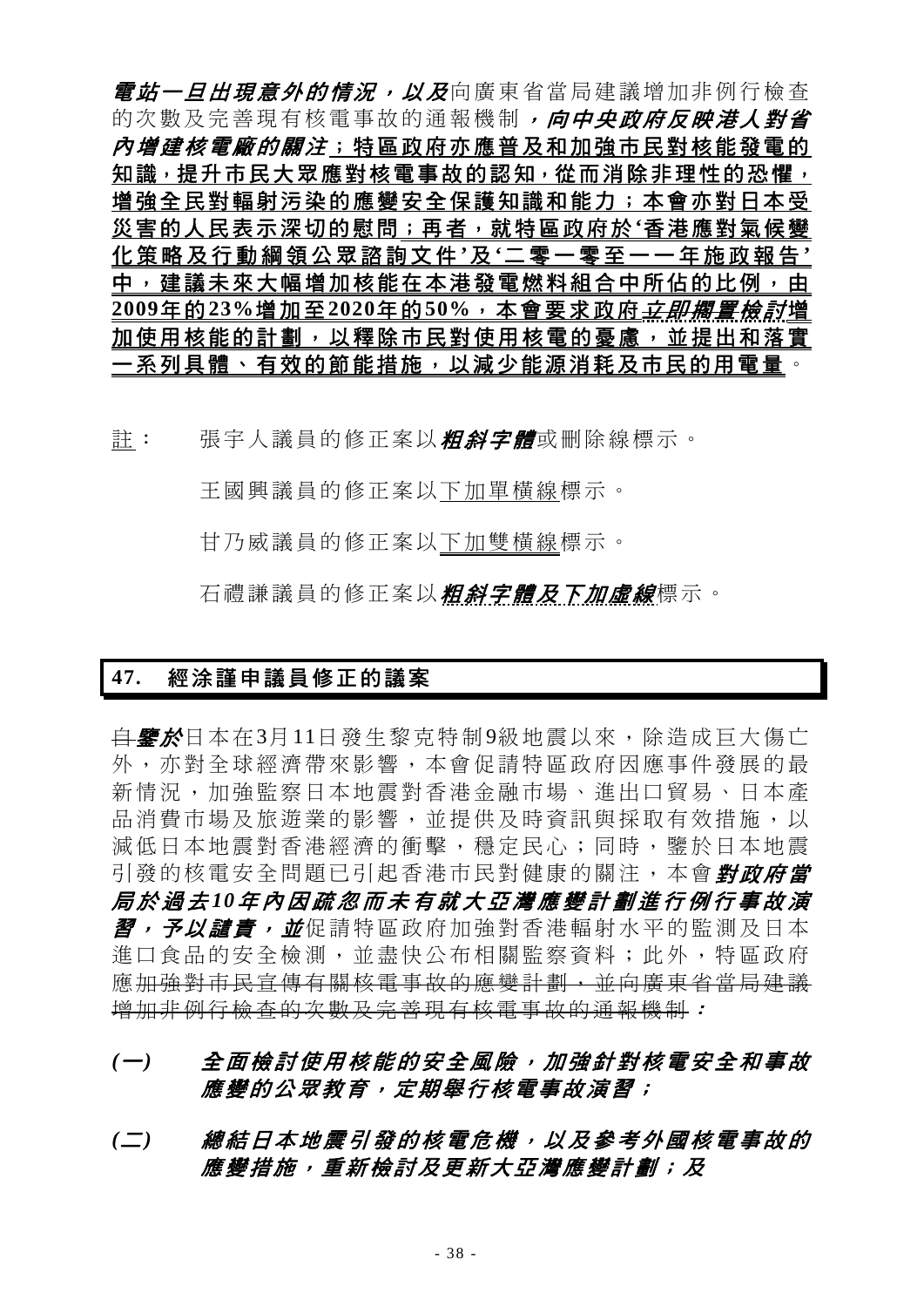*(*三*)* 加強對市民宣傳有關核電事故的應變計劃,向廣東省當局 提出共同檢討省內核電廠安全及防範措施,並向廣東省當 局建議增加非例行檢查的次數及完善現有核電事故的通報 機制。

許: 涂謹申議員的修正案以*粗斜字體*或刪除線標示。

#### **48.** 經涂謹申議員及劉江華議員修正的議案

<del>自**鑒於**日本在3月11日發生黎克特制9級地震以來,除造成巨大傷亡</del> 外,亦對全球經濟帶來影響,本會促請特區政府因應事件發展的最 新情況,加強監察日本地震對香港金融市場、進出口貿易、日本產 品消費市場及旅游業的影響,並提供及時資訊與採取有效措施,以 減低日本地震對香港經濟的衝擊,穩定民心;同時,鑒於日本地震 引發的核電安全問題已引起香港市民對健康的關注,本會**對就政府** 當局於過去*10*年內因疏忽而未有就大亞灣應變計劃進行例行事故演 習,予以譴責,促請特區政府汲取日本福島核電事故的經驗,以更 積極及主動的態度,按照國際標準處理涉及大亞灣核電站的安全工 作,並促請特區政府加強對香港輻射水平的監測及日本進口食品的 安全檢測,並盡快公布相關監察資料;此外,特區政府應<del>加強對市</del> 民宣傳有關核電事故的應變計劃,並向廣東省當局建議增加非例行 檢查的次數及完善現有核電事故的通報機制:

- *(*一*)* 全面檢討使用核能的安全風險,加強針對核電安全和事故 應變的公眾教育,定期舉行核電事故演習;
- *(*二*)* 總結日本地震引發的核電危機,以及參考外國核電事故的 應變措施,重新檢討及更新大亞灣應變計劃;及
- *(*三*)* 加強對市民宣傳有關核電事故的應變計劃,向廣東省當局 提出共同檢討省內核電廠安全及防範措施,並向廣東省當 局建議增加非例行檢查的次數及完善現有核電事故的通報 機制。
- 註: 涂謹申議員的修正案以**粗斜字體**或刪除線標示。

劉江華議員的修正案以*粗斜字體及下加虛線*標示。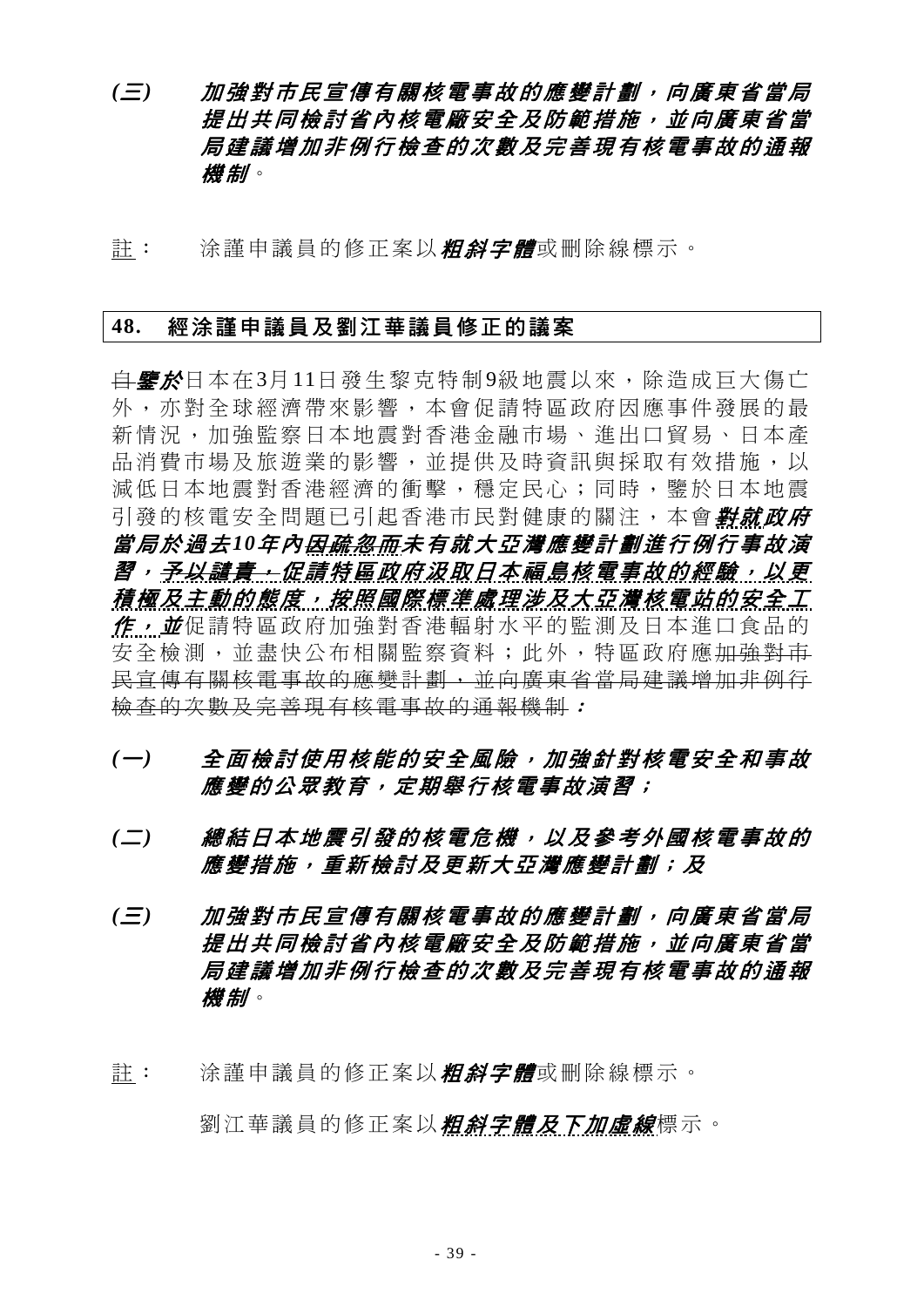#### **49.** 經馮檢基議員及涂謹申議員修正的議案

自鑒於日本在3月11日發生黎克特制9級地震以來及其後所引發的海 *嘯和核電危機***,除造成巨大傷亡外,亦對全球經濟帶來影響**,本會 促請特區政府因應事件發展的最新情況,加強監察日本地震對香港 金融市場、進出口貿易、日本產品消費市場及旅遊業的影響,並提 供及時資訊與採取有效措施,以減低日本地震對香港經濟的衝擊, 穩定民心;同時,鑒於日本地震引發的核電安全問題已引起香港市 民對健康的關注,本會促請特區政府加強對香港輻射水平的監測及 日本進口食品的安全檢測,並盡快公布相關監察資料;此外,特區 政府應加強對市民宣傳有關核電事故的應變計劃,並向廣東省當局 建議增加非例行檢查的次數及完善現有核電事故的通報機制;特區 政府亦應汲取今次福島核電事故導致全球恐慌的教訓,全面擱置將 輸入核能佔發電燃料組合比例提升至約*50%*的建議,並在節能和發 展可再生能源的大前提下,重新制訂未來發電燃料組合,以達致減 排目標;本會對政府當局於過去**10**年內因疏忽而未有就大亞灣應變 計劃進行例行事故演習,予以譴責;此外,政府應:

- **(**一**)** 全面檢討使用核能的安全風險,加強針對核電安全和事故 應變的公眾教育,定期舉行核電事故演習;及
- **(**二**)** 總結日本地震引發的核電危機,以及參考外國核電事故的 應變措施,重新檢討及更新大亞灣應變計劃。
- 註: 馮檢基議員的修正案以*粗斜字體*或刪除線標示。

涂謹申議員的修正案以下加單橫線標示。

#### **50.** 經馮檢基議員、涂謹申議員及劉江華議員修正的議案

自鑒於日本在3月11日發生黎克特制9級地震以來及其後所引發的海 *嘯和核電危機*,除造成巨大傷亡外,亦對全球經濟帶來影響,本會 促請特區政府因應事件發展的最新情況,加強監察日本地震對香港 金融市場、進出口貿易、日本產品消費市場及旅遊業的影響,並提 供及時資訊與採取有效措施,以減低日本地震對香港經濟的衝擊, 穩定民心;同時,鑒於日本地震引發的核電安全問題已引起香港市 民對健康的關注,本會促請特區政府加強對香港輻射水平的監測及 日本進口食品的安全檢測,並盡快公布相關監察資料;此外,特區 政府應加強對市民宣傳有關核電事故的應變計劃,並向廣東省當局 建議增加非例行檢查的次數及完善現有核電事故的通報機制; 特區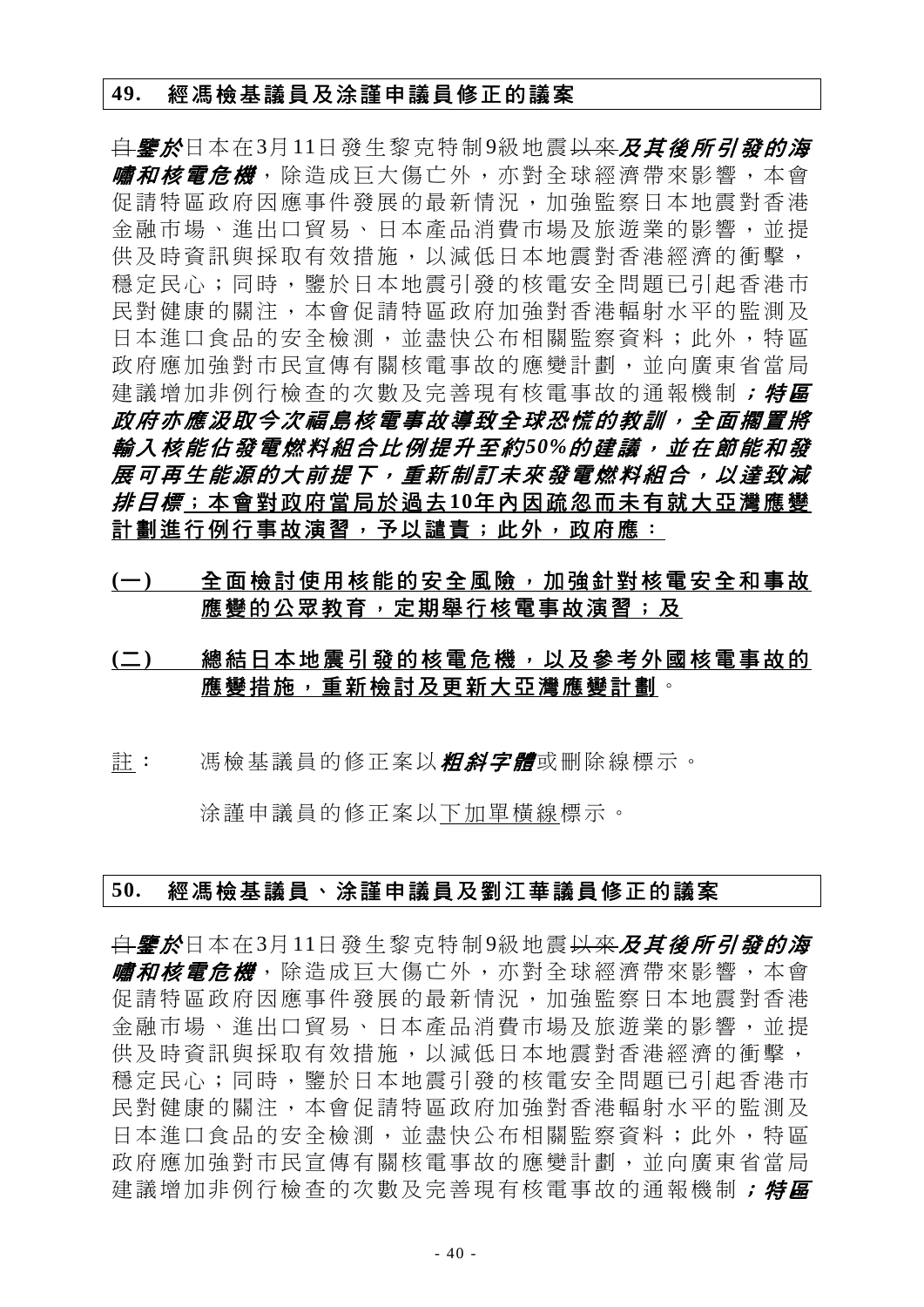政府亦應汲取今次福島核電事故導致全球恐慌的教訓,全面擱置將 輸入核能佔發電燃料組合比例提升至約*50%*的建議,並在節能和發 展可再生能源的大前提下,重新制訂未來發電燃料組合,以達致減 *排目標*;本會*對就*政府當局於過去10年內*因疏忽而*未有就大亞灣應 變計劃進行例行事故演習,*予以譴責,促請特區政府汲取日本福島* 核電事故的經驗,以更積極及主動的態度,按照國際標準處理涉及 大亞灣核電站的安全工作;此外,政府應:

**(**一**)** 全面檢討使用核能的安全風險,加強針對核電安全和事故 應變的公眾教育,定期舉行核電事故演習;及

# **(**二**)** 總結日本地震引發的核電危機,以及參考外國核電事故的 應變措施,重新檢討及更新大亞灣應變計劃。

註: 馮檢基議員的修正案以*粗斜字體*或刪除線標示。

涂謹申議員的修正案以下加單橫線標示。

劉江華議員的修正案以*粗斜字體及下加虛線*標示。

#### **51.** 經余若薇議員及涂謹申議員修正的議案

白本會對於日本在3月11日發生黎克特制9級地震以來,除造成巨大 <del>傷亡外,</del>造成巨大傷亡深表難過,而事件亦對全球經濟帶來影響, 本會促請特區政府因應事件發展的最新情況,加強監察日本地震對 香港金融市場、進出口貿易、日本產品消費市場及旅遊業的影響, 並提供及時資訊與採取有效措施,以減低日本地震對香港經濟的衝 擊,穩定民心;同時,鑒於日本地震引發的核電安全問題已引起香 港市民對健康的關注,本會促請特區政府加強對香港輻射水平的監 測及日本進口食品的安全檢測,並盡快公布相關監察資料;此外, 特區政府應加強對市民宣傳有關核電事故的應變計劃:

- *(*一*)* 重新檢討核電政策,並應自小學起全面加強教育市民對核 電風險、核電安全和核電事故應變的常識,加強核電安全 **演習的深度和廣度,研究設立核避難所,並向廣東省當局** 建議要求增加非例行檢查的次數及完善現有核電事故的通 報機制;
- *(*二*)* 就國家未來加快發展核電,興建多個核電廠表達高度關 切,並且向國家的環境保護部和國家核安全局爭取高透明 度的監察和通報機制;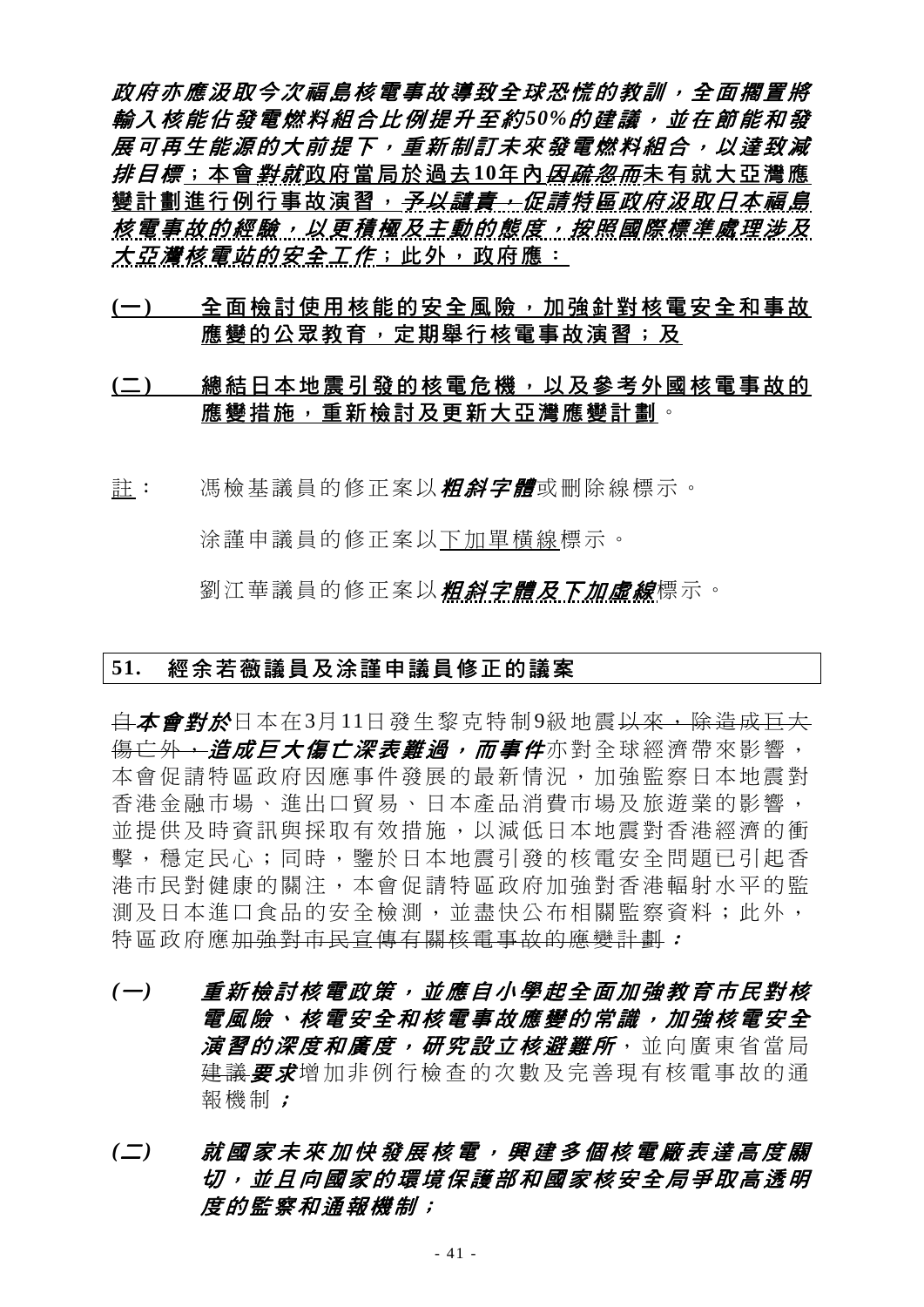- *(*三*)* 向國務院反映香港人對廣東省境內興建粵西陽江核電站、 台山腰古核電站、陸豐田尾核電站及嶺澳核電站二期的憂 慮和不安;促請中央政府重新審視核電廠的風險,並爭取 香港人參與和討論相關核電計劃;及
- *(*四*)* 研究改善與國際原子能機構和東亞各地政府 *(*包括台灣 *)*有 **關核電風險和核電安全的通報機制;及**
- **(**五**)** 總結日本地震引發的核電危機,以及參考外國核電事故的 應變措施,重新檢討及更新大亞灣應變計劃;

# 同時,本會對政府當局於過去**10**年內因疏忽而未有就大亞灣應變計 劃進行例行事故演習,予以譴責。

註: 余若薇議員的修正案以*粗斜字體*或刪除線標示。

涂謹申議員的修正案以下加單橫線標示。

### **52.** 經余若薇議員、涂謹申議員及劉江華議員修正的議案

白本會對於日本在3月11日發生黎克特制9級地震以來,除造成巨大 <del>傷亡外,*造成巨大傷亡深表難過,而事件***亦對全球經濟帶來影響,**</del> 本會促請特區政府因應事件發展的最新情況,加強監察日本地震對 香港金融市場、進出口貿易、日本產品消費市場及旅遊業的影響, 並提供及時資訊與採取有效措施,以減低日本地震對香港經濟的衝 擊,穩定民心;同時,鑒於日本地震引發的核電安全問題已引起香 港市民對健康的關注,本會促請特區政府加強對香港輻射水平的監 測及日本進口食品的安全檢測,並盡快公布相關監察資料;此外, 特區政府應加強對市民宣傳有關核電事故的應變計劃:

- *(*一*)* 重新檢討核電政策,並應自小學起全面加強教育市民對核 電風險、核電安全和核電事故應變的常識,加強核電安全 **演習的深度和廣度,研究設立核避難所**,並向廣東省當局 建議要求增加非例行檢查的次數及完善現有核電事故的通 報機制;
- *(*二*)* 就國家未來加快發展核電,興建多個核電廠表達高度關 切,並且向國家的環境保護部和國家核安全局爭取高透明 度的監察和通報機制;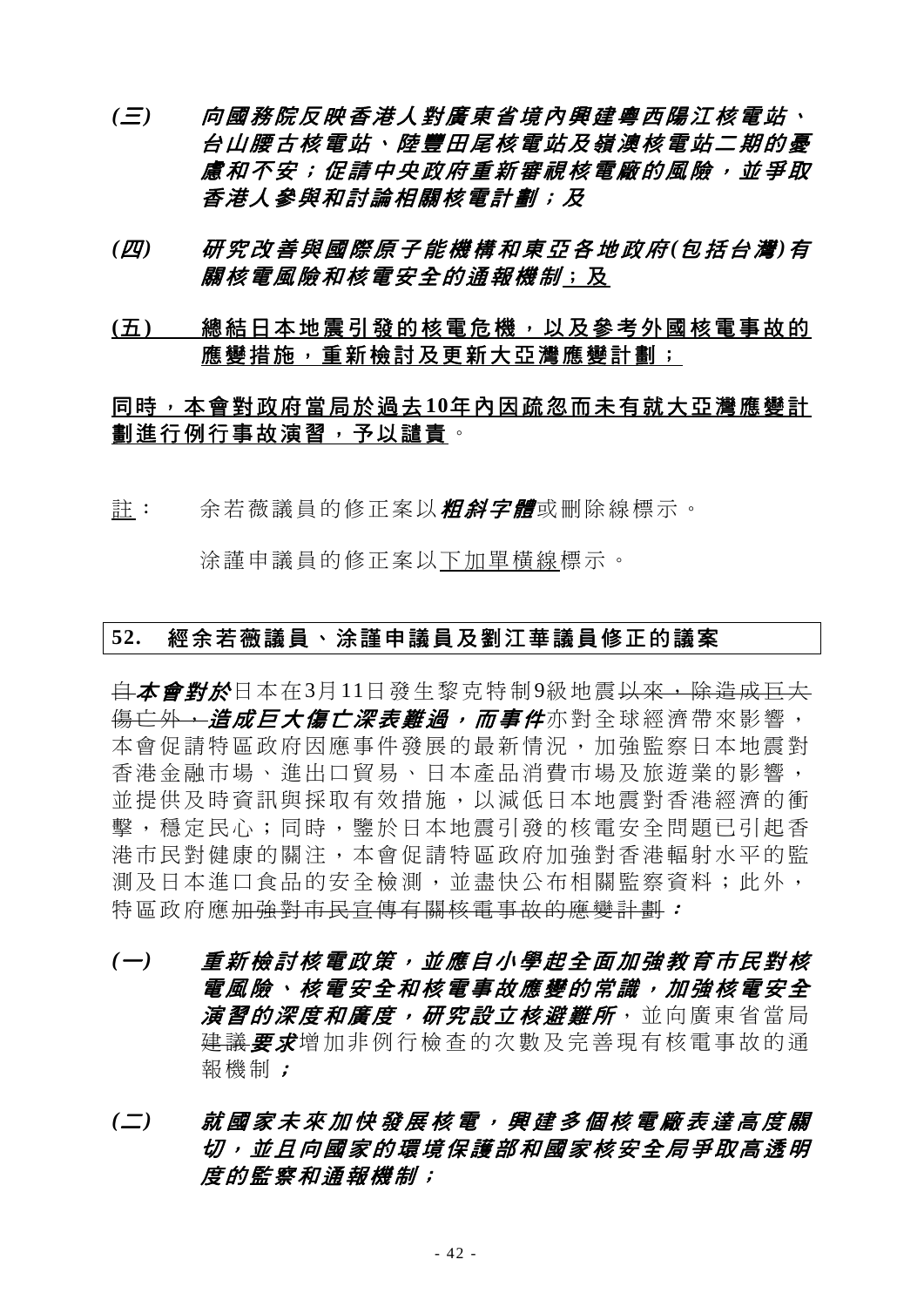- *(*三*)* 向國務院反映香港人對廣東省境內興建粵西陽江核電站、 台山腰古核電站、陸豐田尾核電站及嶺澳核電站二期的憂 慮和不安;促請中央政府重新審視核電廠的風險,並爭取 香港人參與和討論相關核電計劃;及
- *(*四*)* 研究改善與國際原子能機構和東亞各地政府 *(*包括台灣 *)*有 關核電風險和核電安全的通報機制;及
- **(**五**)** 總結日本地震引發的核電危機,以及參考外國核電事故的 應變措施,重新檢討及更新大亞灣應變計劃;

同時,本會*對就*政府當局於過去10年內*因<del>疏忽而</del>未有就大亞灣應變* 計劃進行例行事故演習, 予以講*責, ... 促請特區政府汲取日本福島核* 電事故的經驗,以更積極及主動的態度,按照國際標準處理涉及大 亞灣核電站的安全工作。

註: 余若薇議員的修正案以*粗斜字體***或刪除線標示。** 

涂謹申議員的修正案以下加單橫線標示。

劉江華議員的修正案以*粗斜字體及下加虛線*標示。

#### **53.** 經張宇人議員及涂謹申議員修正的議案

<del>自**鑒於**日本在3月11日發生黎克特制9級地震以來,除造成巨大傷亡</del> 外,亦**觸發了福島第一核電廠的核洩漏危機,**對全球經濟,*環境及* 民生帶來影響,本會促請特區政府因應事件發展的最新情況,加強 監察日本地震對香港金融市場、進出口貿易、日本產品消費市場及 旅遊業的影響,並提供及時資訊與採取有效措施,以減低日本地震 對香港經濟及民生的衝擊,穩定民心和保障就業;同時,特區政府 應密切監察日本災難性危機對本港各行業的影響,並參考因應金融 海嘯而推出的 *'*特別信貸保證計劃 *'*,向面臨營運困難的香港中小型 企業,提供適切的援助;鑒於日本地震引發的核電安全問題已引起 香港市民對健康*及核電安全*的關注,本會促請特區政府加強對香港 輻射水平的監測及*訂立長期機制,持續向*日本進口食品<del>的*進行*安全</del> 檢測,並<del>盡快*繼續定期和以高透明度的準則向公眾詳盡***公布相關**監</del> 察資料;此外,特區政府應加強對市民宣傳有關核電事故的應變計 劃,並進行有民眾參與的事故演習;政府當局亦應參考其他地方的 核電事故應變安排,在全港適當地點,特別在較接近大亞灣核電站 的新界東區,規劃緊急避難場所及儲備相關的應急物資,以應付核 *電站一旦出現意外的情況,以及*向廣東省當局建議增加非例行檢查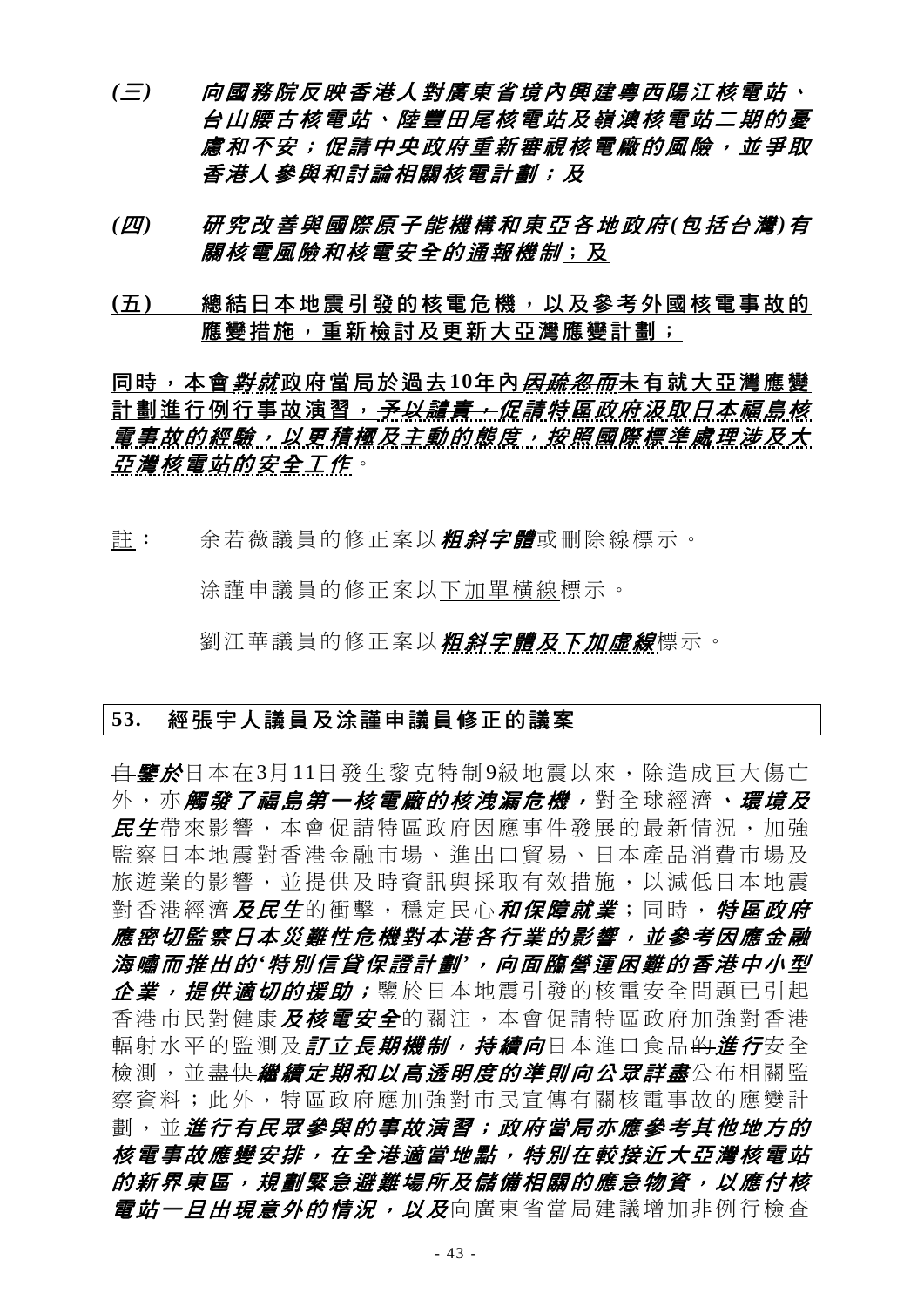的次數及完善現有核電事故的通報機制,向中央政府反映港人對省 內增建核電廠的關注;本會對政府當局於過去**10**年內因疏忽而未有 就大亞灣應變計劃進行例行事故演習,予以譴責;此外,政府應:

### **(**一**)** 總結日本地震引發的核電危機,以及參考外國核電事故的 應變措施,重新檢討及更新大亞灣應變計劃;及

#### **(**二**)** 向廣東省當局提出共同檢討省內核電廠安全及防範措施。

註: 張宇人議員的修正案以*粗斜字體*或刪除線標示。

涂謹申議員的修正案以下加單橫線標示。

#### **54.** 經張宇人議員、涂謹申議員及劉江華議員修正的議案

<del>自*鑒於*日本在3月11日發生黎克特制9級地震以來,除造成巨大傷亡</del> 外,亦**觸發了福島第一核電廠的核洩漏危機,**對全球經濟,*環境及* 民生帶來影響,本會促請特區政府因應事件發展的最新情況,加強 監察日本地震對香港金融市場、進出口貿易、日本產品消費市場及 旅遊業的影響,並提供及時資訊與採取有效措施,以減低日本地震 對香港經濟*及民生*的衝擊,穩定民心*和保障就業*;同時,*特區政府* 應密切監察日本災難性危機對本港各行業的影響,並參考因應金融 海嘯而推出的 *'*特別信貸保證計劃 *'*,向面臨營運困難的香港中小型 企業,提供適切的援助; 鑒於日本地震引發的核電安全問題已引起 香港市民對健康及核電安全的關注,本會促請特區政府加強對香港 輻射水平的監測及*訂立長期機制,持續向*日本進口食品<del>的*進行*安全</del> 檢測,並盡<mark>快*繼續定期和以高透明度的準則向公眾詳盡*公布相關監</mark> 察資料;此外,特區政府應加強對市民宣傳有關核電事故的應變計 劃,並進行有民眾參與的事故演習;政府當局亦應參考其他地方的 核電事故應變安排,在全港適當地點,特別在較接近大亞灣核電站 的新界東區,規劃緊急避難場所及儲備相關的應急物資,以應付核 *雷站一日出現意外的情況,以及*向廣東省當局建議增加非例行檢杳 的次數及完善現有核電事故的通報機制,向中央政府反映港人對省 內增建核電廠的關注;本會對就政府當局於過去**10**年內因疏忽而未 有就大亞灣應變計劃進行例行事故演習, 予以講*責, 促請特區政府* 汲取日本福島核電事故的經驗,以更積極及主動的態度,按照國際 *標準處理涉及大亞灣核電站的安全工作*;此外,政府應:

# **(**一**)** 總結日本地震引發的核電危機,以及參考外國核電事故的 應變措施,重新檢討及更新大亞灣應變計劃;及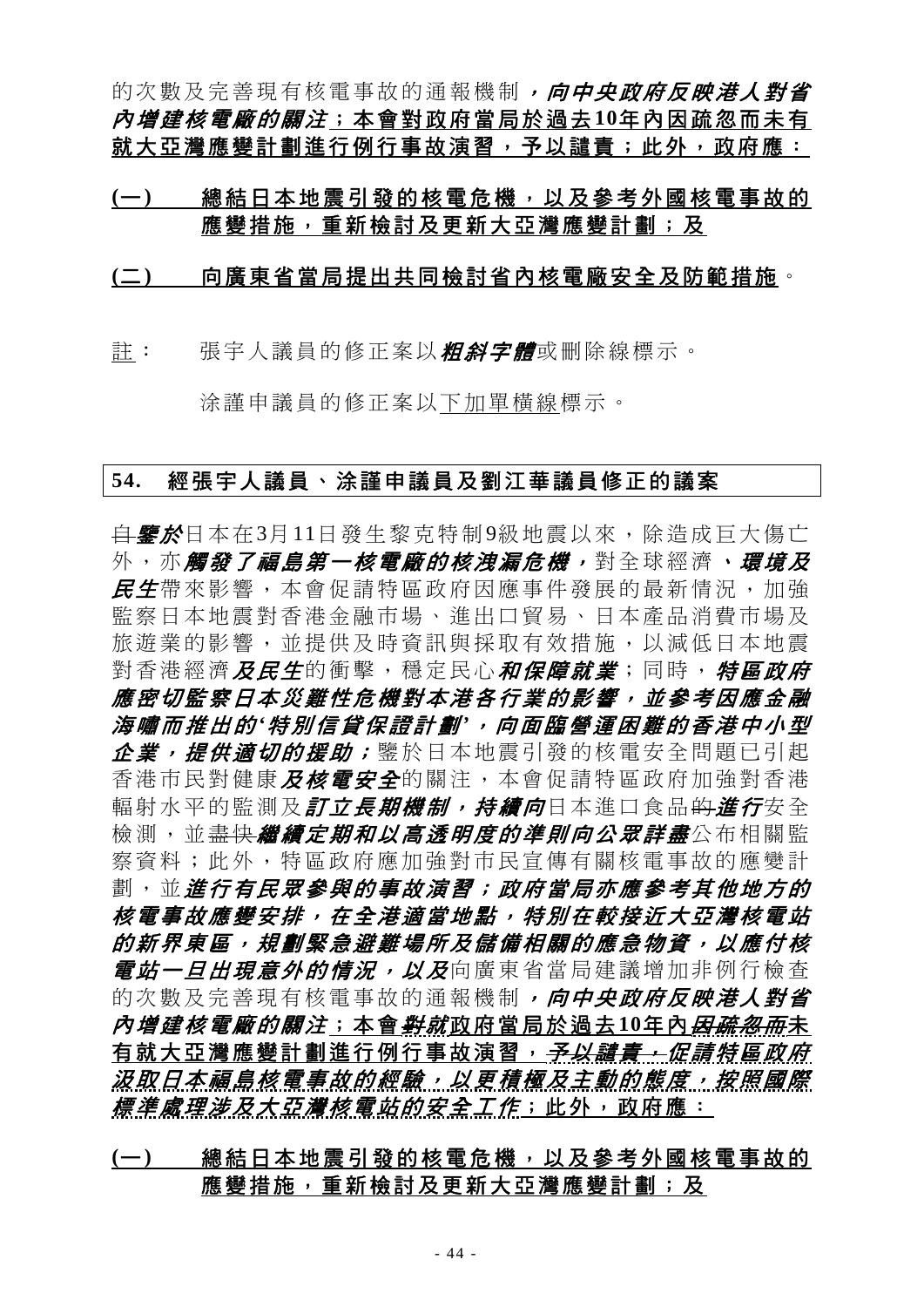#### **(**二**)** 向廣東省當局提出共同檢討省內核電廠安全及防範措施。

註: 張宇人議員的修正案以*粗斜字體*或刪除線標示。

涂謹申議員的修正案以下加單橫線標示。

劉江華議員的修正案以*粗斜字體及下加虛線***標示**。

#### **55.** 經王國興議員及涂謹申議員修正的議案

<del>自 居安思危,防患於未然,是恆久不變的真理;本會對於日本在3</del> 月11日發生黎克特制9級地震<del>以來,除造成巨大傷亡外,亦*造成巨大*</del> 傷亡及損失極度關注,並對日本受災害的人民表示深切的慰問;鑒 於此次日本嚴重災難對全球經濟帶來影響,本會促請特區政府因應 事件發展的最新情況,加強監察日本地震對香港金融市場、進出口 貿易、日本產品消費市場及旅遊業的影響,並提供及時資訊與採取 有效措施,以減低日本地震對香港經濟的衝擊,穩定民心;同時, 鑒於日本地震引發的核電安全問題已引起香港市民對 安全和健康的 **擔憂及**關注,本會促請特區政府加強對香港輻射水平的監測及日本 進口食品、飲品、藥物及化妝品等的安全檢測,並盡快實施定期和 及時公布相關監察資料,以及將監察資料*上細,以提高诱明度*;此 外,特區政府應加強對市民宣傳有關核電事故的應變計劃認真汲取 日本福島核電廠爆炸嚴重事故和日本政府處理事故的經驗及教訓, 全面檢討和完善本港應對核電事故的應變計劃及演習安排,採取積 極及更有力的措施,加強對市民宣傳及教育,普及和加強市民對核 能發電的知識,提升市民大眾應對核電事故的認知,從而消除非理 **性的恐懼,增強全民對輻射污染的應變安全保護知識和能力,並向** 廣東省當局建議*對鄰近香港的大亞灣核電站*增加非例行檢查的次數 及 進一步完善現有核電事故的通報機制, 以增加透明度;本會對政 府當局於過去**10**年內因疏忽而未有就大亞灣應變計劃進行例行事故 演習,予以譴責;此外,政府應:

# **(**一**)** 總結日本地震引發的核電危機,以及參考外國核電事故的 應變措施,重新檢討及更新大亞灣應變計劃;及

**(**二**)** 向廣東省當局提出共同檢討省內核電廠安全及防範措施。

註: 王國興議員的修正案以*粗斜字體*或刪除線標示。

涂謹申議員的修正案以下加單橫線標示。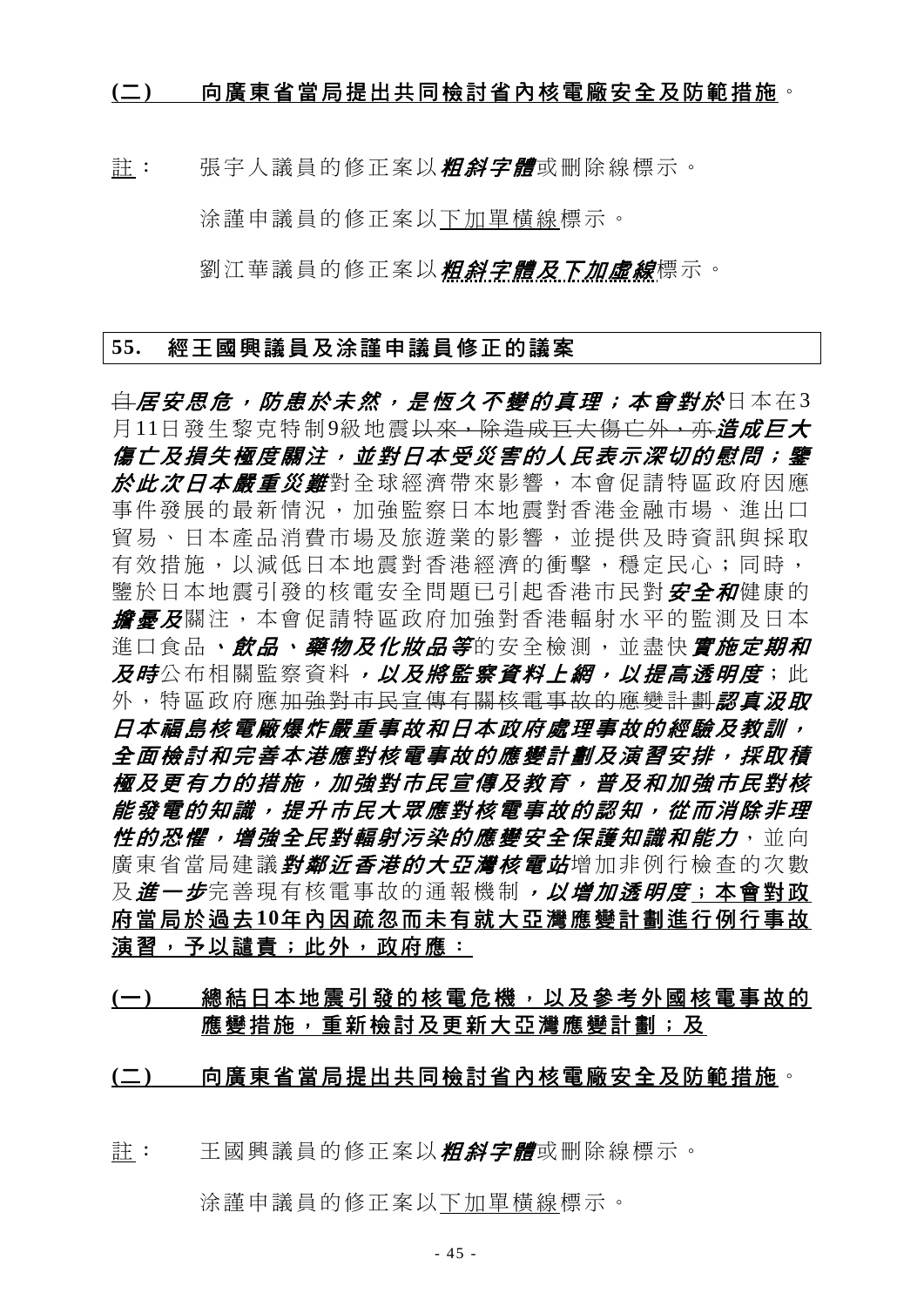#### **56.** 經王國興議員、涂謹申議員及劉江華議員修正的議案

<del>自</del>居安思危,防患於未然,是恆久不變的真理;本會對於日本在3 月11日發生黎克特制9級地震<del>以來,除造成巨大傷亡外,亦*造成巨大*</del> 傷亡及損失極度關注,並對日本受災害的人民表示深切的慰問;鑒 於此次日本嚴重災難對全球經濟帶來影響,本會促請特區政府因應 事件發展的最新情況,加強監察日本地震對香港金融市場、進出口 貿易、日本產品消費市場及旅遊業的影響,並提供及時資訊與採取 有效措施,以減低日本地震對香港經濟的衝擊,穩定民心;同時, 鑒於日本地震引發的核電安全問題已引起香港市民對 安全和健康的 **擔憂及**關注,本會促請特區政府加強對香港輻射水平的監測及日本 進口食品、飲品、藥物及化妝品等的安全檢測,並盡快會施定期和 及時公布相關監察資料,以及將監察資料上網,以提高**透明度**;此 外,特區政府應加強對市民宣傳有關核電事故的應變計劃認直況取 日本福島核電廠爆炸嚴重事故和日本政府處理事故的經驗及教訓, 全面檢討和完善本港應對核電事故的應變計劃及演習安排,採取積 極及更有力的措施,加強對市民宣傳及教育,普及和加強市民對核 能發電的知識,提升市民大眾應對核電事故的認知,從而消除非理 **性的恐懼,增強全民對輻射污染的應變安全保護知識和能力,並向** 廣東省當局建議*對鄰近香港的大亞灣核電站*增加非例行檢查的次數 及進一步完善現有核電事故的通報機制, 以增加透明度;本會對就 政府當局於過去10年內*因疏忽而*未有就大亞灣應變計劃進行例行事 故演習,*予以譴責,促請特區政府汲取日本福島核電事故的經驗,* 以更積極及主動的態度,按照國際標準處理涉及大亞灣核電站的安  $\pm$ *工作*;此外,政府應:

**(**一**)** 總結日本地震引發的核電危機,以及參考外國核電事故的 應變措施,重新檢討及更新大亞灣應變計劃;及

#### **(**二**)** 向廣東省當局提出共同檢討省內核電廠安全及防範措施。

許: 王國興議員的修正案以*粗斜字體*或刪除線標示。

涂謹申議員的修正案以下加單橫線標示。

劉江華議員的修正案以*粗斜字體及下加虛線*標示。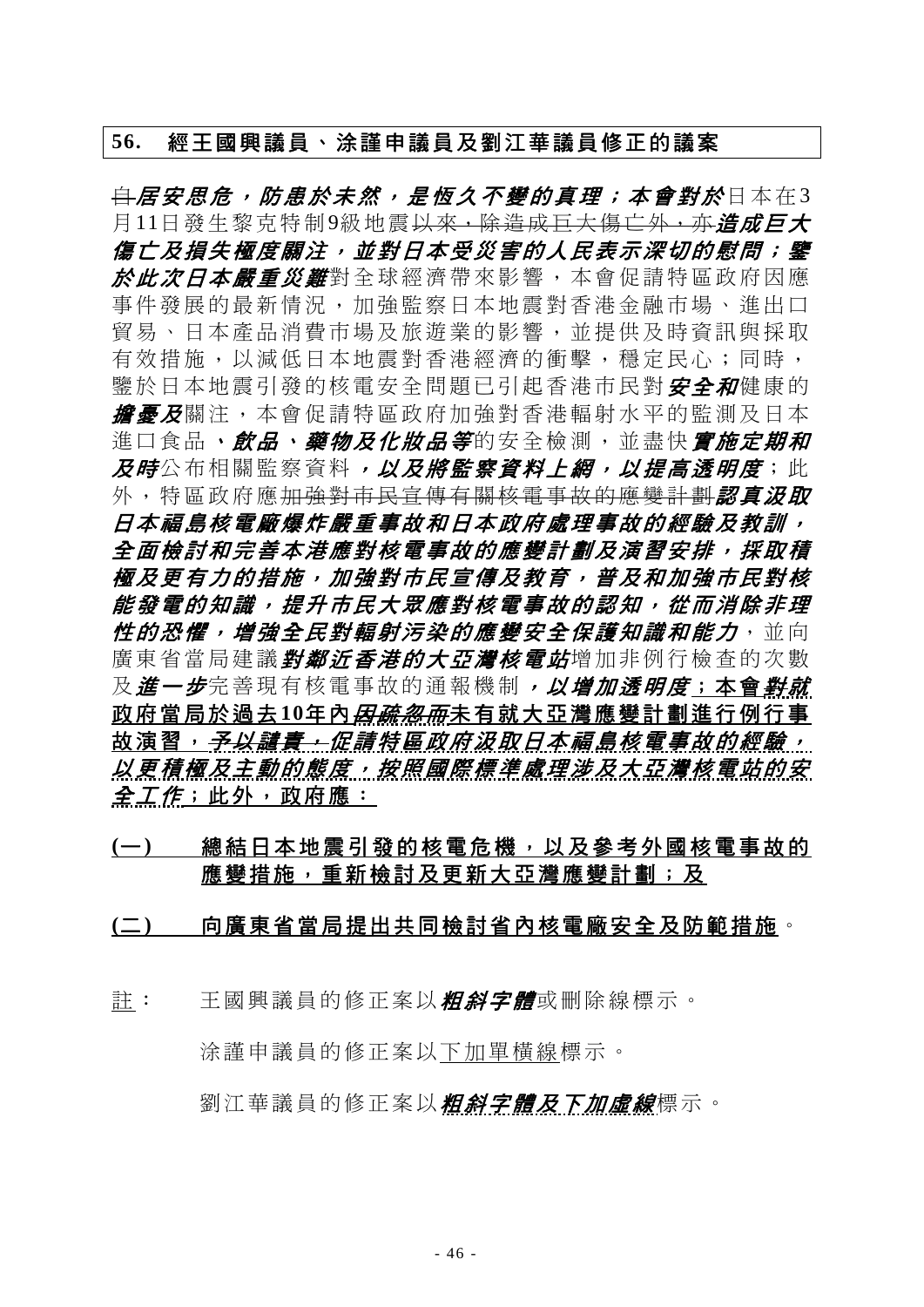#### **57.** 經甘乃威議員及涂謹申議員修正的議案

<del>自**鑒於**日本在3月11日發生黎克特制9級地震以來,除造成巨大傷亡</del> 外,亦對全球經濟帶來影響,本會促請特區政府因應事件發展的最 新情況,加強監察日本地震對香港金融市場、進出口貿易、日本產 品消費市場及旅游業的影響,並提供及時資訊與採取有效措施,以 減低日本地震對香港經濟的衝擊,穩定民心;同時,鑒於日本地震 引發的核電安全問題已引起香港市民對健康的關注,本會促請特區 政府加強對香港輻射水平的監測及日本進口食品的安全檢測,並盡 快公布相關監察資料;此外,特區政府應加強對市民宣傳有關核電 事故的應變計劃,並向廣東省當局建議增加非例行檢查的次數及完 善現有核電事故的通報機制;再者,就特區政府於*'*香港應對氣候變 化策略及行動綱領公眾諮詢文件 *'*及 *'*二零一零至一一年施政報告 *'* 中,建議未來大幅增加核能在本港發電燃料組合中所佔的比例,由 *2009*年的*23%*增加至*2020*年的*50%*,本會要求政府立即擱置增加使用 核能的計劃,以釋除市民對使用核電的憂慮,並提出和落實一系列 *具體、有效的節能措施,以減少能源消耗及市民的用電量*;本會對 政府當局於過去**10**年內因疏忽而未有就大亞灣應變計劃進行例行事 故演習,予以譴責**;此外,政府應**:

- (一) 全面檢討使用核能的安全風險,加強針對核電安全和事故 應變的公眾教育,定期舉行核電事故演習;
- **(**二**)** 總結日本地震引發的核電危機,以及參考外國核電事故的 應變措施,重新檢討及更新大亞灣應變計劃;及
- **(**三**)** 向廣東省當局提出共同檢討省內核電廠安全及防範措施。
- 註: 甘乃威議員的修正案以*粗斜字體*或刪除線標示。

涂謹申議員的修正案以下加單橫線標示。

# **58.** 經甘乃威議員、涂謹申議員及劉江華議員修正的議案

<del>自**鑒於**日本在3月11日發生黎克特制9級地震以來,除造成巨大傷亡</del> 外,亦對全球經濟帶來影響,本會促請特區政府因應事件發展的最 新情況,加強監察日本地震對香港金融市場、進出口貿易、日本產 品消費市場及旅遊業的影響,並提供及時資訊與採取有效措施,以 減低日本地震對香港經濟的衝擊,穩定民心;同時,鑒於日本地震 引發的核電安全問題已引起香港市民對健康的關注,本會促請特區 政府加強對香港輻射水平的監測及日本進口食品的安全檢測,並盡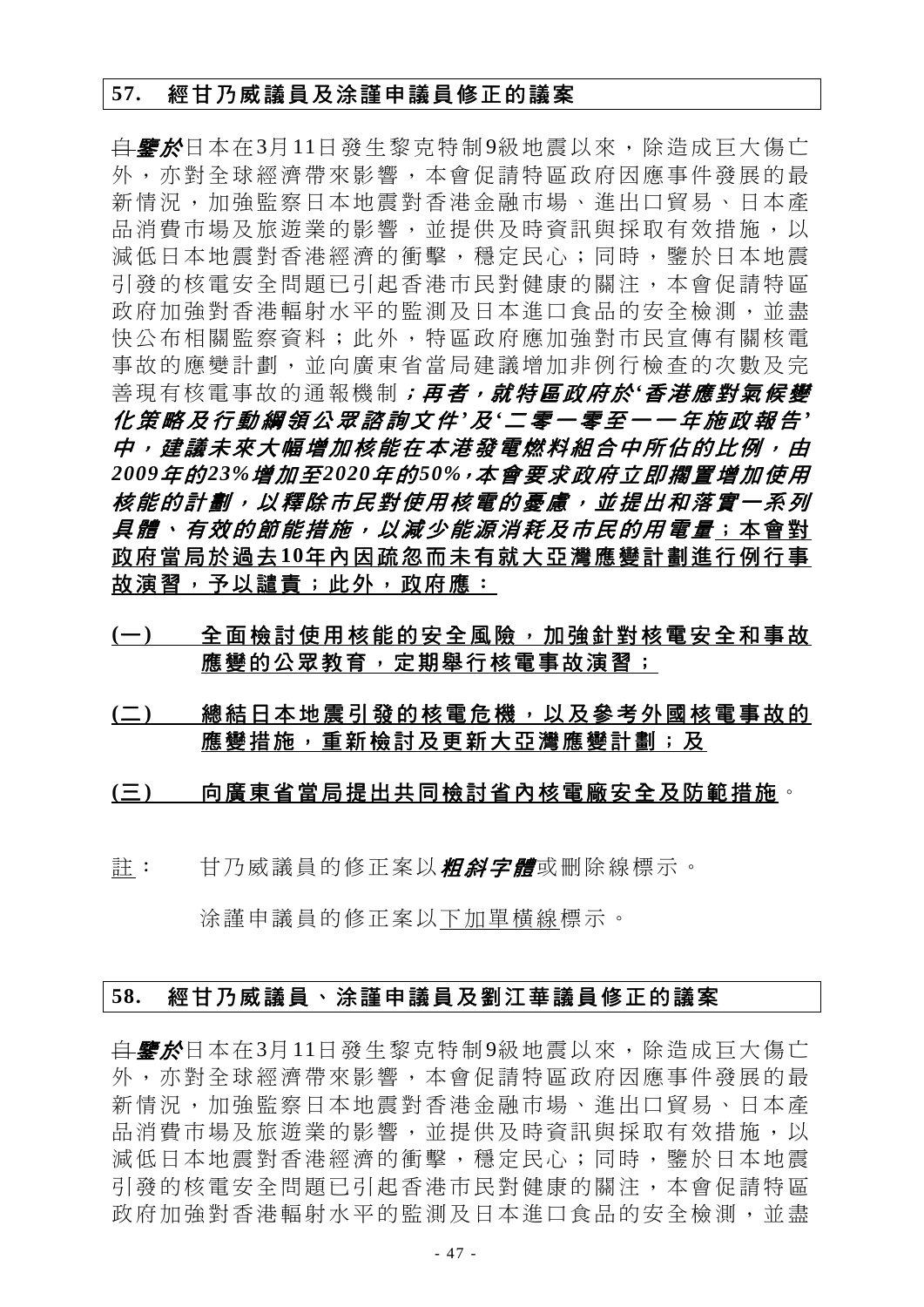快公布相關監察資料;此外,特區政府應加強對市民宣傳有關核電 事故的應變計劃,並向廣東省當局建議增加非例行檢查的次數及完 善現有核電事故的通報機制;再者,就特區政府於*'*香港應對氣候變 化策略及行動綱領公眾諮詢文件 *'*及 *'*二零一零至一一年施政報告 *'* 中,建議未來大幅增加核能在本港發電燃料組合中所佔的比例,由 *2009*年的*23%*增加至*2020*年的*50%*,本會要求政府立即擱置增加使用 核能的計劃,以釋除市民對使用核電的憂慮,並提出和落實一系列 具體、有效的節能措施,以減少能源消耗及市民的用電量;本會對 *就*政府當局於過去10年內*因疏忽而*未有就大亞灣應變計劃進行例行 <u>事故演習, 予以譴責, 促請特區政府汲取日本福島核電事故的經驗,</u> 以更積極及主動的態度,按照國際標準處理涉及大亞灣核電站的安 全*工作*;此外,政府應:

- **(**一**)** 全面檢討使用核能的安全風險,加強針對核電安全和事故 應變的公眾教育, 定期舉行核電事故演習;
- **(**二**)** 總結日本地震引發的核電危機,以及參考外國核電事故的 應變措施,重新檢討及更新大亞灣應變計劃;及
- **(**三**)** 向廣東省當局提出共同檢討省內核電廠安全及防範措施。
- 註: 甘乃威議員的修正案以*粗斜字體*或刪除線標示。

涂謹申議員的修正案以下加單橫線標示。

劉江華議員的修正案以*粗斜字體及下加虛線*標示。

#### **59.** 經馮檢基議員、余若薇議員及涂謹申議員修正的議案

<del>自*鑒於*日本在3月11日發生黎克特制9級地震以來*及其後所引發的海*</del> *嘯和核電危機*,除造成巨大傷亡外,亦對全球經濟帶來影響,本會 促請特區政府因應事件發展的最新情況,加強監察日本地震對香港 金融市場、進出口貿易、日本產品消費市場及旅遊業的影響,並提 供及時資訊與採取有效措施,以減低日本地震對香港經濟的衝擊, 穩定民心;同時,鑒於日本地震引發的核電安全問題已引起香港市 民對健康的關注,本會促請特區政府加強對香港輻射水平的監測及 日本進口食品的安全檢測,並盡快公布相關監察資料;此外,特區 政府應加強對市民宣傳有關核電事故的應變計劃,並向廣東省當局 建議增加非例行檢查的次數及完善現有核電事故的通報機制; 特區 政府亦應汲取今次福島核電事故導致全球恐慌的教訓,全面擱置將 輸入核能佔發電燃料組合比例提升至約*50%*的建議,並在節能和發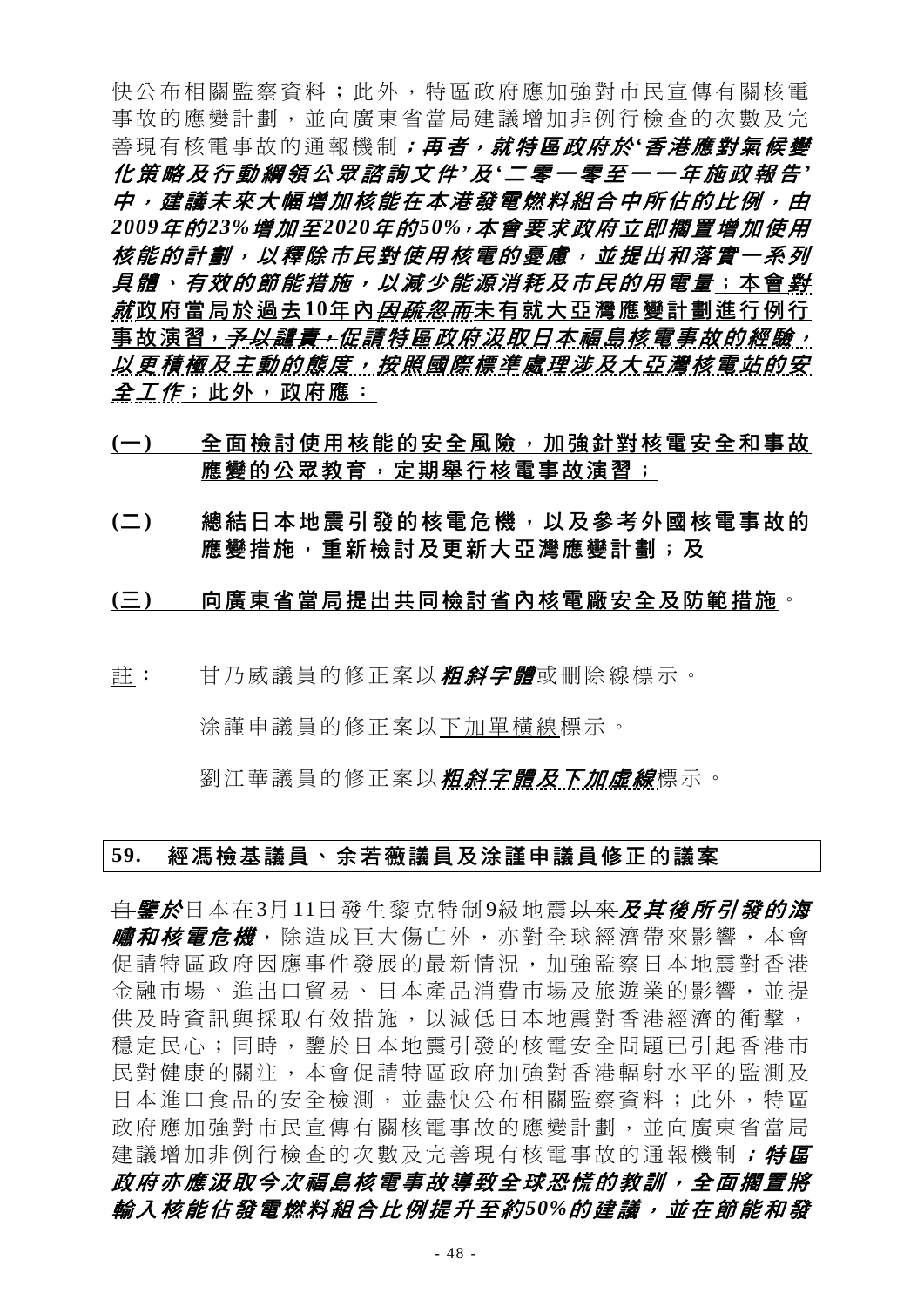展可再生能源的大前提下,重新制訂未來發電燃料組合,以達致減 排目標;特區政府亦應重新檢討核電政策,並應自小學起全面加強 教育市民對核電風險、核電安全和核電事故應變的常識,加強核電 安全演習的深度和廣度,研究設立核避難所;就國家未來加快發展 核電,興建多個核電廠表達高度關切,並且向國家的環境保護部和 國家核安全局爭取高透明度的監察和通報機制;向國務院反映香港 人對廣東省境內興建粵西陽江核電站、台山腰古核電站、陸豐田尾 核電站及嶺澳核電站二期的憂慮和不安;促請中央政府重新審視核 電廠的風險,並爭取香港人參與和討論相關核電計劃;及研究改善 與國際原子能機構和東亞各地政府 **(**包括台灣 **)**有關核電風險和核電 安全的通報機制;及總結日本地震引發的核電危機,以及參考外國 核電事故的應變措施,重新檢討及更新大亞灣應變計劃;同時,本 會對政府當局於過去**10**年內因疏忽而未有就大亞灣應變計劃進行例 行事故演習,予以譴責。

註: 馮檢基議員的修正案以*粗斜字體***或刪除線標示。** 

余若薇議員的修正案以下加單橫線標示。

涂謹申議員的修正案以下加雙橫線標示。

# **60.** 經馮檢基議員、余若薇議員、涂謹申議員及劉江華議員修正的 議案

<del>自*鑒於*日本在3月11日發生黎克特制9級地震以來*及其後所引發的海*</del> *嘯和核雷危機*, 除浩成百大傷亡外, 亦對全球經濟帶來影響, 本會 促請特區政府因應事件發展的最新情況,加強監察日本地震對香港 金融市場、進出口貿易、日本產品消費市場及旅遊業的影響,並提 供及時資訊與採取有效措施,以減低日本地震對香港經濟的衝擊, 穩定民心;同時,鑒於日本地震引發的核電安全問題已引起香港市 民對健康的關注,本會促請特區政府加強對香港輻射水平的監測及 日本進口食品的安全檢測,並盡快公布相關監察資料;此外,特區 政府應加強對市民宣傳有關核電事故的應變計劃,並向廣東省當局 建議增加非例行檢查的次數及完善現有核電事故的通報機制; 特區 政府亦應汲取今次福島核電事故導致全球恐慌的教訓,全面擱置將 輸入核能佔發電燃料組合比例提升至約*50%*的建議,並在節能和發 展可再生能源的大前提下,重新制訂未來發電燃料組合,以達致減 排目標;特區政府亦應重新檢討核電政策,並應自小學起全面加強 教育市民對核電風險、核電安全和核電事故應變的常識,加強核電 安全演習的深度和廣度,研究設立核避難所;就國家未來加快發展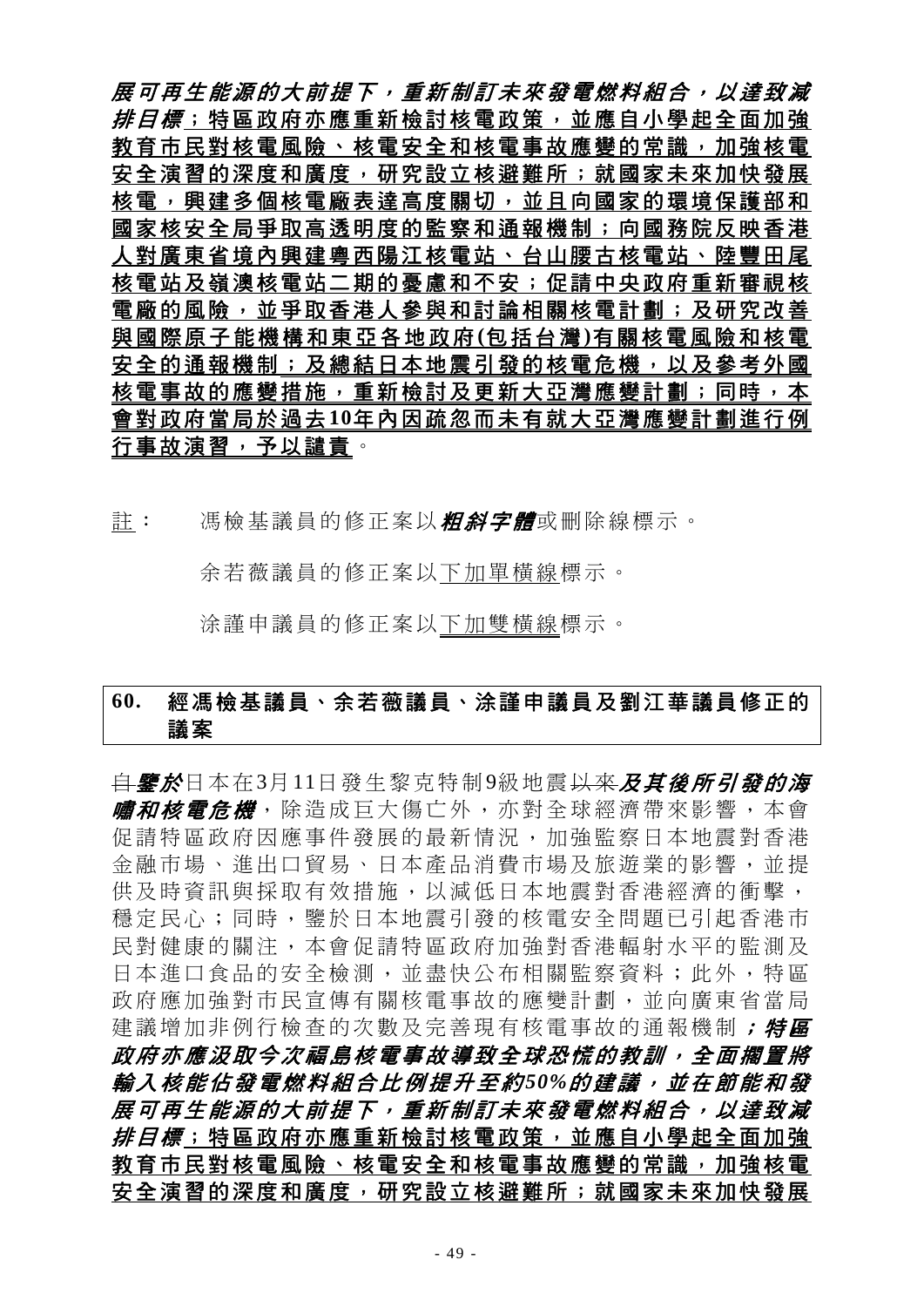核電,興建多個核電廠表達高度關切,並且向國家的環境保護部和 國家核安全局爭取高透明度的監察和通報機制;向國務院反映香港 人對廣東省境內興建粵西陽江核電站、台山腰古核電站、陸豐田尾 核電站及嶺澳核電站二期的憂慮和不安;促請中央政府重新審視核 電廠的風險,並爭取香港人參與和討論相關核電計劃;及研究改善 與國際原子能機構和東亞各地政府 **(**包括台灣 **)**有關核電風險和核電 安全的通報機制;及總結日本地震引發的核電危機,以及參考外國 核電事故的應變措施,重新檢討及更新大亞灣應變計劃;同時,本 會*對就*政府當局於過去10年內*因疏忽而*未有就大亞灣應變計劃進行 例行事故演習, *予以譴責, 促請特區政府汲取日本福島核電事故的* 經驗,以更積極及主動的態度,按照國際標準處理涉及大亞灣核電 站的安全工作。

註: 馮檢基議員的修正案以*粗斜字體*或刪除線標示。

余若薇議員的修正案以下加單橫線標示。

涂謹申議員的修正案以下加雙橫線標示。

劉江華議員的修正案以*粗斜字體及下加虛線*標示。

#### **61.** 經余若薇議員、張宇人議員及涂謹申議員修正的議案

<del>自**本會對於**日本在3月11日發生黎克特制9級地震以來,除造成巨大</del> 傷亡外,造成巨大傷亡深表難過,而事件亦對全球經濟帶來影響, 本會促請特區政府因應事件發展的最新情況,加強監察日本地震對 香港金融市場、進出口貿易、日本產品消費市場及旅遊業的影響, 並提供及時資訊與採取有效措施,以減低日本地震對香港經濟的衝 擊,穩定民心;同時,鑒於日本地震引發的核電安全問題已引起香 港市民對健康的關注,本會促請特區政府加強對香港輻射水平的監 測及日本進口食品的安全檢測,並盡快公布相關監察資料;此外, 特區政府應加強對市民宣傳有關核電事故的應變計劃:

*(*一*)* 重新檢討核電政策,並應自小學起全面加強教育市民對核 電風險、核電安全和核電事故應變的常識,加強核電安全 **演習的深度和廣度,研究設立核避難所**,並向廣東省當局 建議要求增加非例行檢查的次數及完善現有核電事故的通 報機制;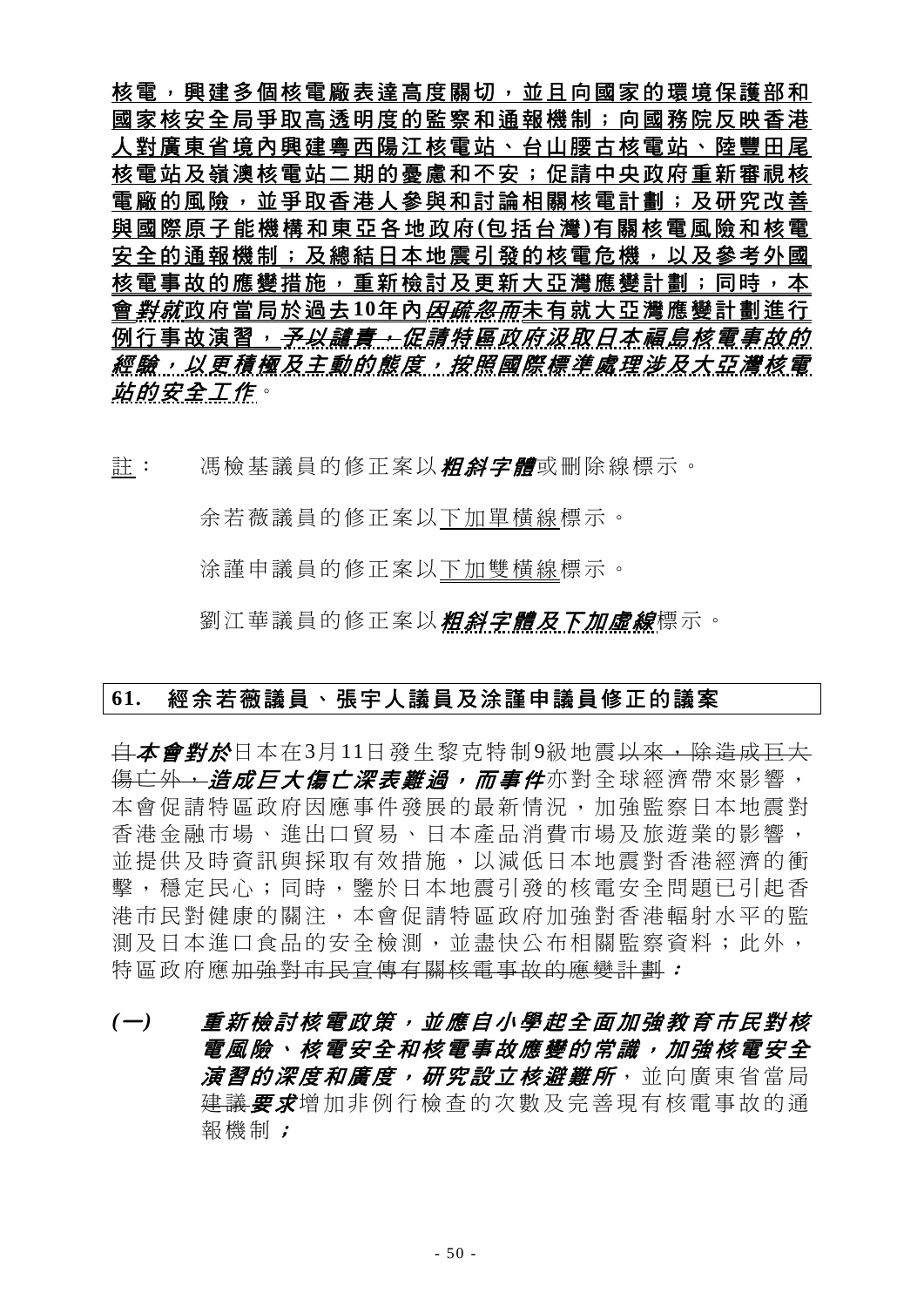- *(*二*)* 就國家未來加快發展核電,興建多個核電廠表達高度關 切,並且向國家的環境保護部和國家核安全局爭取高透明 度的監察和通報機制;
- *(*三*)* 向國務院反映香港人對廣東省境內興建粵西陽江核電站、 台山腰古核電站、陸豐田尾核電站及嶺澳核電站二期的憂 慮和不安;促請中央政府重新審視核電廠的風險,並爭取 香港人參與和討論相關核電計劃;及
- *(*四*)* 研究改善與國際原子能機構和東亞各地政府 *(*包括台灣 *)*有 關核電風險和核電安全的通報機制;

同時,特區政府應密切監察日本災難性危機對本港各行業的影響, 並參考因應金融海嘯而推出的 **'**特別信貸保證計劃 **'**,向面臨營運困 難的香港中小型企業,提供適切的援助;訂立長期機制,持續向日 本進口食品進行安全檢測,並繼續定期和以高透明度的準則向公眾 詳盡公布相關監察資料;及參考其他地方的核電事故應變安排,在 全港適當地點,特別在較接近大亞灣核電站的新界東區,規劃緊急 避難場所及儲備相關的應急物資,以應付核電站一旦出現意外的情 況;及

**(**五**)** 總結日本地震引發的核電危機,以及參考外國核電事故的 應變措施,重新檢討及更新大亞灣應變計劃;

# 同時,本會對政府當局於過去**10**年內因疏忽而未有就大亞灣應變計 劃進行例行事故演習,予以譴責。

註: 余若薇議員的修正案以*粗斜字體***或刪除線標示。** 

張宇人議員的修正案以下加單橫線標示。

涂謹申議員的修正案以下加雙橫線標示。

# **62.** 經余若薇議員、張宇人議員、涂謹申議員及劉江華議員修正的 議案

<del>自</del>本會對於日本在3月11日發生黎克特制9級地震以來,除造成巨大 傷亡外, **-** *造成巨大傷亡深表難過, 而事件***亦對全球經濟帶來影響**, 本會促請特區政府因應事件發展的最新情況,加強監察日本地震對 香港金融市場、進出口貿易、日本產品消費市場及旅遊業的影響, 並提供及時資訊與採取有效措施,以減低日本地震對香港經濟的衝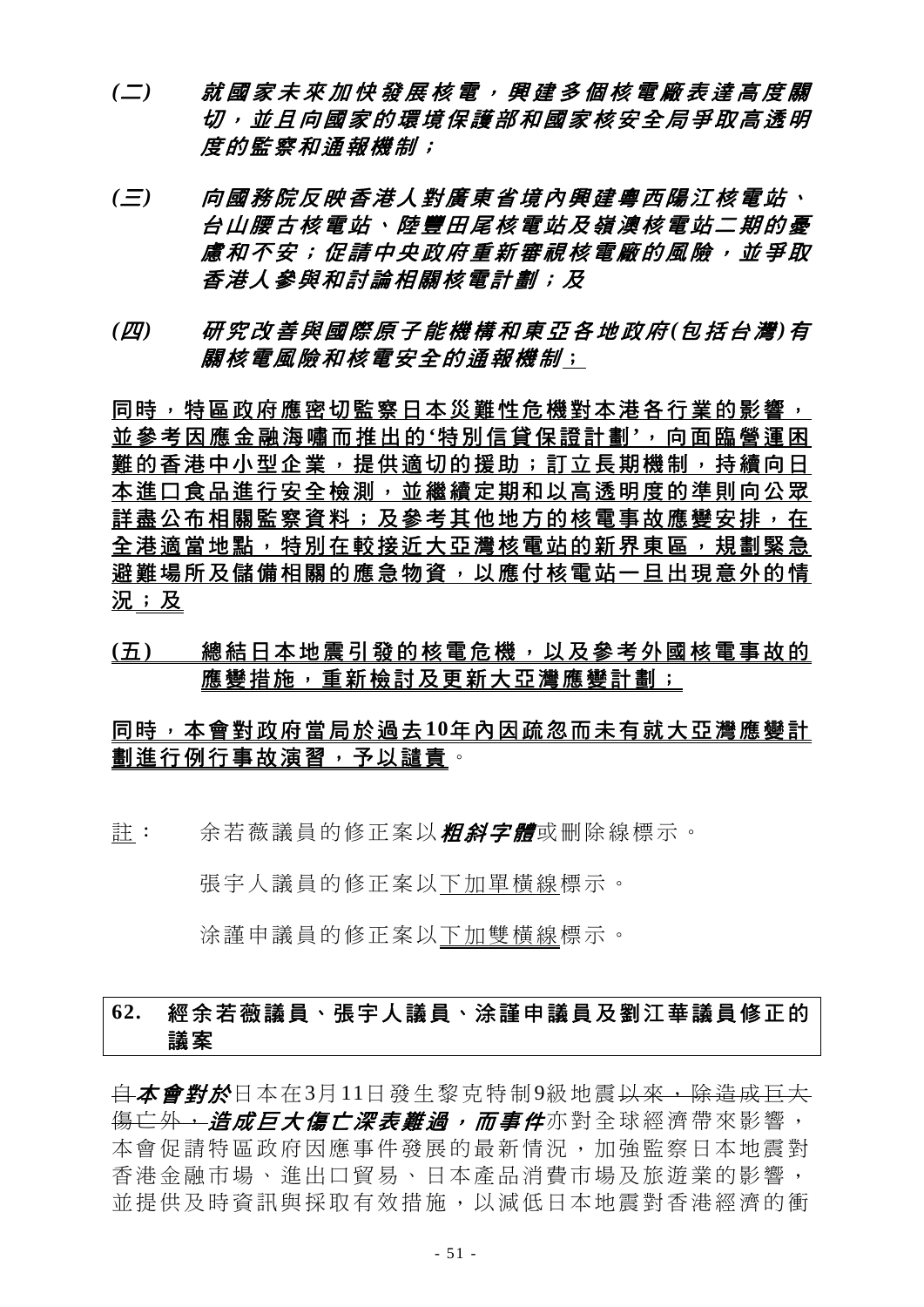擊,穩定民心;同時,鑒於日本地震引發的核電安全問題已引起香 港市民對健康的關注,本會促請特區政府加強對香港輻射水平的監 測及日本進口食品的安全檢測,並盡快公布相關監察資料;此外, 特區政府應加強對市民宣傳有關核電事故的應變計劃:

- *(*一*)* 重新檢討核電政策,並應自小學起全面加強教育市民對核 電風險、核電安全和核電事故應變的常識,加強核電安全 **演習的深度和廣度,研究設立核避難所**,並向廣東省當局 建議要求增加非例行檢查的次數及完善現有核電事故的通 報機制;
- *(*二*)* 就國家未來加快發展核電,興建多個核電廠表達高度關 切,並且向國家的環境保護部和國家核安全局爭取高透明 度的監察和通報機制;
- *(*三*)* 向國務院反映香港人對廣東省境內興建粵西陽江核電站、 台山腰古核電站、陸豐田尾核電站及嶺澳核電站二期的憂 慮和不安;促請中央政府重新審視核電廠的風險,並爭取 香港人參與和討論相關核電計劃;及
- *(*四*)* 研究改善與國際原子能機構和東亞各地政府 *(*包括台灣 *)*有 關核電風險和核電安全的通報機制;

同時,特區政府應密切監察日本災難性危機對本港各行業的影響, 並參考因應金融海嘯而推出的 **'**特別信貸保證計劃 **'**,向面臨營運困 難的香港中小型企業,提供適切的援助;訂立長期機制,持續向日 本進口食品進行安全檢測,並繼續定期和以高透明度的準則向公眾 詳盡公布相關監察資料;及參考其他地方的核電事故應變安排,在 全港適當地點,特別在較接近大亞灣核電站的新界東區,規劃緊急 避難場所及儲備相關的應急物資,以應付核電站一旦出現意外的情 況;及

**(**五**)** 總結日本地震引發的核電危機,以及參考外國核電事故的 應變措施,重新檢討及更新大亞灣應變計劃;

同時,本會*對就*政府當局於過去10年內*因疏忽而*未有就大亞灣應變 計劃進行例行事故演習, *予以譴責, 促請特區政府汲取日本福島核* 電事故的經驗,以更積極及主動的態度,按照國際標準處理涉及大 亞灣核電站的安全工作。

註: 余若薇議員的修正案以**粗斜字體**或刪除線標示。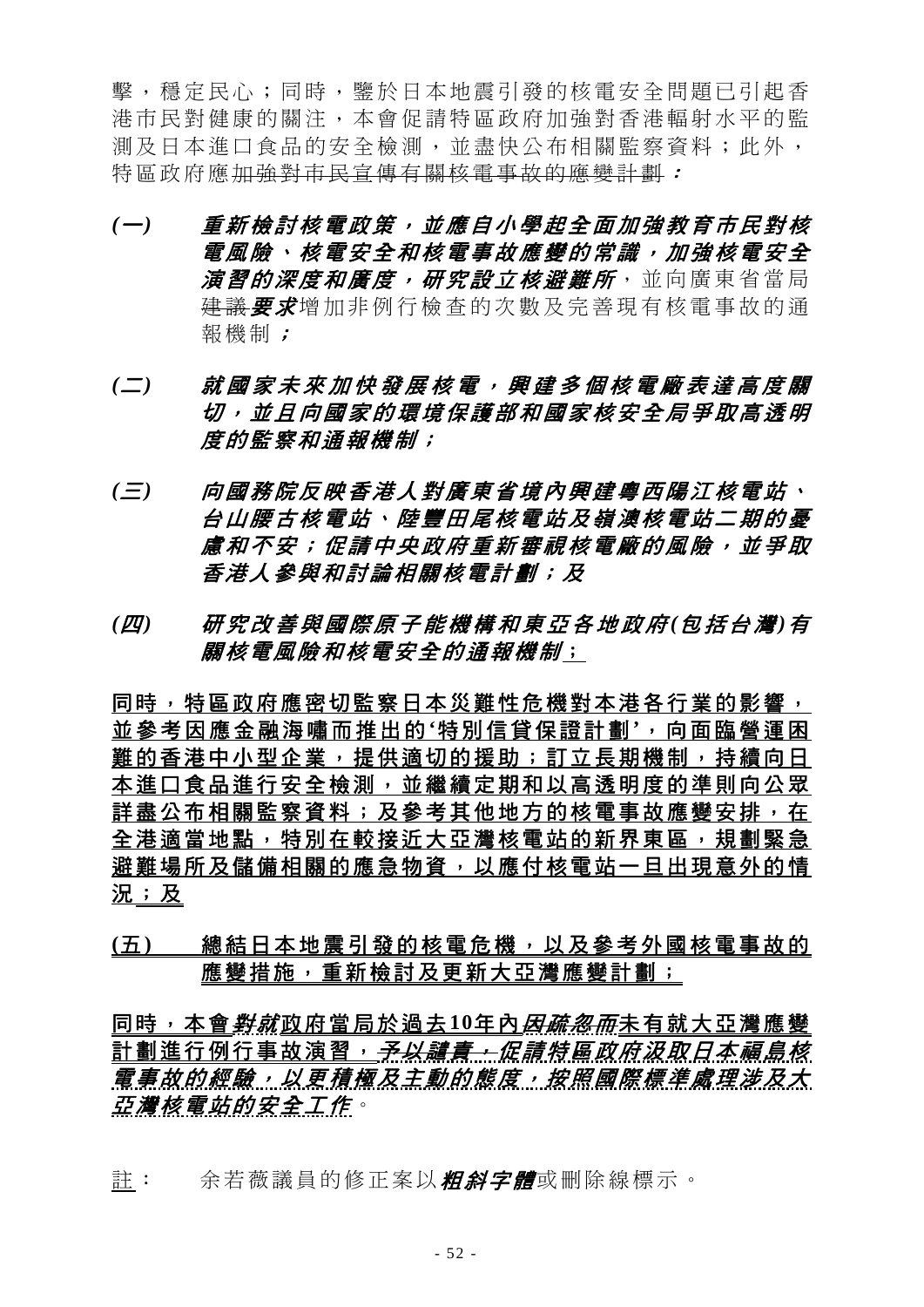張宇人議員的修正案以下加單橫線標示。

涂謹申議員的修正案以下加雙橫線標示。

劉江華議員的修正案以*粗斜字體及下加虛線*標示。

#### **63.** 經余若薇議員、甘乃威議員及涂謹申議員修正的議案

白本會對於日本在3月11日發生黎克特制9級地震以來,除造成巨大 <del>傷亡外,*造成巨大傷亡深表難過,而事件***亦對全球經濟帶來影響**,</del> 本會促請特區政府因應事件發展的最新情況,加強監察日本地震對 香港金融市場、進出口貿易、日本產品消費市場及旅遊業的影響, 並提供及時資訊與採取有效措施,以減低日本地震對香港經濟的衝 擊,穩定民心;同時,鑒於日本地震引發的核電安全問題已引起香 港市民對健康的關注,本會促請特區政府加強對香港輻射水平的監 測及日本進口食品的安全檢測,並盡快公布相關監察資料;此外, 特區政府應加強對市民宣傳有關核電事故的應變計劃:

- *(*一*)* 重新檢討核電政策,並應自小學起全面加強教育市民對核 電風險、核電安全和核電事故應變的常識,加強核電安全 *演習的深度和廣度,研究設立核避難所***,並向廣東省當局** 建議要求增加非例行檢查的次數及完善現有核電事故的通 報機制;
- *(*二*)* 就國家未來加快發展核電,興建多個核電廠表達高度關 切,並且向國家的環境保護部和國家核安全局爭取高透明 度的監察和通報機制;
- *(*三*)* 向國務院反映香港人對廣東省境內興建粵西陽江核電站、 台山腰古核電站、陸豐田尾核電站及嶺澳核電站二期的憂 慮和不安;促請中央政府重新審視核電廠的風險,並爭取 香港人參與和討論相關核電計劃;及
- *(*四*)* 研究改善與國際原子能機構和東亞各地政府 *(*包括台灣 *)*有 關核電風險和核電安全的通報機制;

再者,就特區政府於**'**香港應對氣候變化策略及行動綱領公眾諮詢文 件**'**及**'**二零一零至一一年施政報告**'**中,建議未來大幅增加核能在本 港發電燃料組合中所佔的比例,由 **2009**年 的 **23%**增加至 **2020**年 的 **50%**,本會要求政府立即擱置增加使用核能的計劃,以釋除市民對 使用核電的憂慮,並提出和落實一系列具體、有效的節能措施,以 減少能源消耗及市民的用電量;及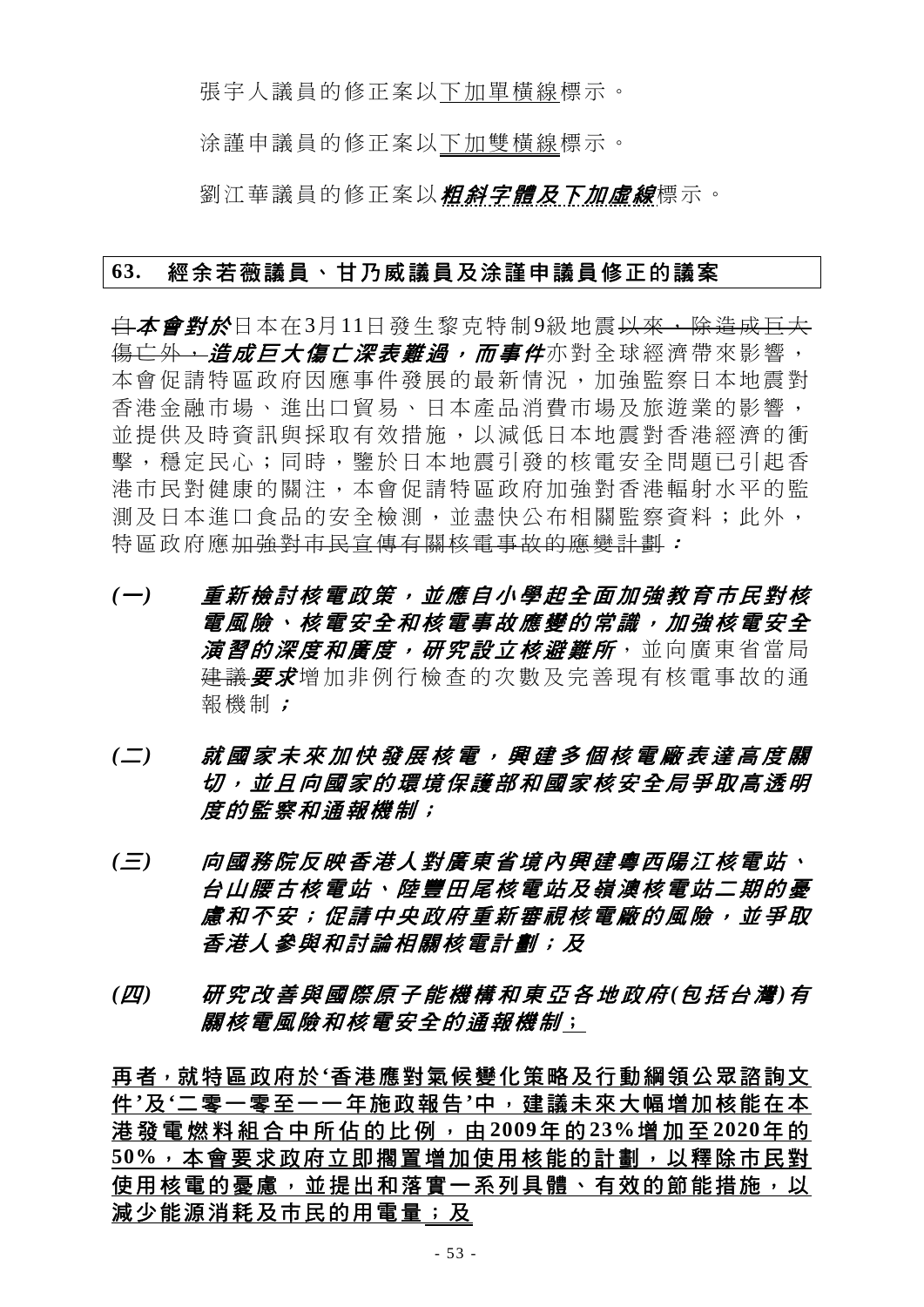### **(**五**)** 總結日本地震引發的核電危機,以及參考外國核電事故的 應變措施,重新檢討及更新大亞灣應變計劃;

# 同時,本會對政府當局於過去**10**年內因疏忽而未有就大亞灣應變計 劃進行例行事故演習,予以譴責。

註: 余若薇議員的修正案以*粗斜字體*或刪除線標示。

甘乃威議員的修正案以下加單橫線標示。

涂謹申議員的修正案以下加雙橫線標示。

# **64.** 經余若薇議員、甘乃威議員、涂謹申議員及劉江華議員修正的 議案

<del>自</del>本會對於日本在3月11日發生黎克特制9級地震<del>以來,除造成巨大</del> <del>傷亡外,*造成巨大傷亡深表難過,而事件***亦對全球經濟帶來影響,**</del> 本會促請特區政府因應事件發展的最新情況,加強監察日本地震對 香港金融市場、進出口貿易、日本產品消費市場及旅遊業的影響, 並提供及時資訊與採取有效措施,以減低日本地震對香港經濟的衝 擊,穩定民心;同時,鑒於日本地震引發的核電安全問題已引起香 港市民對健康的關注,本會促請特區政府加強對香港輻射水平的監 測及日本進口食品的安全檢測,並盡快公布相關監察資料;此外, 特區政府應加強對市民宣傳有關核電事故的應變計劃:

- *(*一*)* 重新檢討核電政策,並應自小學起全面加強教育市民對核 電風險、核電安全和核電事故應變的常識,加強核電安全 *演習的深度和廣度,研究設立核避難所***,並向廣東省當局** 建議要求增加非例行檢查的次數及完善現有核電事故的通 報機制;
- *(*二*)* 就國家未來加快發展核電,興建多個核電廠表達高度關 切,並且向國家的環境保護部和國家核安全局爭取高透明 度的監察和通報機制;
- *(*三*)* 向國務院反映香港人對廣東省境內興建粵西陽江核電站、 台山腰古核電站、陸豐田尾核電站及嶺澳核電站二期的憂 慮和不安;促請中央政府重新審視核電廠的風險,並爭取 香港人參與和討論相關核電計劃;及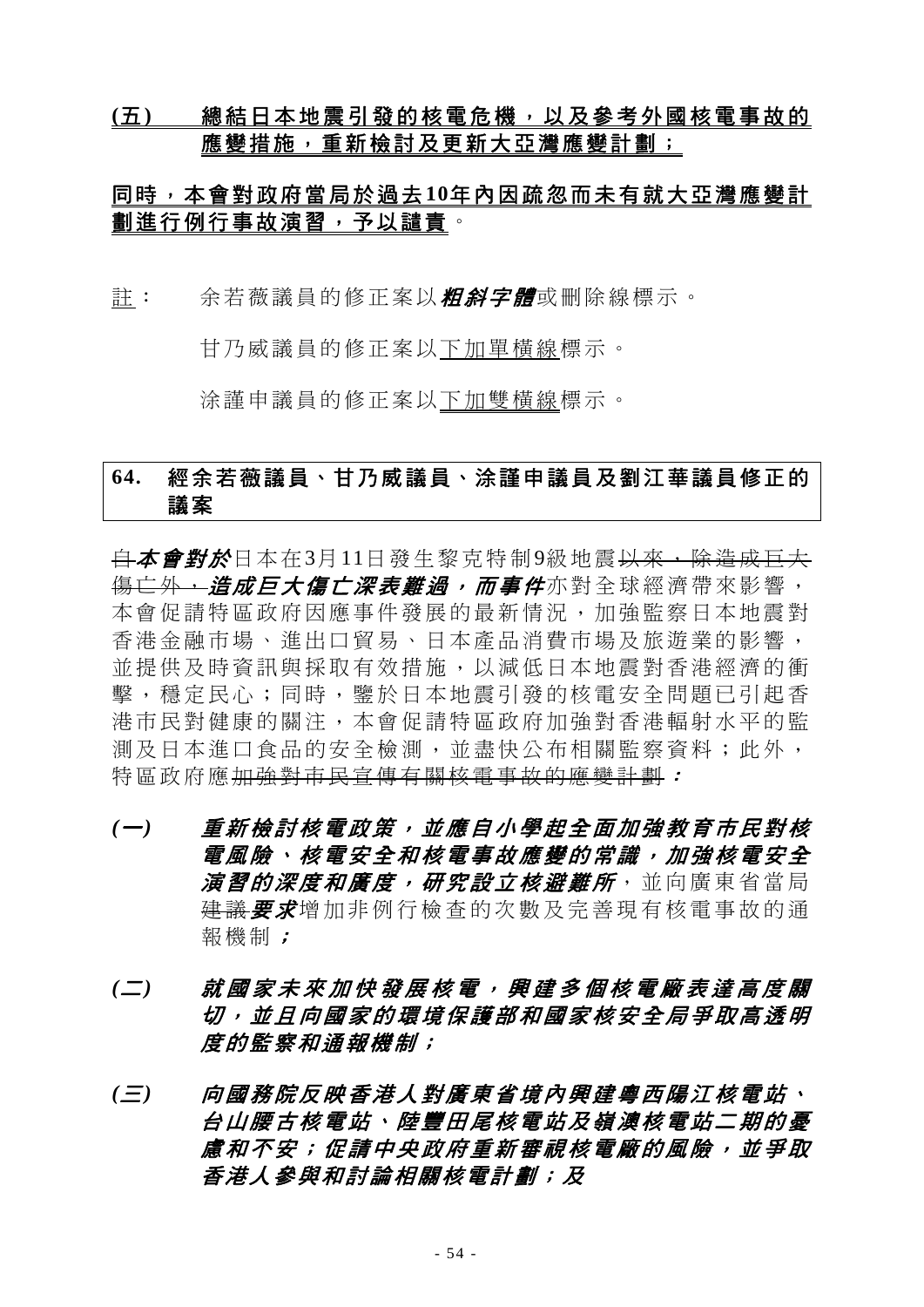### *(*四*)* 研究改善與國際原子能機構和東亞各地政府 *(*包括台灣 *)*有 關核電風險和核電安全的通報機制;

再者,就特區政府於**'**香港應對氣候變化策略及行動綱領公眾諮詢文 件**'**及**'**二零一零至一一年施政報告**'**中,建議未來大幅增加核能在本 港發電燃料組合中所佔的比例,由 **2009**年 的 **23%**增加至 **2020**年 的 **50%**,本會要求政府立即擱置增加使用核能的計劃,以釋除市民對 使用核電的憂慮,並提出和落實一系列具體、有效的節能措施,以 減少能源消耗及市民的用電量;及

### **(**五**)** 總結日本地震引發的核電危機,以及參考外國核電事故的 應變措施,重新檢討及更新大亞灣應變計劃;

同時,本會*對就*政府當局於過去10年內*因疏忽而*未有就大亞灣應變 計劃進行例行事故演習,*予以譴責,促請特區政府汲取日本福島核* 電事故的經驗,以更積極及主動的態度,按照國際標準處理涉及大 亞灣核電站的安全工作。

註: 余若薇議員的修正案以*粗斜字體*或刪除線標示。

甘乃威議員的修正案以下加單橫線標示。

涂謹申議員的修正案以下加雙橫線標示。

劉江華議員的修正案以*粗斜字體及下加虛線*標示。

#### **65.** 經張宇人議員、王國興議員及涂謹申議員修正的議案

<del>自**鑒於**日本在3月11日發生黎克特制9級地震以來,除造成巨大傷亡</del> 外, 亦**觸發了福島第一核電廠的核洩漏危機,** 對全球經濟, *環境及* 民生帶來影響,本會促請特區政府因應事件發展的最新情況,加強 監察日本地震對香港金融市場、進出口貿易、日本產品消費市場及 旅遊業的影響,並提供及時資訊與採取有效措施,以減低日本地震 對香港經濟*及民生*的衝擊,穩定民心*和保障就業*;同時, *特區政府* 應密切監察日本災難性危機對本港各行業的影響,並參考因應金融 海嘯而推出的 *'*特別信貸保證計劃 *'*,向面臨營運困難的香港中小型 企業,提供適切的援助;鑒於日本地震引發的核電安全問題已引起 香港市民對健康及核電安全的關注,本會促請特區政府加強對香港 輻射水平的監測及*訂立長期機制,持續向*日本進口食品<del>的*進行*安全</del> 檢測,並<del>盡快*繼續定期和以高透明度的準則向公眾詳盡***公布相關**監</del> 察資料;此外,特區政府應加強對市民宣傳有關核電事故的應變計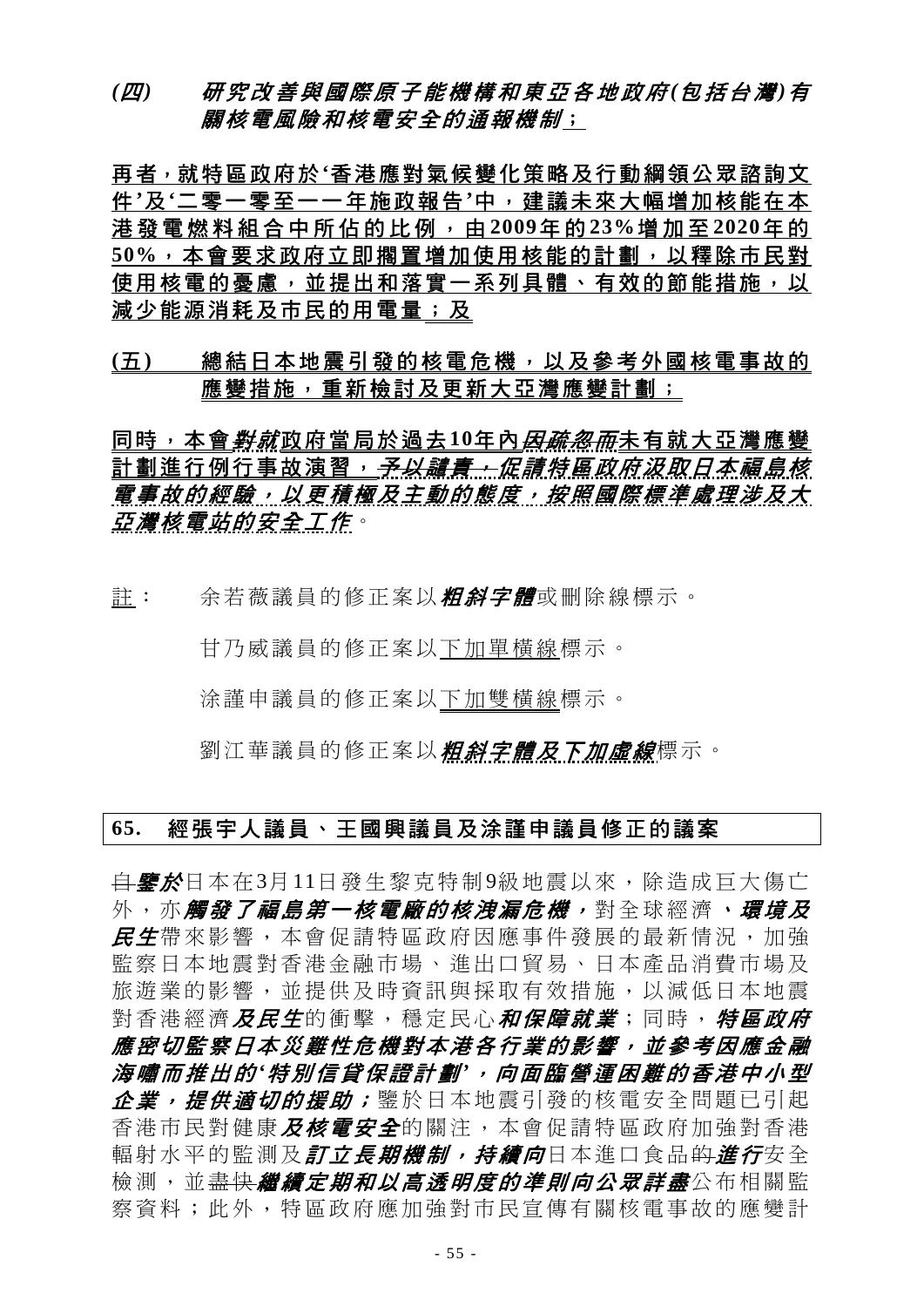劃,並進行有民眾參與的事故演習;政府當局亦應參考其他地方的 核電事故應變安排,在全港適當地點,特別在較接近大亞灣核電站 的新界東區,規劃緊急避難場所及儲備相關的應急物資,以應付核 *電站一旦出現意外的情況,以及*向廣東省當局建議增加非例行檢查 的次數及完善現有核電事故的通報機制,向中央政府反映港人對省 內增建核電廠的關注;特區政府亦應普及和加強市民對核能發電的 知識, 提升市民大眾應對核電事故的認知, 從而消除非理性的恐懼, 增強全民對輻射污染的應變安全保護知識和能力;本會亦對日本受 災害的人民表示深切的慰問;本會對政府當局於過去**10**年內因疏忽 而未有就大亞灣應變計劃進行例行事故演習,予以譴責;此外,政 府應:

# **(**一**)** 總結日本地震引發的核電危機,以及參考外國核電事故的 應變措施,重新檢討及更新大亞灣應變計劃;及

#### **(**二**)** 向廣東省當局提出共同檢討省內核電廠安全及防範措施。

許: 張宇人議員的修正案以*粗斜字體*或刪除線標示。

王國興議員的修正案以下加單橫線標示。

涂謹申議員的修正案以下加雙橫線標示。

# **66.** 經張宇人議員、王國興議員、涂謹申議員及劉江華議員修正的 議案

<del>自**鑒於**日本在3月11日發生黎克特制9級地震以來,除浩成巨大傷亡</del> 外, 亦*觸發了福島第一核電廠的核洩漏危機,* **對全球經濟、***環境及* 民生帶來影響,本會促請特區政府因應事件發展的最新情況,加強 監察日本地震對香港金融市場、進出口貿易、日本產品消費市場及 旅遊業的影響,並提供及時資訊與採取有效措施,以減低日本地震 對香港經濟*及民生*的衝擊,穩定民心*和保障就業*;同時, *特區政府* 應密切監察日本災難性危機對本港各行業的影響,並參考因應金融 海嘯而推出的 *'*特別信貸保證計劃 *'*,向面臨營運困難的香港中小型 企業,提供適切的援助;鑒於日本地震引發的核電安全問題已引起 香港市民對健康*及核電安全*的關注,本會促請特區政府加強對香港 輻射水平的監測及*訂立長期機制,持續向*日本進口食品<del>的*進行*安全</del> 檢測,並<del>盡快*繼續定期和以高透明度的準則向公眾詳盡***公布相關**監</del> 察資料;此外,特區政府應加強對市民宣傳有關核電事故的應變計 劃,並進行有民眾參與的事故演習;政府當局亦應參考其他地方的 核電事故應變安排,在全港適當地點,特別在較接近大亞灣核電站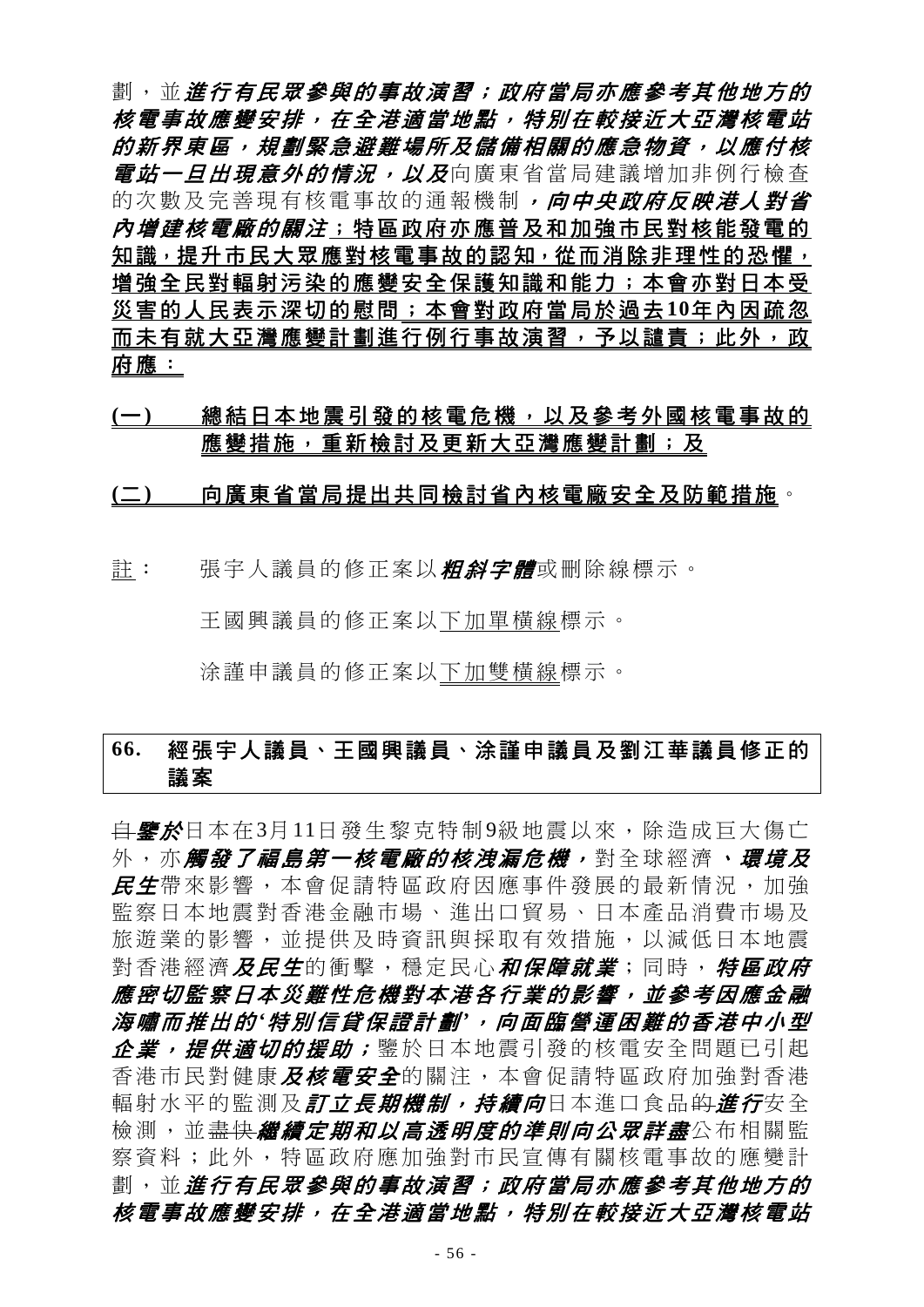的新界東區,規劃緊急避難場所及儲備相關的應急物資,以應付核 **電站一旦出現意外的情況,以及**向廣東省當局建議增加非例行檢查 的次數及完善現有核電事故的通報機制,向中央政府反映港人對省 *內增建核電廠的關注*;特區政府亦應普及和加強市民對核能發電的 知識,提升市民大眾應對核電事故的認知,從而消除非理性的恐懼, 增強全民對輻射污染的應變安全保護知識和能力;本會亦對日本受 災害的人民表示深切的慰問;本會*對就*政府當局於過去10年內*因疏* <del>忽而</del>未有就大亞灣應變計劃進行例行事故演習,*予以譴責;促請特* 區政府汲取日本福島核電事故的經驗,以更積極及主動的態度,按 *照國際標準處理涉及大亞灣核電站的安全工作*;此外,政府應:

# **(**一**)** 總結日本地震引發的核電危機,以及參考外國核電事故的 應變措施,重新檢討及更新大亞灣應變計劃;及

#### **(**二**)** 向廣東省當局提出共同檢討省內核電廠安全及防範措施。

註: 張宇人議員的修正案以*粗斜字體*或刪除線標示。

王國興議員的修正案以下加單橫線標示。

涂謹申議員的修正案以下加雙橫線標示。

劉江華議員的修正案以*粗斜字體及下加虛線*標示。

#### **67.** 經張宇人議員、甘乃威議員及涂謹申議員修正的議案

<del>自**鑒於**日本在3月11日發生黎克特制9級地震以來,除造成巨大傷亡</del> 外,亦**觸發了福島第一核電廠的核洩漏危機,**對全球經濟,**環境及** 民生帶來影響,本會促請特區政府因應事件發展的最新情況,加強 監察日本地震對香港金融市場、進出口貿易、日本產品消費市場及 旅遊業的影響,並提供及時資訊與採取有效措施,以減低日本地震 對香港經濟*及民生*的衝擊,穩定民心*和保障就業*;同時, 特區政府 應密切監察日本災難性危機對本港各行業的影響,並參考因應金融 海嘯而推出的 *'*特別信貸保證計劃 *'*,向面臨營運困難的香港中小型 企業,提供適切的援助;鑒於日本地震引發的核電安全問題已引起 香港市民對健康及核電安全的關注,本會促請特區政府加強對香港 輻射水平的監測及*訂立長期機制,持續向*日本進口食品<del>的</del>*進行*安全 檢測,並<del>盡快*繼續定期和以高透明度的準則向公眾詳盡***公布相關**監</del> 察資料;此外,特區政府應加強對市民宣傳有關核電事故的應變計 劃,並進行有民眾參與的事故演習;政府當局亦應參考其他地方的 核電事故應變安排,在全港適當地點,特別在較接近大亞灣核電站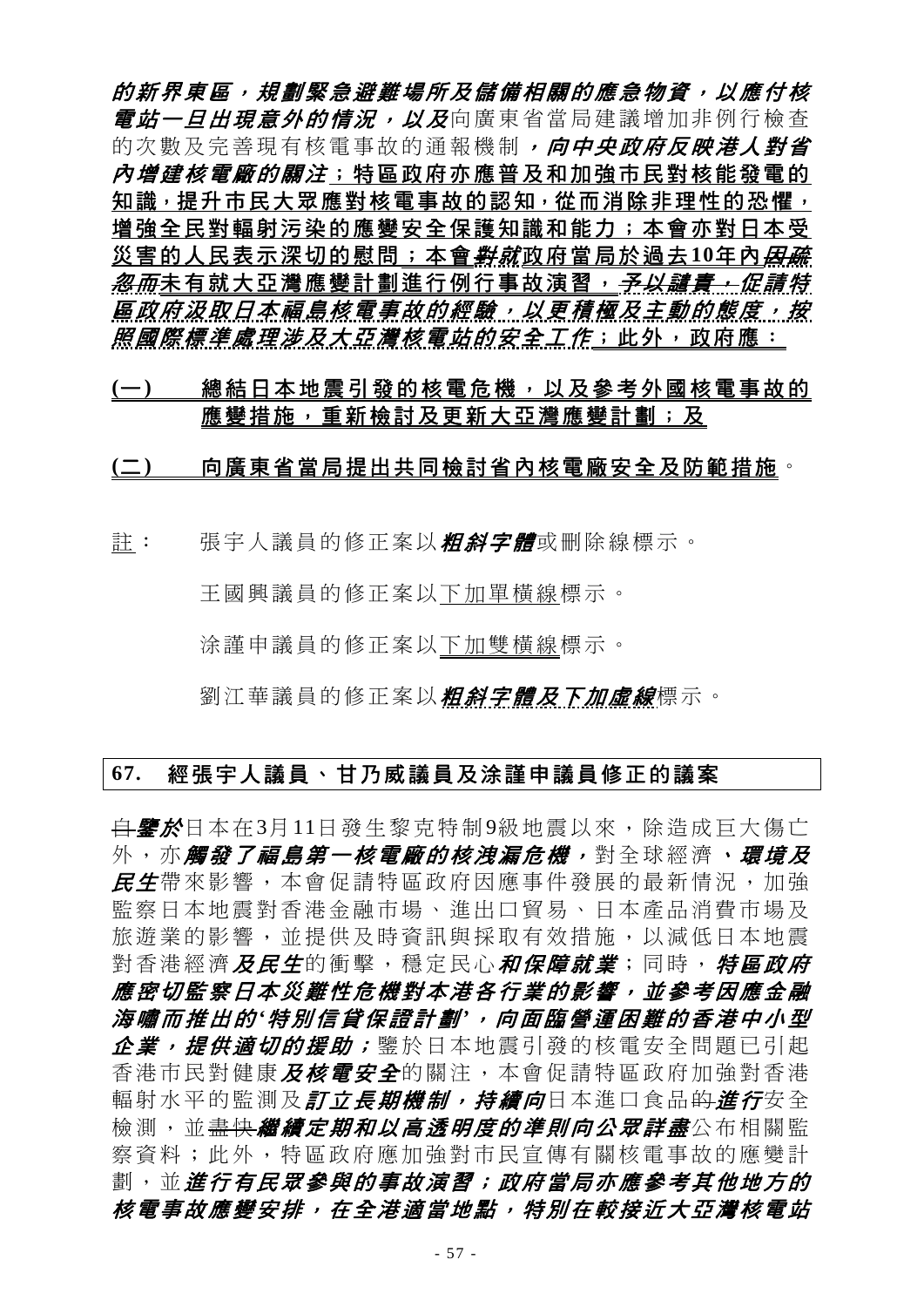的新界東區,規劃緊急避難場所及儲備相關的應急物資,以應付核 **電站一旦出現意外的情況,以及**向廣東省當局建議增加非例行檢查 的次數及完善現有核電事故的通報機制,向中央政府反映港人對省 內增建核電廠的關注;再者,就特區政府於**'**香港應對氣候變化策略 及行動綱領公眾諮詢文件**'**及**'**二零一零至一一年施政報告**'**中,建議 未來大幅增加核能在本港發電燃料組合中所佔的比例,由**2009**年的 **23%**增加至**2020**年的**50%**,本會要求政府立即擱置增加使用核能的 計劃,以釋除市民對使用核電的憂慮,並提出和落實一系列具體、 有效的節能措施,以減少能源消耗及市民的用電量;本會對政府當 局於過去 **10**年內因疏忽而未有就大亞灣應變計劃進行例行事故演 習,予以譴責; 此外,政府應:

### **(**一**)** 總結日本地震引發的核電危機,以及參考外國核電事故的 應變措施,重新檢討及更新大亞灣應變計劃;及

# **(**二**)** 向廣東省當局提出共同檢討省內核電廠安全及防範措施。

許: 張宇人議員的修正案以*粗斜字體*或刪除線標示。

甘乃威議員的修正案以下加單橫線標示。

涂謹申議員的修正案以下加雙橫線標示。

# **68.** 經張宇人議員、甘乃威議員、涂謹申議員及劉江華議員修正的 議案

<del>自**鑒於**日本在3月11日發生黎克特制9級地震以來,除浩成巨大傷亡</del> 外, 亦*觸發了福島第一核電廠的核洩漏危機,* **對全球經濟、***環境及* 民生帶來影響,本會促請特區政府因應事件發展的最新情況,加強 監察日本地震對香港金融市場、進出口貿易、日本產品消費市場及 旅遊業的影響,並提供及時資訊與採取有效措施,以減低日本地震 對香港經濟*及民生*的衝擊,穩定民心*和保障就業*;同時, *特區政府* 應密切監察日本災難性危機對本港各行業的影響,並參考因應金融 海嘯而推出的 *'*特別信貸保證計劃 *'*,向面臨營運困難的香港中小型 企業,提供適切的援助;鑒於日本地震引發的核電安全問題已引起 香港市民對健康*及核電安全*的關注,本會促請特區政府加強對香港 輻射水平的監測及*訂立長期機制,持續向*日本進口食品<del>的*進行*安全</del> 檢測,並<del>盡快*繼續定期和以高透明度的準則向公眾詳盡***公布相關**監</del> 察資料;此外,特區政府應加強對市民宣傳有關核電事故的應變計 劃,並進行有民眾參與的事故演習;政府當局亦應參考其他地方的 核電事故應變安排,在全港適當地點,特別在較接近大亞灣核電站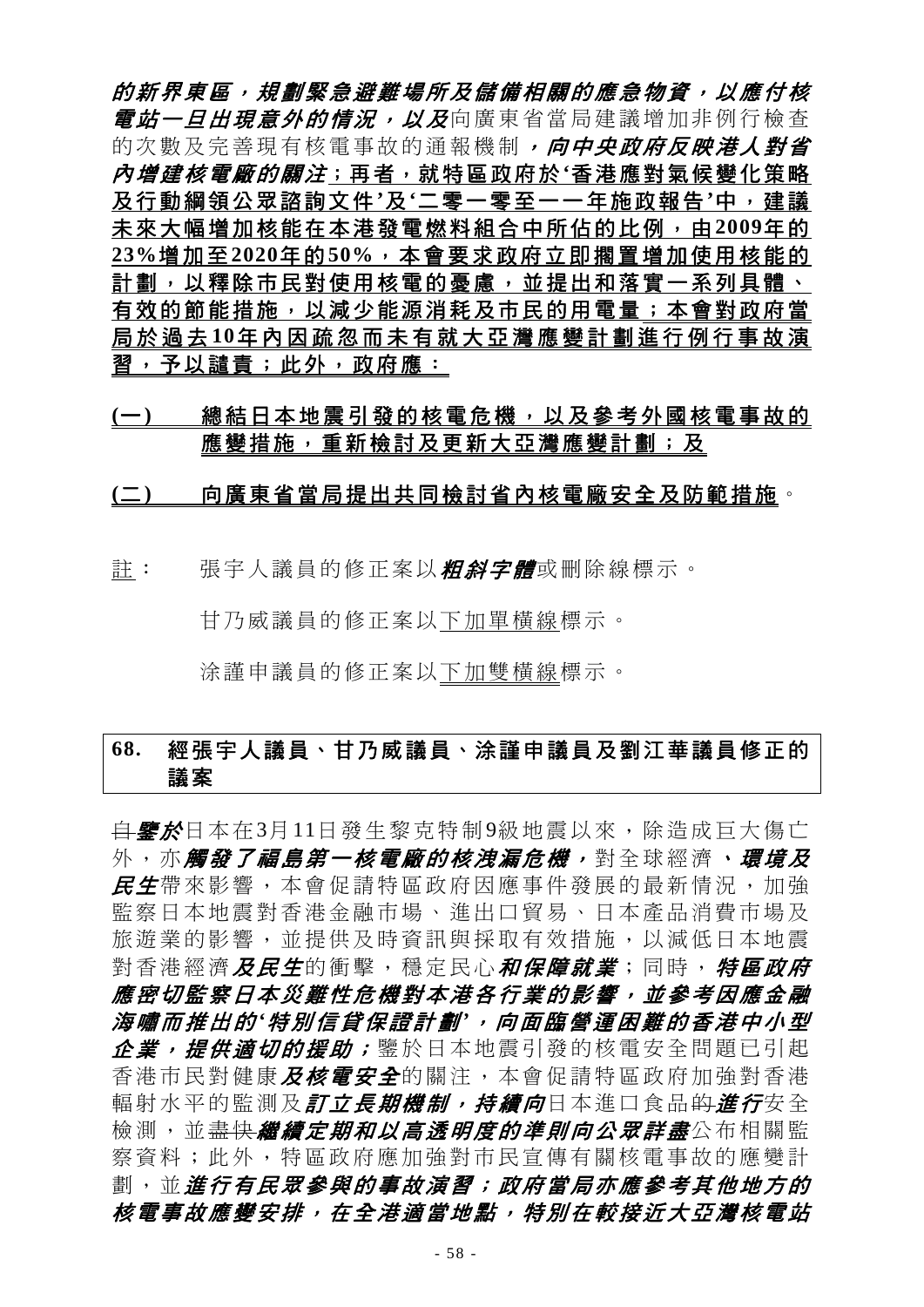的新界東區,規劃緊急避難場所及儲備相關的應急物資,以應付核 **電站一旦出現意外的情況,以及**向廣東省當局建議增加非例行檢查 的次數及完善現有核電事故的通報機制,向中央政府反映港人對省 內增建核電廠的關注;再者,就特區政府於**'**香港應對氣候變化策略 及行動綱領公眾諮詢文件**'**及**'**二零一零至一一年施政報告**'**中,建議 未來大幅增加核能在本港發電燃料組合中所佔的比例,由**2009**年的 **23%**增加至**2020**年的**50%**,本會要求政府立即擱置增加使用核能的 計劃,以釋除市民對使用核電的憂慮,並提出和落實一系列具體、 有效的節能措施,以減少能源消耗及市民的用電量;本會*對就*政府 當局於過去10年內*因疏忽而*未有就大亞灣應變計劃進行例行事故演 習,<del>予以譴責,</del>促請特區政府汲取日本福島核電事故的經驗,以更 積極及主動的態度,按照國際標準處理涉及大亞灣核電站的安全工 作;此外,政府應:

### **(**一**)** 總結日本地震引發的核電危機,以及參考外國核電事故的 應變措施,重新檢討及更新大亞灣應變計劃;及

#### **(**二**)** 向廣東省當局提出共同檢討省內核電廠安全及防範措施。

註: 張宇人議員的修正案以*粗斜字體*或刪除線標示。

甘乃威議員的修正案以下加單橫線標示。

涂謹申議員的修正案以下加雙橫線標示。

劉江華議員的修正案以*粗斜字體及下加虛線*標示。

#### **69.** 經王國興議員、甘乃威議員及涂謹申議員修正的議案

<del>自 居安思危,防患於未然,是恆久不變的真理;本會對於日本在3</del> 月11日發生黎克特制9級地震<del>以來,除造成巨大傷亡外,亦*造成巨大*</del> 傷亡及損失極度關注,並對日本受災害的人民表示深切的慰問;鑒 於此次日本嚴重災難對全球經濟帶來影響,本會促請特區政府因應 事件發展的最新情況,加強監察日本地震對香港金融市場、進出口 貿易、日本產品消費市場及旅遊業的影響,並提供及時資訊與採取 有效措施,以減低日本地震對香港經濟的衝擊,穩定民心;同時, 鑒於日本地震引發的核電安全問題已引起香港市民對安全和健康的 **擔憂及**關注,本會促請特區政府加強對香港輻射水平的監測及日本 進口食品、飲品、藥物及化妝品等的安全檢測,並盡快會施定期和 及時公布相關監察資料,以及將監察資料上網,以提高透明度;此 外,特區政府應加強對市民宣傳有關核電事故的應變計劃認真況取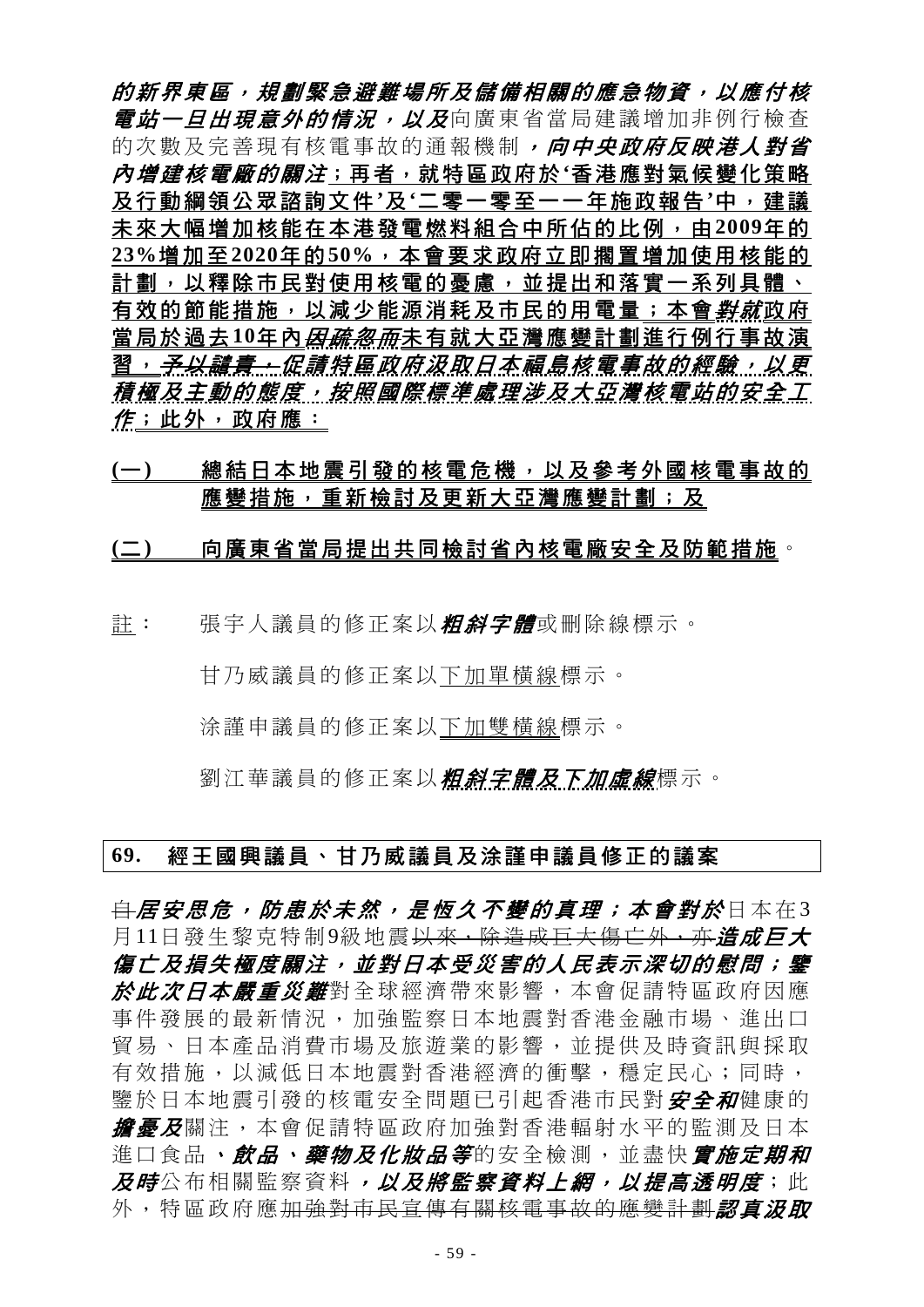日本福島核電廠爆炸嚴重事故和日本政府處理事故的經驗及教訓, 全面檢討和完善本港應對核電事故的應變計劃及演習安排,採取積 極及更有力的措施,加強對市民宣傳及教育,普及和加強市民對核 能發電的知識,提升市民大眾應對核電事故的認知,從而消除非理 性的恐懼,增強全民對輻射污染的應變安全保護知識和能力,並向 廣東省當局建議*對鄰近香港的大亞灣核電站*增加非例行檢查的次數 及 進一步完善現有核電事故的通報機制, 以增加透明度; 再者, 就 特區政府於**'**香港應對氣候變化策略及行動綱領公眾諮詢文件**'**及**'**二 零一零至一一年施政報告**'**中,建議未來大幅增加核能在本港發電燃 料組合中所佔的比例,由**2009**年的**23%**增加至**2020**年的**50%**,本會 要求政府立即擱置增加使用核能的計劃,以釋除市民對使用核電的 憂慮,並提出和落實一系列具體、有效的節能措施,以減少能源消 耗及市民的用電量;本會對政府當局於過去**10**年內因疏忽而未有就 大亞灣應變計劃進行例行事故演習,予以譴責;此外,政府應:

### (一) 總結日本地震引發的核電危機,以及參考外國核電事故的 應變措施,重新檢討及更新大亞灣應變計劃;及

#### **(**二**)** 向廣東省當局提出共同檢討省內核電廠安全及防範措施。

註: 王國興議員的修正案以*粗斜字體*或刪除線標示。

甘乃威議員的修正案以下加單橫線標示。

涂謹申議員的修正案以下加雙橫線標示。

# **70.** 經王國興議員、甘乃威議員、涂謹申議員及劉江華議員修正的 議案

<del>自 居安思危,防患於未然,是恆久不變的真理;本會對於日本在3</del> 月11日發生黎克特制9級地震<del>以來,除造成巨大傷亡外,亦*道成巨大*</del> 傷亡及損失極度關注,並對日本受災害的人民表示深切的慰問;鑒 於此次日本嚴重災難對全球經濟帶來影響,本會促請特區政府因應 事件發展的最新情況,加強監察日本地震對香港金融市場、進出口 貿易、日本產品消費市場及旅遊業的影響,並提供及時資訊與採取 有效措施,以減低日本地震對香港經濟的衝擊,穩定民心;同時, 鑒於日本地震引發的核電安全問題已引起香港市民對安全和健康的 **擔憂及**關注,本會促請特區政府加強對香港輻射水平的監測及日本 進口食品、飲品、藥物及化妝品等的安全檢測,並盡快會施定期和 及時公布相關監察資料,以及將監察資料上網,以提高透明度;此 外,特區政府應<del>加強對市民宣傳有關核電事故的應變計劃</del>認真況取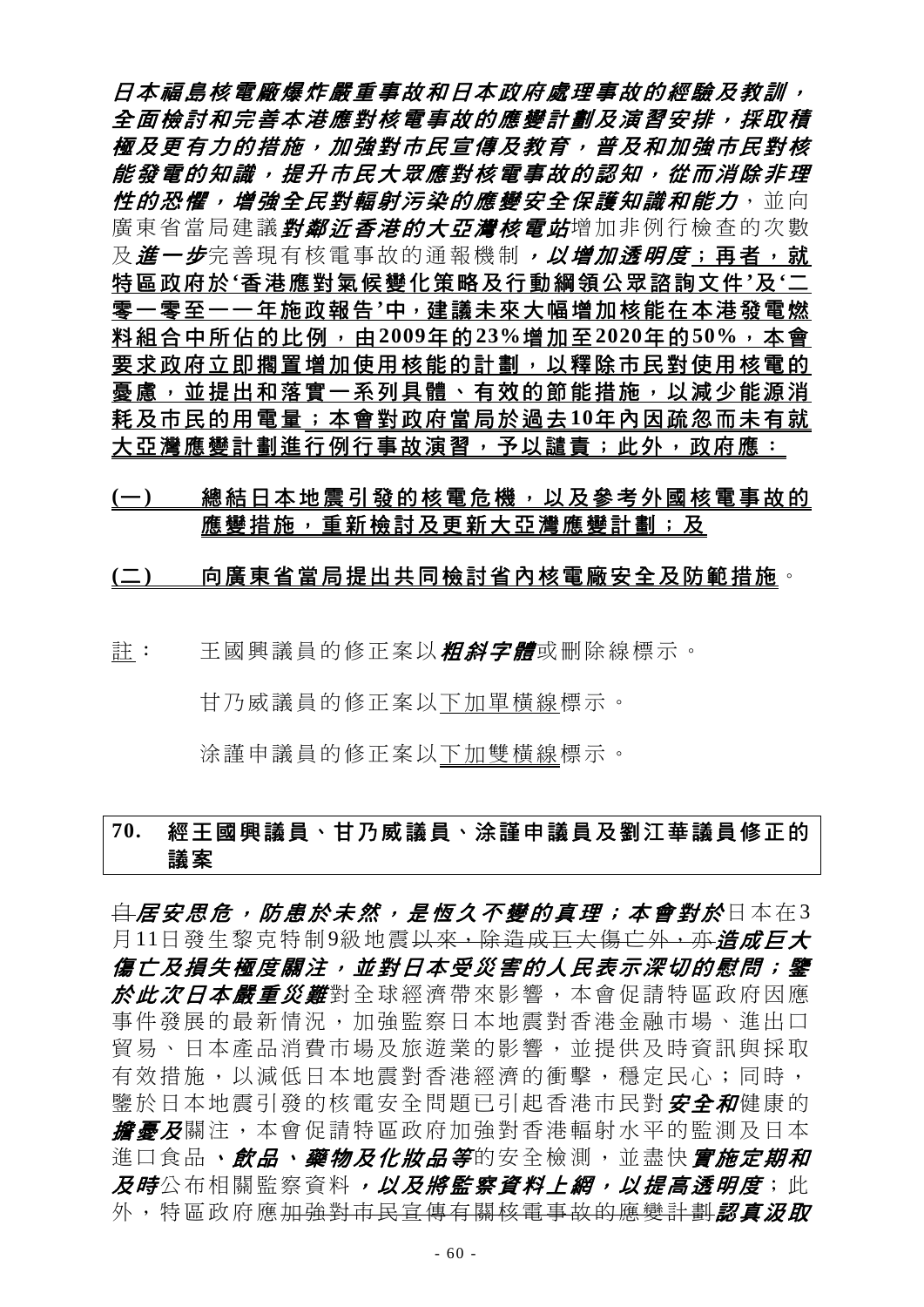日本福島核電廠爆炸嚴重事故和日本政府處理事故的經驗及教訓, 全面檢討和完善本港應對核電事故的應變計劃及演習安排,採取積 極及更有力的措施,加強對市民宣傳及教育,普及和加強市民對核 能發電的知識,提升市民大眾應對核電事故的認知,從而消除非理 性的恐懼,增強全民對輻射污染的應變安全保護知識和能力,並向 廣東省當局建議*對鄰近香港的大亞灣核電站*增加非例行檢查的次數 及 進一步完善現有核電事故的通報機制, 以增加透明度; 再者, 就 特區政府於**'**香港應對氣候變化策略及行動綱領公眾諮詢文件**'**及**'**二 零一零至一一年施政報告**'**中,建議未來大幅增加核能在本港發電燃 料組合中所佔的比例,由**2009**年的**23%**增加至**2020**年的**50%**,本會 要求政府立即擱置增加使用核能的計劃,以釋除市民對使用核電的 憂慮,並提出和落實一系列具體、有效的節能措施,以減少能源消 耗及市民的用電量;本會*對就*政府當局於過去10年內*因疏忽而*未有 就大亞灣應變計劃進行例行事故演習,*予以譴責,促請特區政府汲* 取日本福島核電事故的經驗,以更積極及主動的態度,按照國際標 *準處理涉及大亞灣核電站的安全工作*;此外,政府應:

### **(**一**)** 總結日本地震引發的核電危機,以及參考外國核電事故的 應變措施,重新檢討及更新大亞灣應變計劃;及

#### **(**二**)** 向廣東省當局提出共同檢討省內核電廠安全及防範措施。

註: 王國興議員的修正案以*粗斜字體*或刪除線標示。

甘乃威議員的修正案以下加單橫線標示。

涂謹申議員的修正案以下加雙橫線標示。

劉江華議員的修正案以*粗斜字體及下加虛線*標示。

# **71.** 經余若薇議員、張宇人議員、甘乃威議員及涂謹申議員修正的 議案

白本會對於日本在3月11日發生黎克特制9級地震以來,除造成巨大 <del>傷亡外,*造成巨大傷亡深表難過,而事件***亦對全球經濟帶來影響**,</del> 本會促請特區政府因應事件發展的最新情況,加強監察日本地震對 香港金融市場、進出口貿易、日本產品消費市場及旅遊業的影響, 並提供及時資訊與採取有效措施,以減低日本地震對香港經濟的衝 擊,穩定民心;同時,鑒於日本地震引發的核電安全問題已引起香 港市民對健康的關注,本會促請特區政府加強對香港輻射水平的監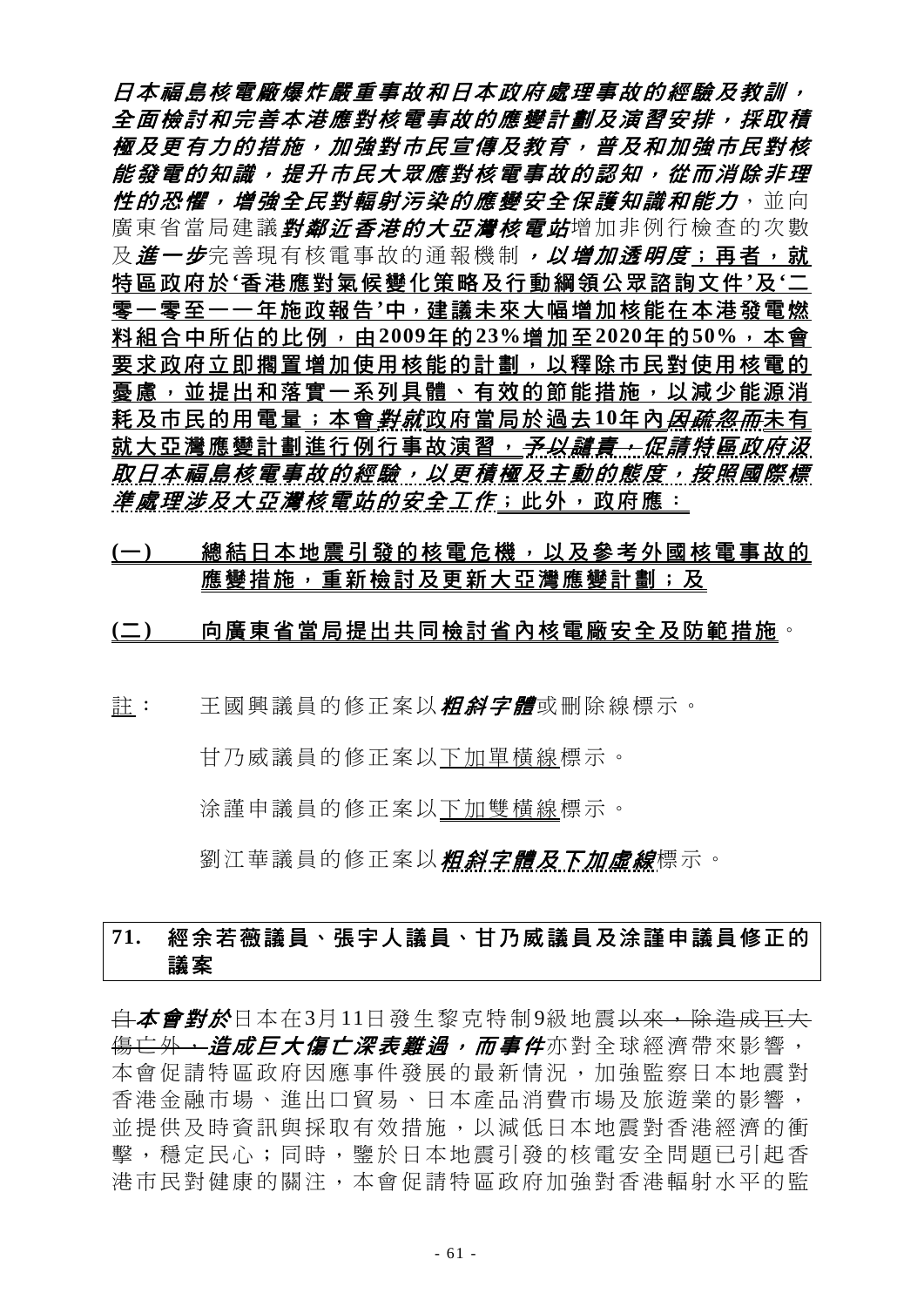測及日本進口食品的安全檢測,並盡快公布相關監察資料;此外, 特區政府應加強對市民宣傳有關核電事故的應變計劃:

- *(*一*)* 重新檢討核電政策,並應自小學起全面加強教育市民對核 電風險、核電安全和核電事故應變的常識,加強核電安全 **演習的深度和廣度,研究設立核避難所**,並向廣東省當局 建議 要求增加非例行檢查的次數及完善現有核電事故的通 報機制;
- *(*二*)* 就國家未來加快發展核電,興建多個核電廠表達高度關 切,並且向國家的環境保護部和國家核安全局爭取高透明 度的監察和通報機制;
- *(*三*)* 向國務院反映香港人對廣東省境內興建粵西陽江核電站、 台山腰古核電站、陸豐田尾核電站及嶺澳核電站二期的憂 慮和不安;促請中央政府重新審視核電廠的風險,並爭取 香港人參與和討論相關核電計劃;及
- *(*四*)* 研究改善與國際原子能機構和東亞各地政府 *(*包括台灣 *)*有 關核電風險和核電安全的通報機制;

同時,特區政府應密切監察日本災難性危機對本港各行業的影響, 並參考因應金融海嘯而推出的 **'**特別信貸保證計劃 **'**,向面臨營運困 難的香港中小型企業,提供適切的援助;訂立長期機制,持續向日 本進口食品進行安全檢測,並繼續定期和以高透明度的準則向公眾 詳盡公布相關監察資料;及參考其他地方的核電事故應變安排, 在 全港適當地點,特別在較接近大亞灣核電站的新界東區,規劃緊急 避難場所及儲備相關的應急物資,以應付核電站一旦出現意外的情 況;再者,就特區政府於**'**香港應對氣候變化策略及行動綱領公眾諮 詢文件**'**及**'**二零一零至一一年施政報告**'**中,建議未來大幅增加核能 在本港發電燃料組合中所佔的比例,由**2009**年的**23%**增加至**2020**年 的50%,本會要求政府立即擱置增加使用核能的計劃,以釋除市民 對使用核電的憂慮,並提出和落實一系列具體、有效的節能措施, 以減少能源消耗及市民的用電量;及

(五) \_\_\_\_總結日本地震引發的核電危機,以及參考外國核電事故的 應變措施,重新檢討及更新大亞灣應變計劃;

同時,本會對政府當局於過去**10**年內因疏忽而未有就大亞灣應變計 劃進行例行事故演習,予以譴責。

註: 余若薇議員的修正案以*粗斜字體***或刪除線標示**。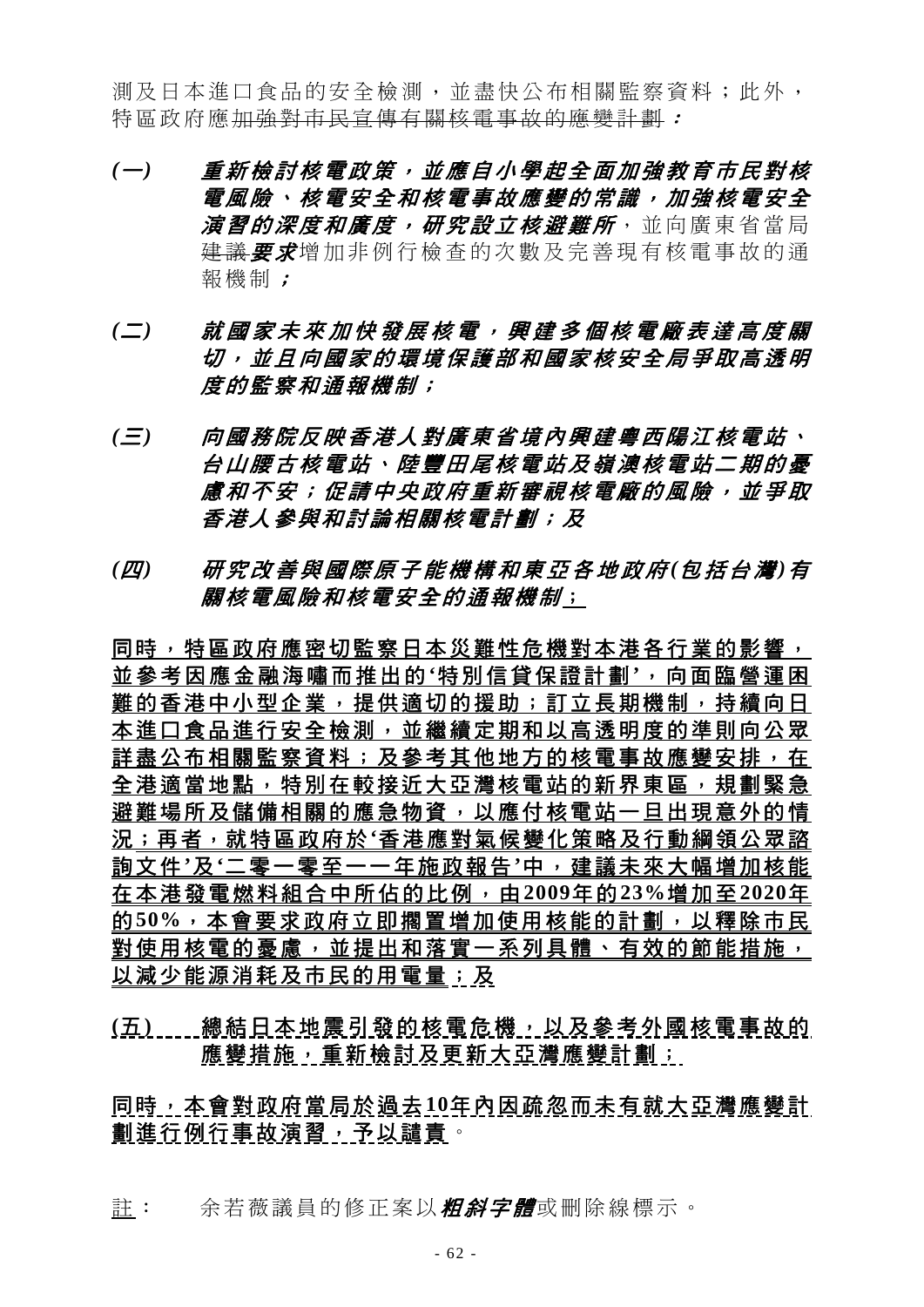張宇人議員的修正案以下加單橫線標示。

甘乃威議員的修正案以下加雙橫線標示。

涂謹申議員的修正案以下加長虛線標示。

# **72.** 經余若薇議員、張宇人議員、甘乃威議員、涂謹申議員及劉江 華議員修正的議案

白本會對於日本在3月11日發生黎克特制9級地震以來,除造成巨大 <del>傷亡外,*浩成巨大傷亡深表難過,而事件***亦對全球經濟帶來影響,**</del> 本會促請特區政府因應事件發展的最新情況,加強監察日本地震對 香港金融市場、進出口貿易、日本產品消費市場及旅遊業的影響, 並提供及時資訊與採取有效措施,以減低日本地震對香港經濟的衝 擊,穩定民心;同時,鑒於日本地震引發的核電安全問題已引起香 港市民對健康的關注,本會促請特區政府加強對香港輻射水平的監 測及日本進口食品的安全檢測,並盡快公布相關監察資料;此外, 特區政府應加強對市民宣傳有關核電事故的應變計劃:

- *(*一*)* 重新檢討核電政策,並應自小學起全面加強教育市民對核 電風險、核電安全和核電事故應變的常識,加強核電安全 *演習的深度和廣度,研究設立核澼難所***,並向廣東省當局** 建議要求增加非例行檢查的次數及完善現有核電事故的通 報機制;
- *(*二*)* 就國家未來加快發展核電,興建多個核電廠表達高度關 切,並且向國家的環境保護部和國家核安全局爭取高透明 度的監察和通報機制;
- *(*三*)* 向國務院反映香港人對廣東省境內興建粵西陽江核電站、 台山腰古核電站、陸豐田尾核電站及嶺澳核電站二期的憂 慮和不安;促請中央政府重新審視核電廠的風險,並爭取 香港人參與和討論相關核電計劃;及
- *(*四*)* 研究改善與國際原子能機構和東亞各地政府 *(*包括台灣 *)*有 關核電風險和核電安全的通報機制;

同時,特區政府應密切監察日本災難性危機對本港各行業的影響, 並參考因應金融海嘯而推出的 **'**特別信貸保證計劃 **'**,向面臨營運困 難的香港中小型企業,提供適切的援助;訂立長期機制,持續向日 本進口食品進行安全檢測,並繼續定期和以高透明度的準則向公眾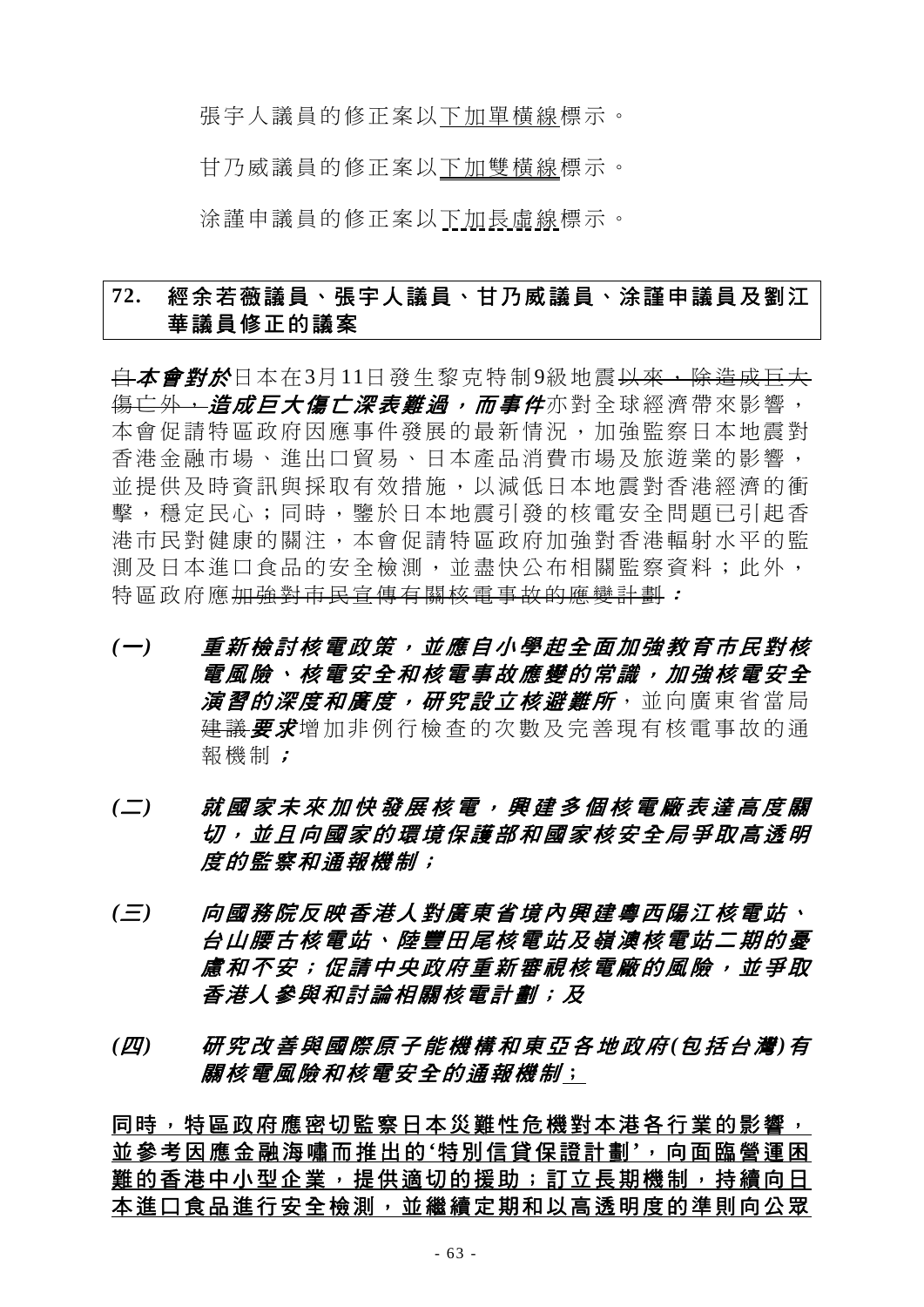詳盡公布相關監察資料;及參考其他地方的核電事故應變安排,在 全港適當地點,特別在較接近大亞灣核電站的新界東區,規劃緊急 避難場所及儲備相關的應急物資,以應付核電站一旦出現意外的情 況;再者,就特區政府於**'**香港應對氣候變化策略及行動綱領公眾諮 詢文件**'**及**'**二零一零至一一年施政報告**'**中,建議未來大幅增加核能 在本港發電燃料組合中所佔的比例,由**2009**年的**23%**增加至**2020**年 的**50%**,本會要求政府立即擱置增加使用核能的計劃,以釋除市民 對使用核電的憂慮,並提出和落實一系列具體、有效的節能措施, 以減少能源消耗及市民的用電量;及

(五) ....總結日本地震引發的核電危機,以及參考外國核電事故的 應變措施,重新檢討及更新大亞灣應變計劃;

同時,本會*對就*政府當局於過去10年內*因疏忽而*未有就大亞灣應變 計劃進行例行事故演習<u>,*予以譴責;促請特區政府汲取日本福島核*</u> 電事故的經驗,以更積極及主動的態度,按照國際標準處理涉及大 亞灣核電站的安全工作。

註: 余若薇議員的修正案以*粗斜字體*或刪除線標示。

張宇人議員的修正案以下加單橫線標示。

甘乃威議員的修正案以下加雙橫線標示。

涂謹申議員的修正案以下加長虛線標示。

劉江華議員的修正案以*粗斜字體及下加虛線*標示。

# **73.** 經張宇人議員、王國興議員、甘乃威議員及涂謹申議員修正的 議案

<del>自**鑒於**日本在3月11日發生黎克特制9級地震以來,除造成巨大傷亡</del> 外, 亦**觸發了福島第一核電廠的核洩漏危機,** 對全球經濟, *環境及* 民生帶來影響,本會促請特區政府因應事件發展的最新情況,加強 監察日本地震對香港金融市場、進出口貿易、日本產品消費市場及 旅遊業的影響,並提供及時資訊與採取有效措施,以減低日本地震 對香港經濟*及民生*的衝擊,穩定民心*和保障就業*;同時, *特區政府* 應密切監察日本災難性危機對本港各行業的影響,並參考因應金融 海嘯而推出的 *'*特別信貸保證計劃 *'*,向面臨營運困難的香港中小型 企業,提供適切的援助;鑒於日本地震引發的核電安全問題已引起 香港市民對健康*及核電安全*的關注,本會促請特區政府加強對香港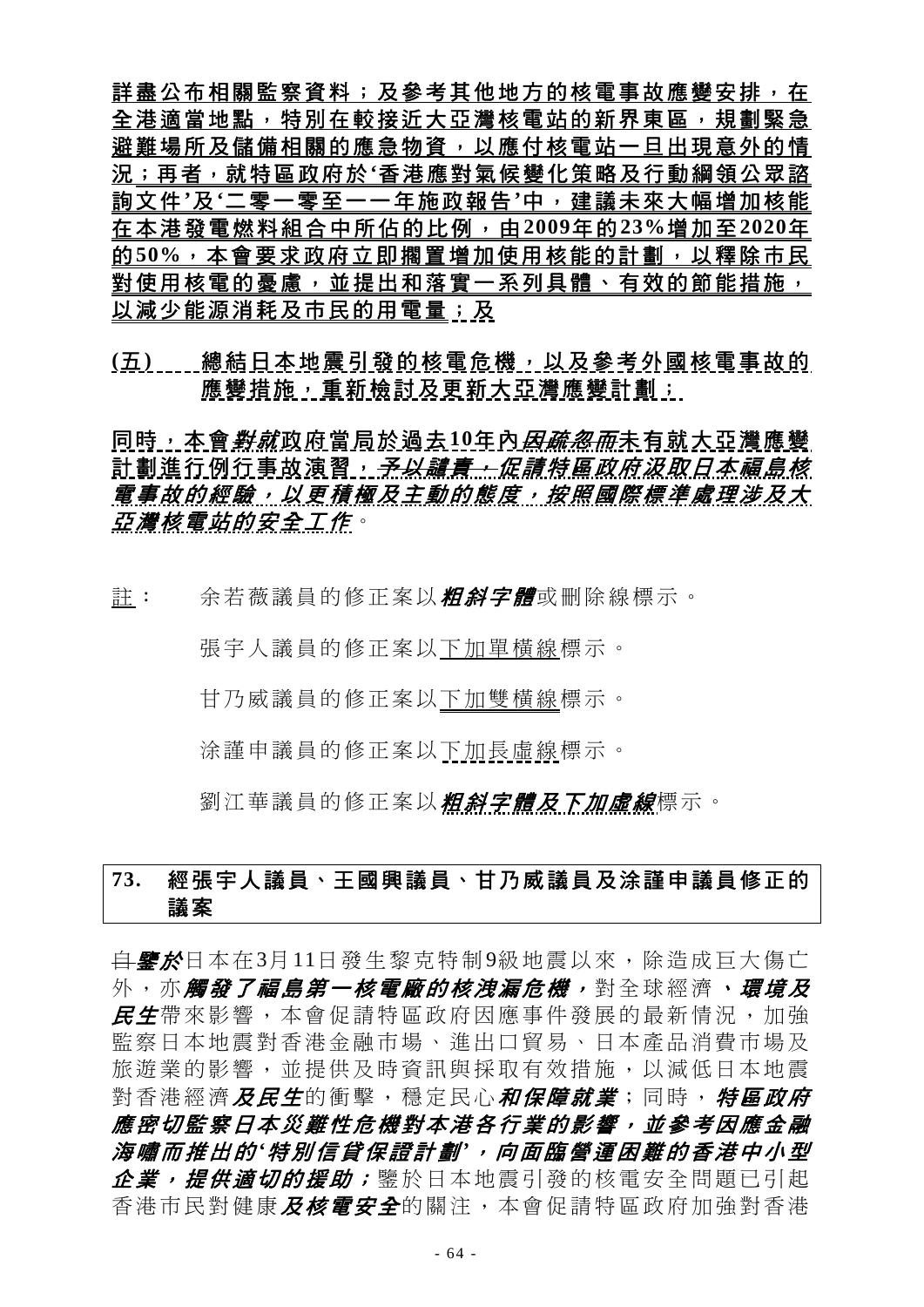輻射水平的監測及*訂立長期機制,持續向*日本進口食品<del>的*進行*安全</del> 檢測,並<del>盡快*繼續定期和以高透明度的準則向公眾詳盡*公布相關監</del> 察資料;此外,特區政府應加強對市民宣傳有關核電事故的應變計 劃,並*進行有民眾參與的事故演習;政府當局亦應參考其他地方的* 核電事故應變安排,在全港適當地點,特別在較接近大亞灣核電站 的新界東區,規劃緊急避難場所及儲備相關的應急物資,以應付核 *電站一日出現意外的情況,以及*向廣東省當局建議增加非例行檢查 的次數及完善現有核電事故的通報機制,向中央政府反映港人對省 內增建核電廠的關注;特區政府亦應普及和加強市民對核能發電的 知識,提升市民大眾應對核電事故的認知,從而消除非理性的恐懼, 增強全民對輻射污染的應變安全保護知識和能力;本會亦對日本受 災害的人民表示深切的慰問;再者,就特區政府於**'**香港應對氣候變 化策略及行動綱領公眾諮詢文件 **'**及 **'**二零一零至一一年施政報告 **'** 中,建議未來大幅增加核能在本港發電燃料組合中所佔的比例,由 **2009**年的**23%**增加至**2020**年的**50%**,本會要求政府立即擱置增加使 用核能的計劃,以釋除市民對使用核電的憂慮,並提出和落實一系 列具體、有效的節能措施,以減少能源消耗及市民的用電量;本會 對政府當局於過去**10**年內因疏忽而未有就大亞灣應變計劃進行例行 事故演習,予以譴責;此外,政府應:

(一) | | 總結日本地震引發的核電危機, 以及參考外國核電事故的 應變措施,重新檢討及更新大亞灣應變計劃;及

### **(**二**)** 向廣東省當局提出共同檢討省內核電廠安全及防範措施。

許: 張宇人議員的修正案以*粗斜字體*或刪除線標示。

王國興議員的修正案以下加單橫線標示。

甘乃威議員的修正案以下加雙橫線標示。

涂謹申議員的修正案以下加長虛線標示。

# **74.** 經張宇人議員、王國興議員、甘乃威議員、涂謹申議員及劉江 華議員修正的議案

自鑒於日本在3月11日發生黎克特制9級地震以來,除造成巨大傷亡 外,亦**觸發了福島第一核電廠的核洩漏危機,**對全球經濟,環境及 民生帶來影響,本會促請特區政府因應事件發展的最新情況,加強 監察日本地震對香港金融市場、進出口貿易、日本產品消費市場及 旅遊業的影響,並提供及時資訊與採取有效措施,以減低日本地震